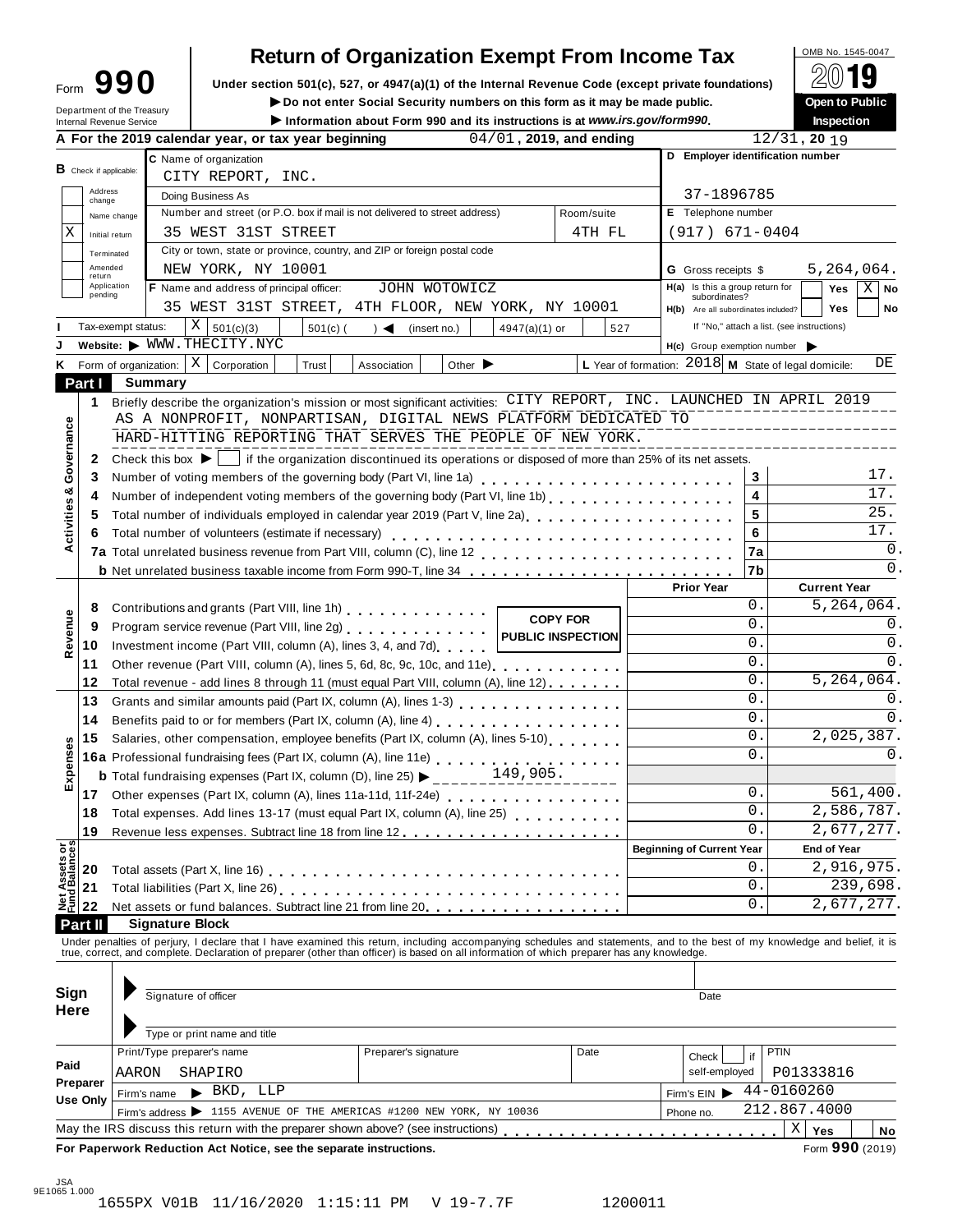| CITY REPORT, INC. | 37-1896785 |
|-------------------|------------|

| Part III<br>1 Briefly describe the organization's mission:<br>CITY REPORT, INC. LAUNCHED IN APRIL 2019 AS A NONPROFIT, NONPARTISAN,<br>DIGITAL NEWS PLATFORM DEDICATED TO HARD-HITTING REPORTING THAT<br>SERVES THE PEOPLE OF NEW YORK.<br>2 Did the organization undertake any significant program services during the year which were not listed on the<br>Yes<br>If "Yes," describe these new services on Schedule O.<br>Did the organization cease conducting, or make significant changes in how it conducts, any program<br><b>Yes</b><br>If "Yes," describe these changes on Schedule O.<br>4 Describe the organization's program service accomplishments for each of its three largest program services, as measured by<br>expenses. Section $501(c)(3)$ and $501(c)(4)$ organizations are required to report the amount of grants and allocations to others,<br>the total expenses, and revenue, if any, for each program service reported.<br>ATTACHMENT 1<br>4b (Code: ) (Expenses \$ including grants of \$ ) (Revenue \$<br>(Expenses \$ including grants of \$ ) (Revenue \$<br>4c (Code:<br>4d Other program services (Describe on Schedule O.)<br>(Expenses \$<br>including grants of \$<br>) (Revenue \$<br>1,883,777.<br>4e Total program service expenses > |            | Form 990 (2019)                                     | Page 2               |
|--------------------------------------------------------------------------------------------------------------------------------------------------------------------------------------------------------------------------------------------------------------------------------------------------------------------------------------------------------------------------------------------------------------------------------------------------------------------------------------------------------------------------------------------------------------------------------------------------------------------------------------------------------------------------------------------------------------------------------------------------------------------------------------------------------------------------------------------------------------------------------------------------------------------------------------------------------------------------------------------------------------------------------------------------------------------------------------------------------------------------------------------------------------------------------------------------------------------------------------------------------------------------------|------------|-----------------------------------------------------|----------------------|
|                                                                                                                                                                                                                                                                                                                                                                                                                                                                                                                                                                                                                                                                                                                                                                                                                                                                                                                                                                                                                                                                                                                                                                                                                                                                                |            | <b>Statement of Program Service Accomplishments</b> | $\mathbf{X}$         |
|                                                                                                                                                                                                                                                                                                                                                                                                                                                                                                                                                                                                                                                                                                                                                                                                                                                                                                                                                                                                                                                                                                                                                                                                                                                                                |            |                                                     |                      |
|                                                                                                                                                                                                                                                                                                                                                                                                                                                                                                                                                                                                                                                                                                                                                                                                                                                                                                                                                                                                                                                                                                                                                                                                                                                                                |            |                                                     |                      |
|                                                                                                                                                                                                                                                                                                                                                                                                                                                                                                                                                                                                                                                                                                                                                                                                                                                                                                                                                                                                                                                                                                                                                                                                                                                                                |            |                                                     |                      |
|                                                                                                                                                                                                                                                                                                                                                                                                                                                                                                                                                                                                                                                                                                                                                                                                                                                                                                                                                                                                                                                                                                                                                                                                                                                                                |            |                                                     |                      |
|                                                                                                                                                                                                                                                                                                                                                                                                                                                                                                                                                                                                                                                                                                                                                                                                                                                                                                                                                                                                                                                                                                                                                                                                                                                                                |            |                                                     |                      |
|                                                                                                                                                                                                                                                                                                                                                                                                                                                                                                                                                                                                                                                                                                                                                                                                                                                                                                                                                                                                                                                                                                                                                                                                                                                                                | 3          |                                                     | X   No               |
|                                                                                                                                                                                                                                                                                                                                                                                                                                                                                                                                                                                                                                                                                                                                                                                                                                                                                                                                                                                                                                                                                                                                                                                                                                                                                |            |                                                     | $\lceil x \rceil$ No |
|                                                                                                                                                                                                                                                                                                                                                                                                                                                                                                                                                                                                                                                                                                                                                                                                                                                                                                                                                                                                                                                                                                                                                                                                                                                                                |            |                                                     |                      |
|                                                                                                                                                                                                                                                                                                                                                                                                                                                                                                                                                                                                                                                                                                                                                                                                                                                                                                                                                                                                                                                                                                                                                                                                                                                                                |            |                                                     |                      |
|                                                                                                                                                                                                                                                                                                                                                                                                                                                                                                                                                                                                                                                                                                                                                                                                                                                                                                                                                                                                                                                                                                                                                                                                                                                                                |            |                                                     |                      |
|                                                                                                                                                                                                                                                                                                                                                                                                                                                                                                                                                                                                                                                                                                                                                                                                                                                                                                                                                                                                                                                                                                                                                                                                                                                                                |            |                                                     |                      |
|                                                                                                                                                                                                                                                                                                                                                                                                                                                                                                                                                                                                                                                                                                                                                                                                                                                                                                                                                                                                                                                                                                                                                                                                                                                                                |            |                                                     |                      |
|                                                                                                                                                                                                                                                                                                                                                                                                                                                                                                                                                                                                                                                                                                                                                                                                                                                                                                                                                                                                                                                                                                                                                                                                                                                                                |            |                                                     |                      |
|                                                                                                                                                                                                                                                                                                                                                                                                                                                                                                                                                                                                                                                                                                                                                                                                                                                                                                                                                                                                                                                                                                                                                                                                                                                                                |            |                                                     |                      |
|                                                                                                                                                                                                                                                                                                                                                                                                                                                                                                                                                                                                                                                                                                                                                                                                                                                                                                                                                                                                                                                                                                                                                                                                                                                                                |            |                                                     |                      |
|                                                                                                                                                                                                                                                                                                                                                                                                                                                                                                                                                                                                                                                                                                                                                                                                                                                                                                                                                                                                                                                                                                                                                                                                                                                                                |            |                                                     |                      |
|                                                                                                                                                                                                                                                                                                                                                                                                                                                                                                                                                                                                                                                                                                                                                                                                                                                                                                                                                                                                                                                                                                                                                                                                                                                                                |            |                                                     |                      |
|                                                                                                                                                                                                                                                                                                                                                                                                                                                                                                                                                                                                                                                                                                                                                                                                                                                                                                                                                                                                                                                                                                                                                                                                                                                                                |            |                                                     |                      |
|                                                                                                                                                                                                                                                                                                                                                                                                                                                                                                                                                                                                                                                                                                                                                                                                                                                                                                                                                                                                                                                                                                                                                                                                                                                                                |            |                                                     |                      |
|                                                                                                                                                                                                                                                                                                                                                                                                                                                                                                                                                                                                                                                                                                                                                                                                                                                                                                                                                                                                                                                                                                                                                                                                                                                                                |            |                                                     |                      |
| Form 990 (2019)<br>9E1020 2.000                                                                                                                                                                                                                                                                                                                                                                                                                                                                                                                                                                                                                                                                                                                                                                                                                                                                                                                                                                                                                                                                                                                                                                                                                                                | <b>JSA</b> |                                                     |                      |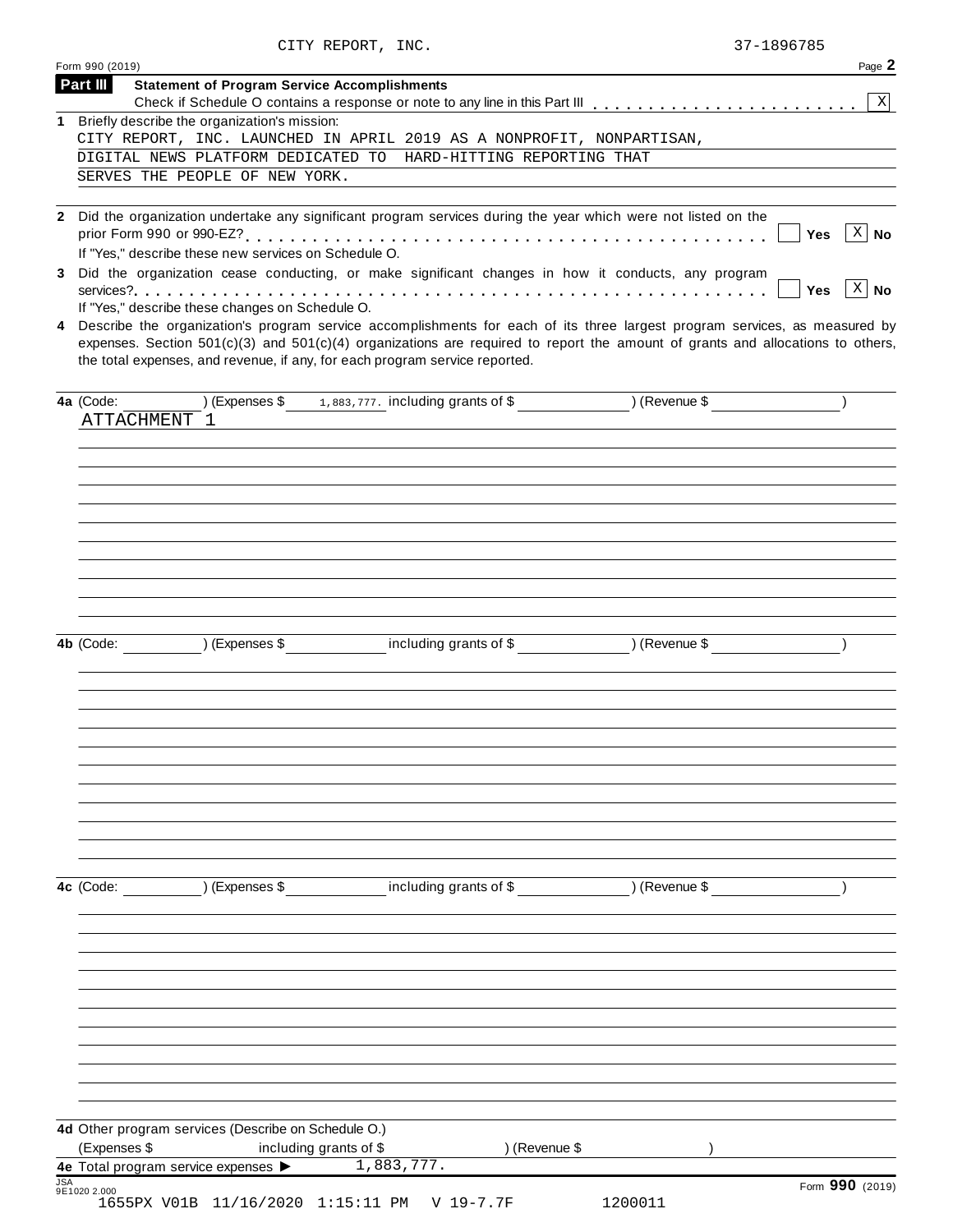|              |                                                                                                                                                                                                                                                                                                                                                                                               |                   | Yes         | No |
|--------------|-----------------------------------------------------------------------------------------------------------------------------------------------------------------------------------------------------------------------------------------------------------------------------------------------------------------------------------------------------------------------------------------------|-------------------|-------------|----|
| 1            | Is the organization described in section $501(c)(3)$ or $4947(a)(1)$ (other than a private foundation)? If "Yes,"                                                                                                                                                                                                                                                                             |                   | Χ           |    |
|              | Is the organization required to complete Schedule B, Schedule of Contributors (see instructions)?                                                                                                                                                                                                                                                                                             | 1<br>$\mathbf{2}$ | $\mathbf X$ |    |
| $\mathbf{2}$ |                                                                                                                                                                                                                                                                                                                                                                                               |                   |             |    |
| 3            | Did the organization engage in direct or indirect political campaign activities on behalf of or in opposition to                                                                                                                                                                                                                                                                              |                   |             |    |
|              | candidates for public office? If "Yes," complete Schedule C, Part I.                                                                                                                                                                                                                                                                                                                          | 3                 |             |    |
| 4            | Section 501(c)(3) organizations. Did the organization engage in lobbying activities, or have a section 501(h)                                                                                                                                                                                                                                                                                 |                   |             |    |
|              |                                                                                                                                                                                                                                                                                                                                                                                               | 4                 |             |    |
| 5.           | Is the organization a section $501(c)(4)$ , $501(c)(5)$ , or $501(c)(6)$ organization that receives membership dues,                                                                                                                                                                                                                                                                          |                   |             |    |
|              | assessments, or similar amounts as defined in Revenue Procedure 98-19? If "Yes," complete Schedule C, Part III                                                                                                                                                                                                                                                                                | 5                 |             |    |
| 6            | Did the organization maintain any donor advised funds or any similar funds or accounts for which donors                                                                                                                                                                                                                                                                                       |                   |             |    |
|              | have the right to provide advice on the distribution or investment of amounts in such funds or accounts? If                                                                                                                                                                                                                                                                                   |                   |             |    |
|              | "Yes," complete Schedule D, Part $l_1, \ldots, l_k, \ldots, l_k, \ldots, l_k, \ldots, l_k, \ldots, l_k, \ldots, l_k, \ldots, l_k, \ldots, l_k, \ldots, l_k, \ldots, l_k, \ldots, l_k, \ldots, l_k, \ldots, l_k, \ldots, l_k, \ldots, l_k, \ldots, l_k, \ldots, l_k, \ldots, l_k, \ldots, l_k, \ldots, l_k, \ldots, l_k, \ldots, l_k, \ldots, l_k, \ldots, l_k, \ldots, l_k, \ldots, l_k, \ld$ | 6                 |             |    |
| 7            | Did the organization receive or hold a conservation easement, including easements to preserve open space,                                                                                                                                                                                                                                                                                     |                   |             |    |
|              | the environment, historic land areas, or historic structures? If "Yes," complete Schedule D, Part II.                                                                                                                                                                                                                                                                                         | $\overline{7}$    |             |    |
| 8            | Did the organization maintain collections of works of art, historical treasures, or other similar assets? If "Yes,"                                                                                                                                                                                                                                                                           |                   |             |    |
|              |                                                                                                                                                                                                                                                                                                                                                                                               | 8                 |             |    |
| 9            | Did the organization report an amount in Part X, line 21, for escrow or custodial account liability, serve as a                                                                                                                                                                                                                                                                               |                   |             |    |
|              | custodian for amounts not listed in Part X; or provide credit counseling, debt management, credit repair, or                                                                                                                                                                                                                                                                                  |                   |             |    |
|              |                                                                                                                                                                                                                                                                                                                                                                                               | 9                 |             |    |
| 10           | Did the organization, directly or through a related organization, hold assets in donor-restricted endowments                                                                                                                                                                                                                                                                                  |                   |             |    |
|              |                                                                                                                                                                                                                                                                                                                                                                                               | 10                |             |    |
| 11           | If the organization's answer to any of the following questions is "Yes," then complete Schedule D, Parts VI,                                                                                                                                                                                                                                                                                  |                   |             |    |
|              | VII, VIII, IX, or X as applicable.                                                                                                                                                                                                                                                                                                                                                            |                   |             |    |
|              | a Did the organization report an amount for land, buildings, and equipment in Part X, line 10? If "Yes,"                                                                                                                                                                                                                                                                                      |                   |             |    |
|              |                                                                                                                                                                                                                                                                                                                                                                                               | 11a               |             |    |
|              | <b>b</b> Did the organization report an amount for investments-other securities in Part X, line 12 that is 5% or more                                                                                                                                                                                                                                                                         |                   |             |    |
|              | of its total assets reported in Part X, line 16? If "Yes," complete Schedule D, Part VII                                                                                                                                                                                                                                                                                                      | 11 <sub>b</sub>   |             |    |
|              | c Did the organization report an amount for investments-program related in Part X, line 13 that is 5% or more                                                                                                                                                                                                                                                                                 |                   |             |    |
|              | of its total assets reported in Part X, line 16? If "Yes," complete Schedule D, Part VIII                                                                                                                                                                                                                                                                                                     | 11c               |             |    |
|              | d Did the organization report an amount for other assets in Part X, line 15, that is 5% or more of its total assets                                                                                                                                                                                                                                                                           |                   |             |    |
|              |                                                                                                                                                                                                                                                                                                                                                                                               | 11d               |             |    |
|              | e Did the organization report an amount for other liabilities in Part X, line 25? If "Yes," complete Schedule D, Part X                                                                                                                                                                                                                                                                       | 11e               |             |    |
|              | f Did the organization's separate or consolidated financial statements for the tax year include a footnote that addresses                                                                                                                                                                                                                                                                     |                   |             |    |
|              | the organization's liability for uncertain tax positions under FIN 48 (ASC 740)? If "Yes," complete Schedule D, Part X                                                                                                                                                                                                                                                                        | 11f               |             |    |
|              | 12a Did the organization obtain separate, independent audited financial statements for the tax year? If "Yes," complete                                                                                                                                                                                                                                                                       |                   |             |    |
|              |                                                                                                                                                                                                                                                                                                                                                                                               | 12a               | Χ           |    |
|              | <b>b</b> Was the organization included in consolidated, independent audited financial statements for the tax year? If                                                                                                                                                                                                                                                                         |                   |             |    |
|              | "Yes," and if the organization answered "No" to line 12a, then completing Schedule D, Parts XI and XII is optional                                                                                                                                                                                                                                                                            | 12 <sub>b</sub>   |             |    |
| 13           | Is the organization a school described in section $170(b)(1)(A)(ii)?$ If "Yes," complete Schedule E.                                                                                                                                                                                                                                                                                          | 13                |             |    |
|              | 14a Did the organization maintain an office, employees, or agents outside of the United States?.                                                                                                                                                                                                                                                                                              | 14a               |             |    |
|              | <b>b</b> Did the organization have aggregate revenues or expenses of more than \$10,000 from grantmaking,                                                                                                                                                                                                                                                                                     |                   |             |    |
|              | fundraising, business, investment, and program service activities outside the United States, or aggregate                                                                                                                                                                                                                                                                                     |                   |             |    |
|              | foreign investments valued at \$100,000 or more? If "Yes," complete Schedule F, Parts I and IV                                                                                                                                                                                                                                                                                                | 14b               |             |    |
| 15           | Did the organization report on Part IX, column (A), line 3, more than \$5,000 of grants or other assistance to or                                                                                                                                                                                                                                                                             |                   |             |    |
|              |                                                                                                                                                                                                                                                                                                                                                                                               | 15                |             |    |
| 16           | Did the organization report on Part IX, column (A), line 3, more than \$5,000 of aggregate grants or other                                                                                                                                                                                                                                                                                    |                   |             |    |
|              | assistance to or for foreign individuals? If "Yes," complete Schedule F, Parts III and IV                                                                                                                                                                                                                                                                                                     | 16                |             |    |
| 17           | Did the organization report a total of more than \$15,000 of expenses for professional fundraising services on                                                                                                                                                                                                                                                                                |                   |             |    |
|              | Part IX, column (A), lines 6 and 11e? If "Yes," complete Schedule G, Part I (see instructions)                                                                                                                                                                                                                                                                                                | 17                |             |    |
| 18           | Did the organization report more than \$15,000 total of fundraising event gross income and contributions on                                                                                                                                                                                                                                                                                   |                   |             |    |
|              |                                                                                                                                                                                                                                                                                                                                                                                               | 18                |             |    |
| 19           | Did the organization report more than \$15,000 of gross income from gaming activities on Part VIII, line 9a?                                                                                                                                                                                                                                                                                  |                   |             |    |
|              |                                                                                                                                                                                                                                                                                                                                                                                               | 19                |             |    |
|              |                                                                                                                                                                                                                                                                                                                                                                                               |                   |             |    |
|              |                                                                                                                                                                                                                                                                                                                                                                                               |                   |             |    |
|              | 20a Did the organization operate one or more hospital facilities? If "Yes," complete Schedule H                                                                                                                                                                                                                                                                                               | 20a               |             |    |
| 21           | <b>b</b> If "Yes" to line 20a, did the organization attach a copy of its audited financial statements to this return?<br>Did the organization report more than \$5,000 of grants or other assistance to any domestic organization or                                                                                                                                                          | 20 <sub>b</sub>   |             |    |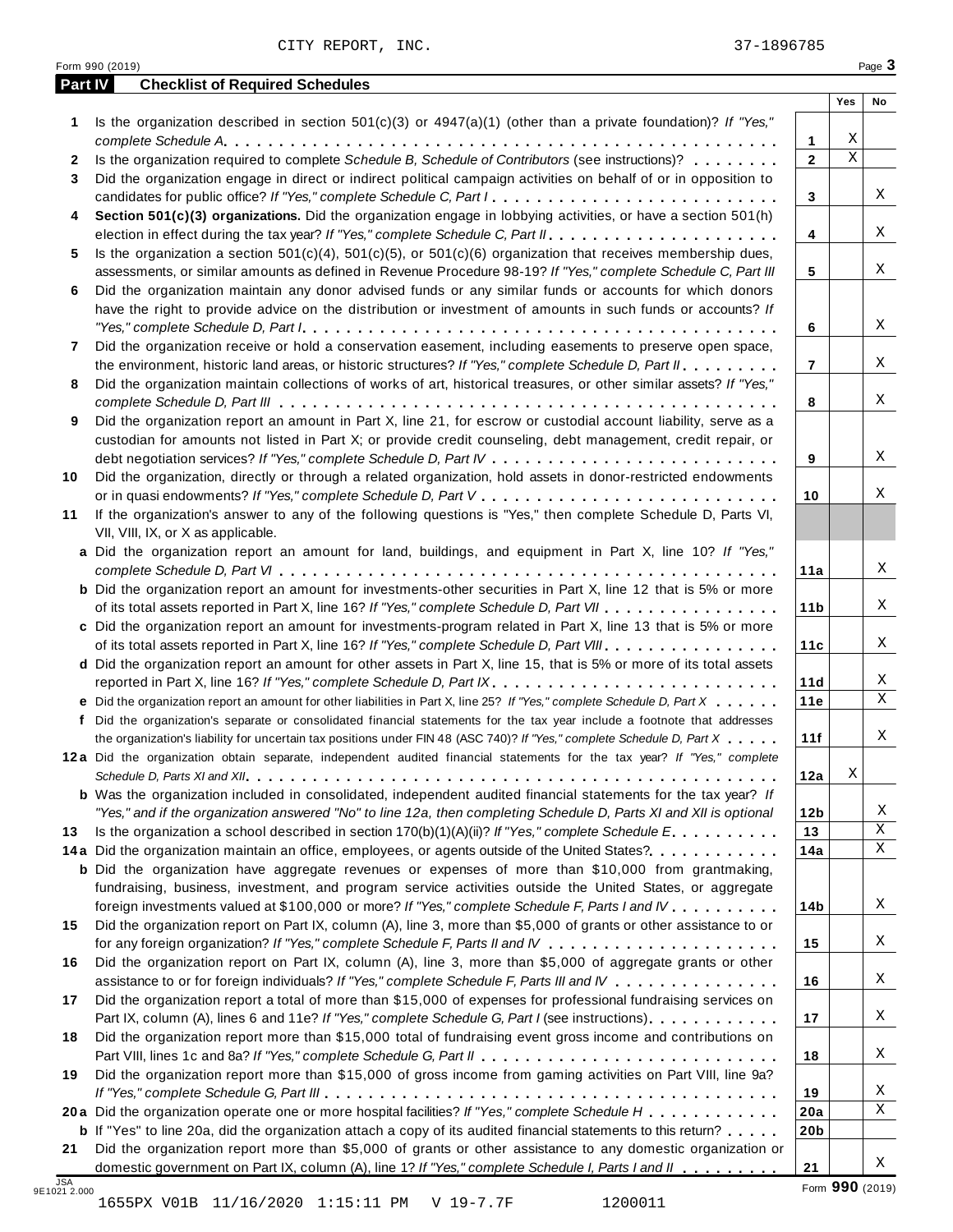|               | <b>Checklist of Required Schedules (continued)</b><br><b>Part IV</b>                                                      |                 |            |             |
|---------------|---------------------------------------------------------------------------------------------------------------------------|-----------------|------------|-------------|
| 22            | Did the organization report more than \$5,000 of grants or other assistance to or for domestic individuals on             |                 | Yes        | No          |
|               | Part IX, column (A), line 2? If "Yes," complete Schedule I, Parts I and III                                               | 22              |            | Χ           |
| 23            | Did the organization answer "Yes" to Part VII, Section A, line 3, 4, or 5 about compensation of the                       |                 |            |             |
|               | organization's current and former officers, directors, trustees, key employees, and highest compensated                   |                 |            |             |
|               |                                                                                                                           | 23              | Χ          |             |
|               | 24a Did the organization have a tax-exempt bond issue with an outstanding principal amount of more than                   |                 |            |             |
|               | \$100,000 as of the last day of the year, that was issued after December 31, 2002? If "Yes," answer lines 24b             |                 |            |             |
|               |                                                                                                                           | 24a             |            | Χ           |
|               | <b>b</b> Did the organization invest any proceeds of tax-exempt bonds beyond a temporary period exception?                | 24 <sub>b</sub> |            |             |
|               | c Did the organization maintain an escrow account other than a refunding escrow at any time during the year               |                 |            |             |
|               |                                                                                                                           | 24c             |            |             |
|               | <b>d</b> Did the organization act as an "on behalf of" issuer for bonds outstanding at any time during the year?          | 24d             |            |             |
|               | 25a Section 501(c)(3), 501(c)(4), and 501(c)(29) organizations. Did the organization engage in an excess benefit          |                 |            |             |
|               | transaction with a disqualified person during the year? If "Yes," complete Schedule L, Part I.                            | 25a             |            | X           |
|               | <b>b</b> Is the organization aware that it engaged in an excess benefit transaction with a disqualified person in a prior |                 |            |             |
|               | year, and that the transaction has not been reported on any of the organization's prior Forms 990 or 990-EZ?              |                 |            |             |
|               |                                                                                                                           | 25 <sub>b</sub> |            | Χ           |
| 26            | Did the organization report any amount on Part X, line 5 or 22, for receivables from or payables to any current           |                 |            |             |
|               | or former officer, director, trustee, key employee, creator or founder, substantial contributor, or 35%                   |                 |            |             |
|               | controlled entity or family member of any of these persons? If "Yes," complete Schedule L, Part II.                       | 26              |            | Χ           |
| 27            | Did the organization provide a grant or other assistance to any current or former officer, director, trustee, key         |                 |            |             |
|               | employee, creator or founder, substantial contributor or employee thereof, a grant selection committee                    |                 |            |             |
|               | member, or to a 35% controlled entity (including an employee thereof) or family member of any of these                    |                 |            |             |
|               |                                                                                                                           | 27              |            | Χ           |
| 28            | Was the organization a party to a business transaction with one of the following parties (see Schedule L,                 |                 |            |             |
|               | Part IV instructions, for applicable filing thresholds, conditions, and exceptions):                                      |                 |            |             |
|               | a A current or former officer, director, trustee, key employee, creator or founder, or substantial contributor? If        |                 |            |             |
|               |                                                                                                                           | 28a             |            | Χ           |
|               | <b>b</b> A family member of any individual described in line 28a? If "Yes," complete Schedule L, Part IV.                 | 28 <sub>b</sub> |            | $\mathbf X$ |
|               | c A 35% controlled entity of one or more individuals and/or organizations described in lines 28a or 28b? If               |                 |            |             |
|               |                                                                                                                           | 28c             |            | Χ           |
| 29            | Did the organization receive more than \$25,000 in non-cash contributions? If "Yes," complete Schedule M $\ldots$         | 29              | X          |             |
| 30            | Did the organization receive contributions of art, historical treasures, or other similar assets, or qualified            |                 |            |             |
|               |                                                                                                                           | 30              |            | Χ           |
| 31            | Did the organization liquidate, terminate, or dissolve and cease operations? If "Yes," complete Schedule N, Part I        | 31              |            | $\mathbf X$ |
| 32            | Did the organization sell, exchange, dispose of, or transfer more than 25% of its net assets? If "Yes,"                   |                 |            |             |
|               |                                                                                                                           | 32              |            | Χ           |
| 33            | Did the organization own 100% of an entity disregarded as separate from the organization under Regulations                |                 |            |             |
|               | sections 301.7701-2 and 301.7701-3? If "Yes," complete Schedule R, Part /                                                 | 33              |            | X           |
| 34            | Was the organization related to any tax-exempt or taxable entity? If "Yes," complete Schedule R, Part II, III,            |                 |            |             |
|               |                                                                                                                           | 34              |            | Χ           |
|               | 35a Did the organization have a controlled entity within the meaning of section 512(b)(13)?                               | 35a             |            | $\mathbf X$ |
|               | <b>b</b> If "Yes" to line 35a, did the organization receive any payment from or engage in any transaction with a          |                 |            |             |
|               | controlled entity within the meaning of section 512(b)(13)? If "Yes," complete Schedule R, Part V, line 2                 | 35 <sub>b</sub> |            |             |
| 36            | Section 501(c)(3) organizations. Did the organization make any transfers to an exempt non-charitable                      |                 |            |             |
|               |                                                                                                                           | 36              |            | Χ           |
| 37            | Did the organization conduct more than 5% of its activities through an entity that is not a related organization          |                 |            |             |
|               | and that is treated as a partnership for federal income tax purposes? If "Yes," complete Schedule R, Part VI              | 37              |            | Χ           |
| 38            | Did the organization complete Schedule O and provide explanations in Schedule O for Part VI, lines 11b and                |                 |            |             |
|               | 19? Note: All Form 990 filers are required to complete Schedule O.                                                        | 38              | Χ          |             |
| <b>Part V</b> | <b>Statements Regarding Other IRS Filings and Tax Compliance</b>                                                          |                 |            |             |
|               | Check if Schedule O contains a response or note to any line in this Part V                                                |                 | <b>Yes</b> | No          |
|               | 11                                                                                                                        |                 |            |             |
|               | 1a Enter the number reported in Box 3 of Form 1096. Enter -0- if not applicable   1a<br>0.                                |                 |            |             |
|               | <b>b</b> Enter the number of Forms W-2G included in line 1a. Enter -0- if not applicable $\ldots \ldots$ ,                |                 |            |             |
|               |                                                                                                                           |                 |            |             |
|               | c Did the organization comply with backup withholding rules for reportable payments to vendors and                        | 1с              |            |             |

Form <sup>990</sup> (2019) Page **4**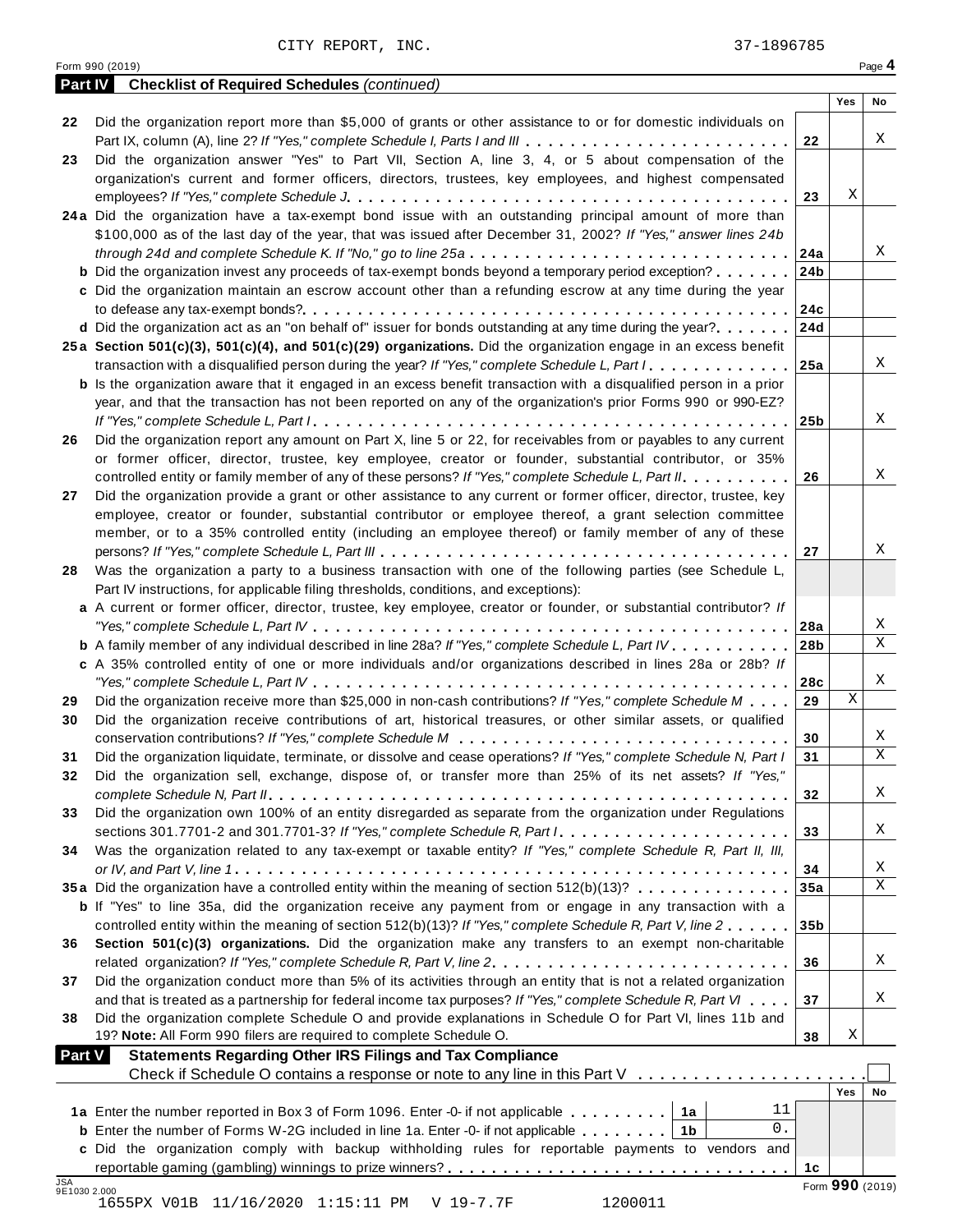|    | Form 990 (2019)                                                                                                                              |     |     | Page 5 |
|----|----------------------------------------------------------------------------------------------------------------------------------------------|-----|-----|--------|
|    | Part V<br>Statements Regarding Other IRS Filings and Tax Compliance (continued)                                                              |     |     |        |
|    |                                                                                                                                              |     | Yes | No     |
|    | 2a Enter the number of employees reported on Form W-3, Transmittal of Wage and Tax                                                           |     |     |        |
|    | 25<br>Statements, filed for the calendar year ending with or within the year covered by this return. 2a                                      |     |     |        |
|    | <b>b</b> If at least one is reported on line 2a, did the organization file all required federal employment tax returns?                      | 2b  | Χ   |        |
|    | <b>Note:</b> If the sum of lines 1a and 2a is greater than 250, you may be required to e-file (see instructions).                            |     |     |        |
|    | 3a Did the organization have unrelated business gross income of \$1,000 or more during the year?                                             | 3a  |     | Χ      |
|    | <b>b</b> If "Yes," has it filed a Form 990-T for this year? If "No" to line 3b, provide an explanation on Schedule O                         | 3b  |     |        |
|    | 4a At any time during the calendar year, did the organization have an interest in, or a signature or other authority over,                   |     |     |        |
|    | a financial account in a foreign country (such as a bank account, securities account, or other financial account)?                           | 4a  |     | Χ      |
|    | <b>b</b> If "Yes," enter the name of the foreign country $\blacktriangleright$                                                               |     |     |        |
|    | See instructions for filing requirements for FinCEN Form 114, Report of Foreign Bank and Financial Accounts (FBAR).                          |     |     |        |
|    | 5a Was the organization a party to a prohibited tax shelter transaction at any time during the tax year?                                     | 5a  |     | Χ      |
|    | <b>b</b> Did any taxable party notify the organization that it was or is a party to a prohibited tax shelter transaction?                    | 5b  |     | Χ      |
|    |                                                                                                                                              | 5c  |     |        |
|    | 6a Does the organization have annual gross receipts that are normally greater than \$100,000, and did the                                    |     |     |        |
|    | organization solicit any contributions that were not tax deductible as charitable contributions?                                             | 6a  |     | Χ      |
|    |                                                                                                                                              |     |     |        |
|    | <b>b</b> If "Yes," did the organization include with every solicitation an express statement that such contributions or                      | 6b  |     |        |
|    |                                                                                                                                              |     |     |        |
| 7  | Organizations that may receive deductible contributions under section 170(c).                                                                |     |     |        |
|    | a Did the organization receive a payment in excess of \$75 made partly as a contribution and partly for goods                                |     |     | Χ      |
|    |                                                                                                                                              | 7a  |     |        |
|    | <b>b</b> If "Yes," did the organization notify the donor of the value of the goods or services provided?                                     | 7b  |     |        |
|    | c Did the organization sell, exchange, or otherwise dispose of tangible personal property for which it was                                   |     |     |        |
|    |                                                                                                                                              | 7с  |     | X      |
|    |                                                                                                                                              |     |     |        |
|    | e Did the organization receive any funds, directly or indirectly, to pay premiums on a personal benefit contract?                            | 7е  |     | Χ      |
|    | Did the organization, during the year, pay premiums, directly or indirectly, on a personal benefit contract?                                 | 7f  |     | Χ      |
|    | g If the organization received a contribution of qualified intellectual property, did the organization file Form 8899 as required?           | 7g  |     |        |
|    | h If the organization received a contribution of cars, boats, airplanes, or other vehicles, did the organization file a Form 1098-C?         | 7h  |     |        |
| 8  | Sponsoring organizations maintaining donor advised funds. Did a donor advised fund maintained by the                                         |     |     |        |
|    | sponsoring organization have excess business holdings at any time during the year?                                                           | 8   |     |        |
| 9  | Sponsoring organizations maintaining donor advised funds.                                                                                    |     |     |        |
|    | a Did the sponsoring organization make any taxable distributions under section 4966?                                                         | 9a  |     |        |
|    | <b>b</b> Did the sponsoring organization make a distribution to a donor, donor advisor, or related person?                                   | 9b  |     |        |
| 10 | Section 501(c)(7) organizations. Enter:                                                                                                      |     |     |        |
|    | 10a <br>a Initiation fees and capital contributions included on Part VIII, line 12                                                           |     |     |        |
|    | <b>b</b> Gross receipts, included on Form 990, Part VIII, line 12, for public use of club facilities 10b                                     |     |     |        |
| 11 | Section 501(c)(12) organizations. Enter:                                                                                                     |     |     |        |
|    | 11a<br><b>a</b> Gross income from members or shareholders                                                                                    |     |     |        |
|    | <b>b</b> Gross income from other sources (Do not net amounts due or paid to other sources                                                    |     |     |        |
|    | 11 <sub>b</sub>                                                                                                                              |     |     |        |
|    | 12a Section 4947(a)(1) non-exempt charitable trusts. Is the organization filing Form 990 in lieu of Form 1041?                               | 12a |     |        |
|    | <b>b</b> If "Yes," enter the amount of tax-exempt interest received or accrued during the year $\ldots$ [12b                                 |     |     |        |
| 13 | Section 501(c)(29) qualified nonprofit health insurance issuers.                                                                             |     |     |        |
|    | a Is the organization licensed to issue qualified health plans in more than one state?                                                       | 13а |     |        |
|    | Note: See the instructions for additional information the organization must report on Schedule O.                                            |     |     |        |
|    |                                                                                                                                              |     |     |        |
|    | <b>b</b> Enter the amount of reserves the organization is required to maintain by the states in which                                        |     |     |        |
|    |                                                                                                                                              |     |     |        |
|    |                                                                                                                                              |     |     | Χ      |
|    | 14a Did the organization receive any payments for indoor tanning services during the tax year?                                               | 14a |     |        |
|    | <b>b</b> If "Yes," has it filed a Form 720 to report these payments? If "No," provide an explanation on Schedule $0 \cdot \cdot \cdot \cdot$ | 14b |     |        |
| 15 | Is the organization subject to the section 4960 tax on payment(s) of more than \$1,000,000 in remuneration or                                |     |     |        |
|    |                                                                                                                                              | 15  |     | Χ      |
|    | If "Yes," see instructions and file Form 4720, Schedule N.                                                                                   |     |     |        |
| 16 | Is the organization an educational institution subject to the section 4968 excise tax on net investment income?                              | 16  |     | Χ      |
|    | If "Yes," complete Form 4720, Schedule O.                                                                                                    |     |     |        |

Form **990** (2019)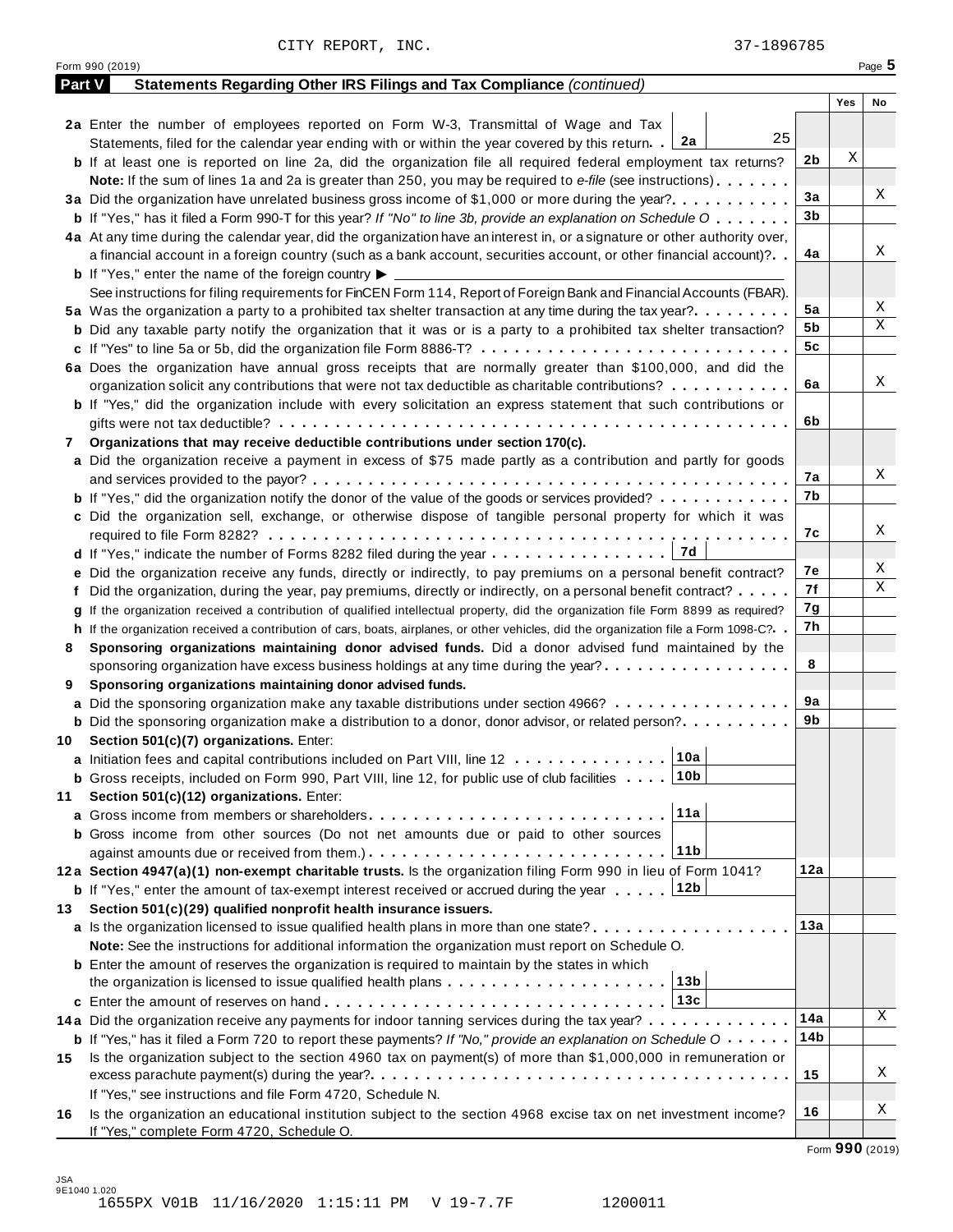|              | 37-1896785<br>CITY REPORT, INC.<br>Form 990 (2019)                                                                                                                                                                                                                                                                                     |                 |            | Page $6$        |
|--------------|----------------------------------------------------------------------------------------------------------------------------------------------------------------------------------------------------------------------------------------------------------------------------------------------------------------------------------------|-----------------|------------|-----------------|
| Part VI      | Governance, Management, and Disclosure For each "Yes" response to lines 2 through 7b below, and for a "No"<br>response to line 8a, 8b, or 10b below, describe the circumstances, processes, or changes on Schedule O. See instructions.                                                                                                |                 |            | $\mathbf{x}$    |
|              | <b>Section A. Governing Body and Management</b>                                                                                                                                                                                                                                                                                        |                 |            |                 |
|              |                                                                                                                                                                                                                                                                                                                                        |                 | <b>Yes</b> | No              |
|              | 17<br>1a                                                                                                                                                                                                                                                                                                                               |                 |            |                 |
|              | 1a Enter the number of voting members of the governing body at the end of the tax year<br>If there are material differences in voting rights among members of the governing body, or                                                                                                                                                   |                 |            |                 |
|              | if the governing body delegated broad authority to an executive committee or similar                                                                                                                                                                                                                                                   |                 |            |                 |
|              | committée, explain on Schedule O.<br>17<br>1b                                                                                                                                                                                                                                                                                          |                 |            |                 |
| b            | Enter the number of voting members included on line 1a, above, who are independent                                                                                                                                                                                                                                                     |                 |            |                 |
| $\mathbf{2}$ | Did any officer, director, trustee, or key employee have a family relationship or a business relationship with                                                                                                                                                                                                                         | $\mathbf{2}$    |            | Χ               |
|              |                                                                                                                                                                                                                                                                                                                                        |                 |            |                 |
| 3            | Did the organization delegate control over management duties customarily performed by or under the direct                                                                                                                                                                                                                              | 3               |            | Χ               |
|              | supervision of officers, directors, trustees, or key employees to a management company or other person?                                                                                                                                                                                                                                | 4               |            | X               |
| 4            | Did the organization make any significant changes to its governing documents since the prior Form 990 was filed?                                                                                                                                                                                                                       | 5               |            | X               |
| 5            | Did the organization become aware during the year of a significant diversion of the organization's assets?                                                                                                                                                                                                                             | 6               |            | X               |
| 6            |                                                                                                                                                                                                                                                                                                                                        |                 |            |                 |
| 7a           | Did the organization have members, stockholders, or other persons who had the power to elect or appoint                                                                                                                                                                                                                                | 7a              |            | Χ               |
|              |                                                                                                                                                                                                                                                                                                                                        |                 |            |                 |
|              | b Are any governance decisions of the organization reserved to (or subject to approval by) members,                                                                                                                                                                                                                                    | 7b              |            | Χ               |
|              |                                                                                                                                                                                                                                                                                                                                        |                 |            |                 |
| 8            | Did the organization contemporaneously document the meetings held or written actions undertaken during                                                                                                                                                                                                                                 |                 |            |                 |
|              | the year by the following:                                                                                                                                                                                                                                                                                                             | 8a              | Χ          |                 |
| a            |                                                                                                                                                                                                                                                                                                                                        | 8b              | Χ          |                 |
| b            | Each committee with authority to act on behalf of the governing body?                                                                                                                                                                                                                                                                  |                 |            |                 |
| 9            | Is there any officer, director, trustee, or key employee listed in Part VII, Section A, who cannot be reached at<br>the organization's mailing address? If "Yes," provide the names and addresses on Schedule O.                                                                                                                       | 9               |            | X               |
|              | Section B. Policies (This Section B requests information about policies not required by the Internal Revenue Code.)                                                                                                                                                                                                                    |                 |            |                 |
|              |                                                                                                                                                                                                                                                                                                                                        |                 | Yes        | No              |
|              |                                                                                                                                                                                                                                                                                                                                        | 10a             |            | X               |
|              |                                                                                                                                                                                                                                                                                                                                        |                 |            |                 |
|              | <b>b</b> If "Yes," did the organization have written policies and procedures governing the activities of such chapters,                                                                                                                                                                                                                | 10 <sub>b</sub> |            |                 |
|              | affiliates, and branches to ensure their operations are consistent with the organization's exempt purposes?                                                                                                                                                                                                                            | 11a             |            | X               |
|              | 11a Has the organization provided a complete copy of this Form 990 to all members of its governing body before filing the form?                                                                                                                                                                                                        |                 |            |                 |
|              | <b>b</b> Describe in Schedule O the process, if any, used by the organization to review this Form 990.                                                                                                                                                                                                                                 | 12a             | Χ          |                 |
|              | 12a Did the organization have a written conflict of interest policy? If "No," go to line 13                                                                                                                                                                                                                                            |                 |            |                 |
|              | <b>b</b> Were officers, directors, or trustees, and key employees required to disclose annually interests that could give                                                                                                                                                                                                              | 12 <sub>b</sub> | X          |                 |
|              |                                                                                                                                                                                                                                                                                                                                        |                 |            |                 |
| c            | Did the organization regularly and consistently monitor and enforce compliance with the policy? If "Yes,"                                                                                                                                                                                                                              |                 | X          |                 |
|              |                                                                                                                                                                                                                                                                                                                                        | 12c             |            | Χ               |
| 13           | Did the organization have a written whistleblower policy?                                                                                                                                                                                                                                                                              | 13              |            | X               |
| 14           | Did the organization have a written document retention and destruction policy?                                                                                                                                                                                                                                                         | 14              |            |                 |
| 15           | Did the process for determining compensation of the following persons include a review and approval by                                                                                                                                                                                                                                 |                 |            |                 |
|              | independent persons, comparability data, and contemporaneous substantiation of the deliberation and decision?                                                                                                                                                                                                                          |                 | х          |                 |
| а            |                                                                                                                                                                                                                                                                                                                                        | 15a             |            |                 |
| b            |                                                                                                                                                                                                                                                                                                                                        | 15 <sub>b</sub> | Χ          |                 |
|              | If "Yes" to line 15a or 15b, describe the process in Schedule O (see instructions).                                                                                                                                                                                                                                                    |                 |            |                 |
|              | 16a Did the organization invest in, contribute assets to, or participate in a joint venture or similar arrangement                                                                                                                                                                                                                     |                 |            | Χ               |
|              |                                                                                                                                                                                                                                                                                                                                        | 16a             |            |                 |
|              | <b>b</b> If "Yes," did the organization follow a written policy or procedure requiring the organization to evaluate its                                                                                                                                                                                                                |                 |            |                 |
|              | participation in joint venture arrangements under applicable federal tax law, and take steps to safeguard the                                                                                                                                                                                                                          |                 |            |                 |
|              |                                                                                                                                                                                                                                                                                                                                        | 16b             |            |                 |
|              | <b>Section C. Disclosure</b>                                                                                                                                                                                                                                                                                                           |                 |            |                 |
| 17           | List the states with which a copy of this Form 990 is required to be filed $\blacktriangleright^{\text{NY}}$ .                                                                                                                                                                                                                         |                 |            |                 |
| 18           | Section 6104 requires an organization to make its Forms 1023 (1024 or 1024-A, if applicable), 990, and 990-T (Section 501(c)<br>(3)s only) available for public inspection. Indicate how you made these available. Check all that apply.<br>X<br>Own website<br>$X$ Upon request<br>Another's website<br>Other (explain on Schedule O) |                 |            |                 |
| 19           | Describe on Schedule O whether (and if so, how) the organization made its governing documents, conflict of interest policy,<br>and financial statements available to the public during the tax year.                                                                                                                                   |                 |            |                 |
| 20           | State the name, address, and telephone number of the person who possesses the organization's books and records<br>LAURA OSORIO 35 WEST 31ST STREET, 4TH FLOOR NEW YORK, NY 10001 9176710404                                                                                                                                            |                 |            |                 |
| JSA          | 9E1042 2.000                                                                                                                                                                                                                                                                                                                           |                 |            | Form 990 (2019) |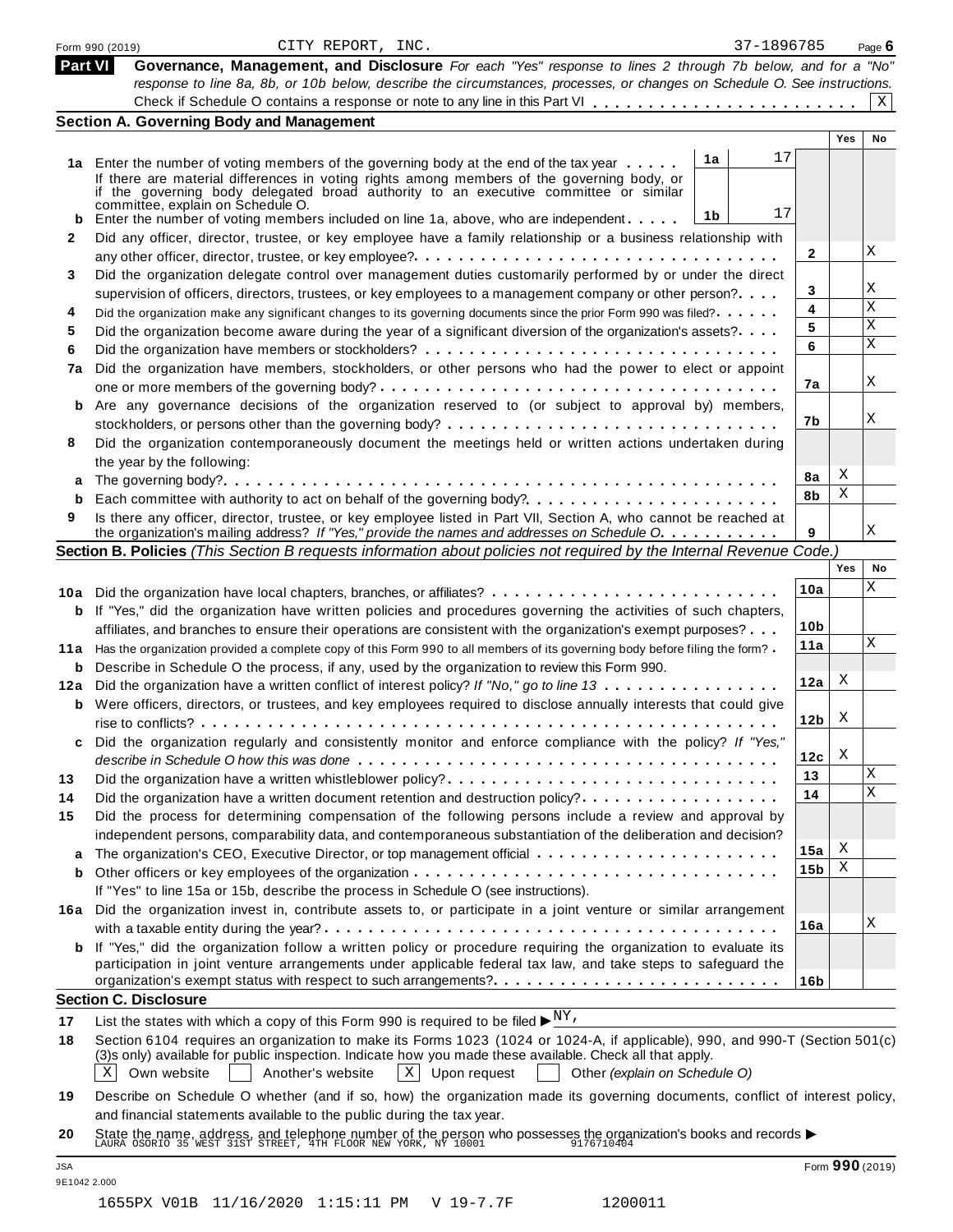**Compensation of Officers, Directors, Trustees, Key Employees, Highest Compensated Employees, and Part VII Independent Contractors**

Check if Schedule O contains a response or note to any line in this Part VII  $\cdots \cdots \cdots \cdots \cdots \cdots \cdots \cdots \cdots$ 

**Section A. Officers, Directors, Trustees, Key Employees, and Highest Compensated Employees**

**1a** Complete this table for all persons required to be listed. Report compensation for the calendar year ending with or within the organization's tax year.

anization's lax year.<br>● List all of the organization's **current** officers, directors, trustees (whether individuals or organizations), regardless of amount of<br>nnensation Enter -0- in columns (D) (E) and (E) if no compensa compensation. Enter -0- in columns (D), (E), and (F) if no compensation was paid.

**■** List all of the organization's **current** key employees, if any. See instructions for definition of "key employee."<br>■ List the experientials five event highert expressed employees (other than an efficer director of

**Example in the organization's current** key employees, if any. See instructions for definition of key employee.<br>• List the organization's five **current** highest compensated employees (other than an officer, director, trust who received reportable compensation (Box 5 of Form W-2 and/or Box 7 of Form 1099-MISC) of more than \$100,000 from the

organization and any related organizations.<br>• List all of the organization's **former** officers, key employees, and highest compensated employees who received more than<br>\$1.00.000 of reportable componention from the erganiza \$100,000 of reportable compensation from the organization and any related organizations.

% List all of the organization's **former directors or trustees** that received, in the capacity as a former director or trustee of the organization, more than \$10,000 of reportable compensation from the organization and any related organizations. See instructions for the order in which to list the persons above.

Т

Check this box if neither the organization nor any related organization compensated any current officer, director, or trustee.

Τ

|                           |                        |                                   |                                                                  | (C)         |          |                                 |        |                          |                               |                          |
|---------------------------|------------------------|-----------------------------------|------------------------------------------------------------------|-------------|----------|---------------------------------|--------|--------------------------|-------------------------------|--------------------------|
| (A)                       | Position<br>(B)        |                                   |                                                                  |             |          |                                 |        | (D)                      | (E)                           | (F)                      |
| Name and title            | Average                | (do not check more than one       |                                                                  |             |          |                                 |        | Reportable               | Reportable                    | <b>Estimated amount</b>  |
|                           | hours                  |                                   | box, unless person is both an<br>officer and a director/trustee) |             |          |                                 |        | compensation             | compensation                  | of other                 |
|                           | per week<br>(list any  |                                   |                                                                  |             |          |                                 |        | from the<br>organization | from related<br>organizations | compensation<br>from the |
|                           | hours for              | Individual trustee<br>or director | nstitutional trustee                                             | Officer     | Key      |                                 | Former | (W-2/1099-MISC)          | (W-2/1099-MISC)               | organization and         |
|                           | related                |                                   |                                                                  |             | employee |                                 |        |                          |                               | related organizations    |
|                           | organizations<br>below |                                   |                                                                  |             |          |                                 |        |                          |                               |                          |
|                           | dotted line)           |                                   |                                                                  |             |          |                                 |        |                          |                               |                          |
|                           |                        |                                   |                                                                  |             |          | Highest compensated<br>employee |        |                          |                               |                          |
|                           |                        |                                   |                                                                  |             |          |                                 |        |                          |                               |                          |
| (1) JOHN WOTOWICZ         | 40.00                  |                                   |                                                                  |             |          |                                 |        |                          |                               |                          |
| PUBLISHER                 | 0.                     |                                   |                                                                  | $\mathbf X$ |          |                                 |        | 225,000.                 | 0                             | 9,350.                   |
| (2) JEREMIAH HESTER       | 40.00                  |                                   |                                                                  |             |          |                                 |        |                          |                               |                          |
| EDITOR IN CHIEF           | 0.                     |                                   |                                                                  | Χ           |          |                                 |        | 187,500.                 | 0                             | 36,123.                  |
| (3) ALYSSA KATZ           | 40.00                  |                                   |                                                                  |             |          |                                 |        |                          |                               |                          |
| DEPUTY EDITOR             | 0.                     |                                   |                                                                  |             |          | Χ                               |        | 121,387.                 | $\mathsf 0$ .                 | 31,948.                  |
| (4) HASANI GITTENS        | 40.00                  |                                   |                                                                  |             |          |                                 |        |                          |                               |                          |
| DEPUTY EDITOR             | 0.                     |                                   |                                                                  |             |          | Χ                               |        | 120,000.                 | $0$ .                         | 16,026.                  |
| (5) BEN SMITH             | 1.00                   |                                   |                                                                  |             |          |                                 |        |                          |                               |                          |
| CHAIR                     | 0.                     | Χ                                 |                                                                  | X           |          |                                 |        | 0                        | 0                             | 0.                       |
| (6) SARAH BARTLETT        | 1.00                   |                                   |                                                                  |             |          |                                 |        |                          |                               |                          |
| VICE CHAIR                | 0.                     | X                                 |                                                                  | $\mathbf X$ |          |                                 |        | 0                        | 0                             | $\mathsf 0$ .            |
| (7) DARLENE JEAN          | 1.00                   |                                   |                                                                  |             |          |                                 |        |                          |                               |                          |
| TREASURER                 | 0.                     | Χ                                 |                                                                  | Χ           |          |                                 |        | 0                        | 0                             | 0.                       |
| (8) ELIZABETH MCNAMARA    | 1.00                   |                                   |                                                                  |             |          |                                 |        |                          |                               |                          |
| SECRETARY                 | 0.                     | Χ                                 |                                                                  | Χ           |          |                                 |        | $0$ .                    | $0$ .                         | 0.                       |
| (9) MARK WINSTON GRIFFITH | 1.00                   |                                   |                                                                  |             |          |                                 |        |                          |                               |                          |
| <b>BOARD MEMBER</b>       | $0$ .                  | Χ                                 |                                                                  |             |          |                                 |        | 0                        | 0                             | 0.                       |
| (10) GARY GINSBERG        | 1.00                   |                                   |                                                                  |             |          |                                 |        |                          |                               |                          |
| BOARD MEMBER              | 0.                     | Χ                                 |                                                                  |             |          |                                 |        | 0                        | 0                             | 0.                       |
| (11) LUIS MIRANDA         | 1.00                   |                                   |                                                                  |             |          |                                 |        |                          |                               |                          |
| <b>BOARD MEMBER</b>       | 0.                     | X                                 |                                                                  |             |          |                                 |        | 0                        | 0                             | $\mathsf 0$ .            |
| (12) CRAIG NEWMARK        | 1.00                   |                                   |                                                                  |             |          |                                 |        |                          |                               |                          |
| BOARD MEMBER              | 0.                     | $\mathbf X$                       |                                                                  |             |          |                                 |        | 0                        | 0                             | $\mathsf{0}$ .           |
| (13) RICHARD RAVITCH      | 1.00                   |                                   |                                                                  |             |          |                                 |        |                          |                               |                          |
| <b>BOARD MEMBER</b>       | 0.                     | Χ                                 |                                                                  |             |          |                                 |        | 0.                       | $0$ .                         | $\mathsf 0$ .            |
| (14) JON STEINBERG        | 1.00                   |                                   |                                                                  |             |          |                                 |        |                          |                               |                          |
| BOARD MEMBER              | $0$ .                  | Χ                                 |                                                                  |             |          |                                 |        | 0                        | 0                             | 0.                       |

JSA Form **990** (2019) 9E1041 2.000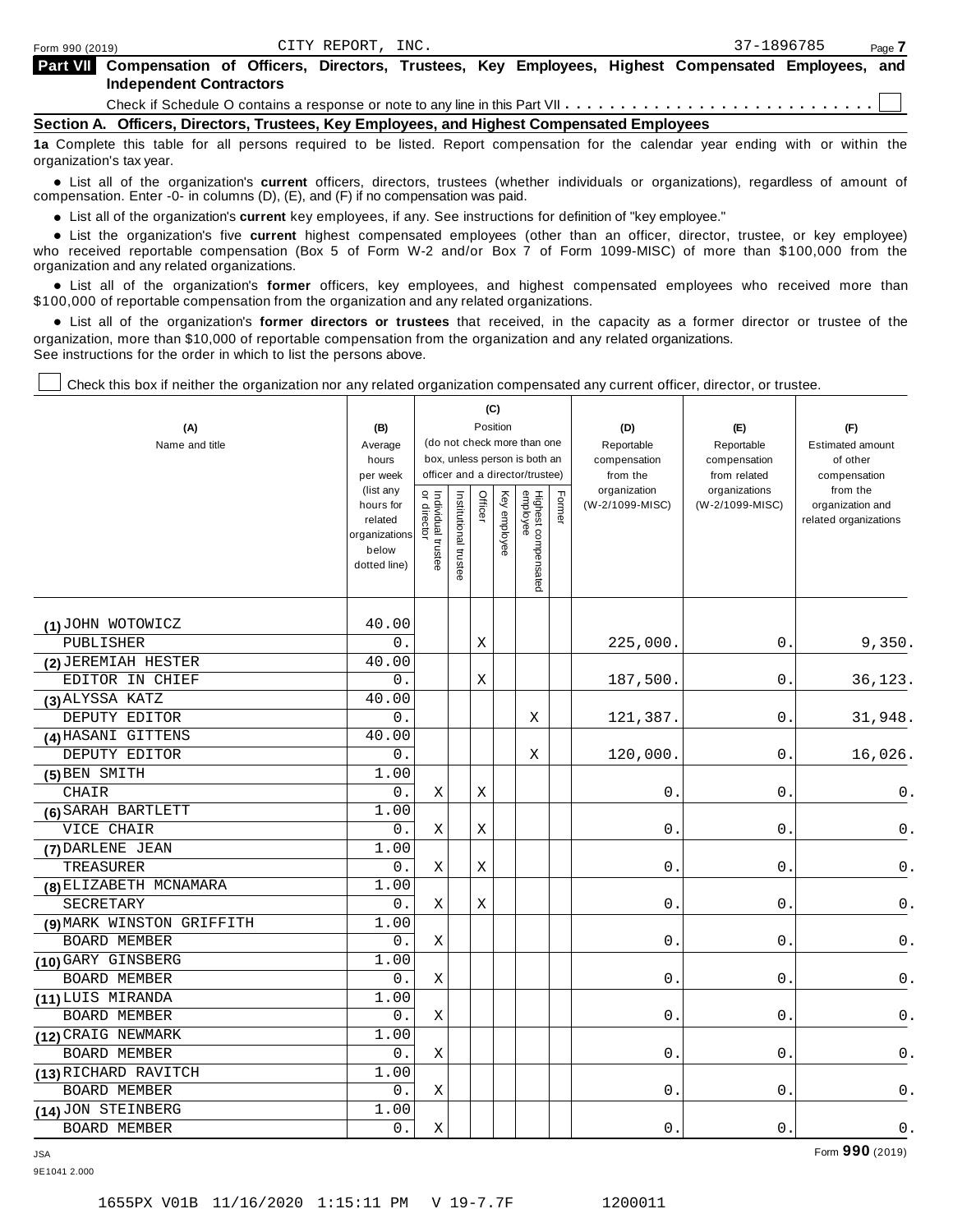| Form 990 (2019) |  |  |
|-----------------|--|--|

| (A)<br>Name and title                                                                                                                                                                                                                                          | (B)<br>Average<br>hours per<br>week (list any<br>hours for |                                     |                       | (C)<br>Position |              | (do not check more than one<br>box, unless person is both an<br>officer and a director/trustee) |        | (D)<br>Reportable<br>compensation<br>from<br>the | (E)<br>Reportable<br>compensation from<br>related<br>organizations | (F)<br>Estimated<br>amount of<br>other<br>compensation   |
|----------------------------------------------------------------------------------------------------------------------------------------------------------------------------------------------------------------------------------------------------------------|------------------------------------------------------------|-------------------------------------|-----------------------|-----------------|--------------|-------------------------------------------------------------------------------------------------|--------|--------------------------------------------------|--------------------------------------------------------------------|----------------------------------------------------------|
|                                                                                                                                                                                                                                                                | related<br>organizations<br>below dotted<br>line)          | Individual trustee<br>  or director | Institutional trustee | Officer         | Key employee | Highest compensated<br>employee                                                                 | Former | organization<br>(W-2/1099-MISC)                  | (W-2/1099-MISC)                                                    | from the<br>organization<br>and related<br>organizations |
| 15) ROB SPEYER                                                                                                                                                                                                                                                 | 1.00                                                       |                                     |                       |                 |              |                                                                                                 |        |                                                  |                                                                    |                                                          |
| <b>BOARD MEMBER</b>                                                                                                                                                                                                                                            | 0.                                                         | Χ                                   |                       |                 |              |                                                                                                 |        | 0                                                | 0.                                                                 | 0.                                                       |
| (16) MARK COLODNY                                                                                                                                                                                                                                              | 1.00                                                       |                                     |                       |                 |              |                                                                                                 |        |                                                  |                                                                    |                                                          |
| <b>BOARD MEMBER</b><br>17) RACHEL LAM                                                                                                                                                                                                                          | 0.<br>1.00                                                 | Χ                                   |                       |                 |              |                                                                                                 |        | 0                                                | 0.                                                                 | 0.                                                       |
| <b>BOARD MEMBER</b>                                                                                                                                                                                                                                            | 0.                                                         | Χ                                   |                       |                 |              |                                                                                                 |        | 0                                                | 0.                                                                 | 0.                                                       |
| 18) JOHN THORNTON                                                                                                                                                                                                                                              | 1.00                                                       |                                     |                       |                 |              |                                                                                                 |        |                                                  |                                                                    |                                                          |
| <b>BOARD MEMBER</b>                                                                                                                                                                                                                                            | 0.                                                         | Χ                                   |                       |                 |              |                                                                                                 |        | 0                                                | 0.                                                                 | 0.                                                       |
| 19) MILENA ALBERTI-PEREZ                                                                                                                                                                                                                                       | 1.00                                                       |                                     |                       |                 |              |                                                                                                 |        |                                                  |                                                                    |                                                          |
| <b>BOARD MEMBER</b>                                                                                                                                                                                                                                            | $0$ .                                                      | Χ                                   |                       |                 |              |                                                                                                 |        | 0                                                | 0.                                                                 | 0.                                                       |
| 20) MARSHA COOKE                                                                                                                                                                                                                                               | 1.00                                                       |                                     |                       |                 |              |                                                                                                 |        |                                                  |                                                                    |                                                          |
| <b>BOARD MEMBER</b>                                                                                                                                                                                                                                            | 0.                                                         | Χ                                   |                       |                 |              |                                                                                                 |        | 0                                                | 0.                                                                 | 0.                                                       |
| 21) JAMIE LYNTON                                                                                                                                                                                                                                               | 1.00                                                       |                                     |                       |                 |              |                                                                                                 |        |                                                  |                                                                    |                                                          |
| <b>BOARD MEMBER</b>                                                                                                                                                                                                                                            | 0.                                                         | Χ                                   |                       |                 |              |                                                                                                 |        | 0                                                | 0.                                                                 | 0.                                                       |
|                                                                                                                                                                                                                                                                |                                                            |                                     |                       |                 |              |                                                                                                 |        |                                                  |                                                                    |                                                          |
|                                                                                                                                                                                                                                                                |                                                            |                                     |                       |                 |              |                                                                                                 |        |                                                  |                                                                    |                                                          |
|                                                                                                                                                                                                                                                                |                                                            |                                     |                       |                 |              |                                                                                                 |        |                                                  |                                                                    |                                                          |
|                                                                                                                                                                                                                                                                |                                                            |                                     |                       |                 |              |                                                                                                 |        |                                                  |                                                                    |                                                          |
| 1b Sub-total                                                                                                                                                                                                                                                   |                                                            |                                     |                       |                 |              |                                                                                                 |        | 653,887.                                         | 0                                                                  | 93,447.                                                  |
| c Total from continuation sheets to Part VII, Section A                                                                                                                                                                                                        |                                                            |                                     |                       |                 |              |                                                                                                 |        | $\mathbf{0}$<br>653,887.                         | 0<br>0                                                             | 0.<br>93,447.                                            |
| 2 Total number of individuals (including but not limited to those listed above) who received more than \$100,000 of<br>reportable compensation from the organization ▶                                                                                         |                                                            |                                     | 4                     |                 |              |                                                                                                 |        |                                                  |                                                                    | <b>Yes</b><br>No.                                        |
| Did the organization list any former officer, director, or trustee, key employee, or highest compensated<br>3                                                                                                                                                  |                                                            |                                     |                       |                 |              |                                                                                                 |        |                                                  |                                                                    | X<br>3                                                   |
| employee on line 1a? If "Yes," complete Schedule J for such individual                                                                                                                                                                                         |                                                            |                                     |                       |                 |              |                                                                                                 |        |                                                  |                                                                    |                                                          |
| For any individual listed on line 1a, is the sum of reportable compensation and other compensation from the<br>organization and related organizations greater than \$150,000? If "Yes," complete Schedule J for such                                           |                                                            |                                     |                       |                 |              |                                                                                                 |        |                                                  |                                                                    | Χ<br>4                                                   |
| 4<br>Did any person listed on line 1a receive or accrue compensation from any unrelated organization or individual<br>5.<br>for services rendered to the organization? If "Yes," complete Schedule J for such person                                           |                                                            |                                     |                       |                 |              |                                                                                                 |        |                                                  |                                                                    | Χ<br>5                                                   |
| <b>Section B. Independent Contractors</b>                                                                                                                                                                                                                      |                                                            |                                     |                       |                 |              |                                                                                                 |        |                                                  |                                                                    |                                                          |
| Complete this table for your five highest compensated independent contractors that received more than \$100,000 of<br>1<br>compensation from the organization. Report compensation for the calendar year ending with or within the organization's tax<br>year. |                                                            |                                     |                       |                 |              |                                                                                                 |        |                                                  |                                                                    |                                                          |
|                                                                                                                                                                                                                                                                | (A)<br>Name and business address                           |                                     |                       |                 |              |                                                                                                 |        | (B)<br>Description of services                   |                                                                    | (C)<br>Compensation                                      |
|                                                                                                                                                                                                                                                                |                                                            |                                     |                       |                 |              |                                                                                                 |        |                                                  |                                                                    |                                                          |
|                                                                                                                                                                                                                                                                |                                                            |                                     |                       |                 |              |                                                                                                 |        |                                                  |                                                                    |                                                          |

JSA Form **990** (2019) 9E1055 1.000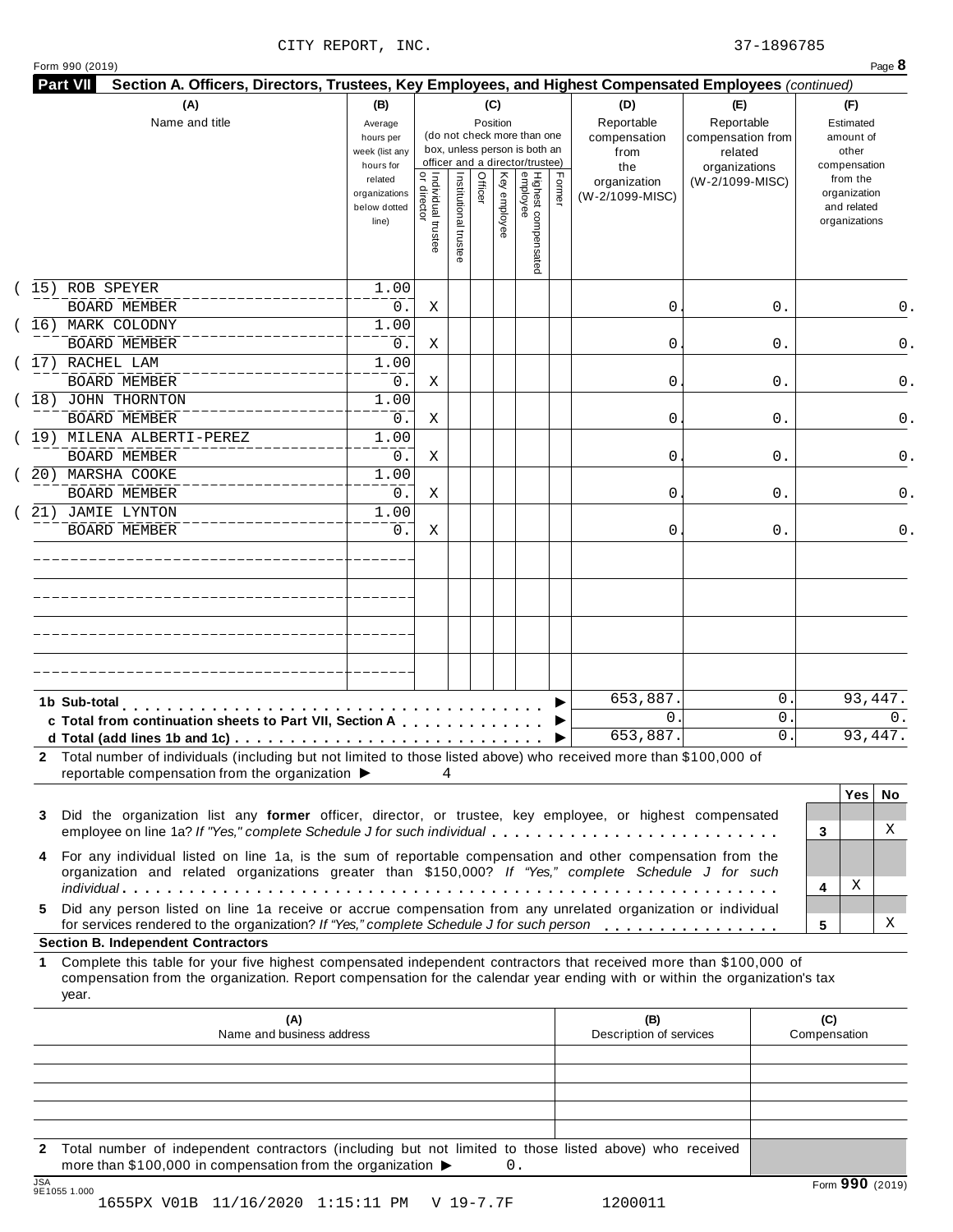|  | Form 990 (2019) |  |
|--|-----------------|--|
|  |                 |  |

**Part VIII Statement of Revenue**

|                                                           |        |                                                                                                                                                                                                                               |      |                                                  |                 |                      | (A)<br>Total revenue | (B)<br>Related or exempt<br>function revenue | (C)<br>Unrelated<br>business revenue | (D)<br>Revenue excluded<br>from tax under<br>sections 512-514 |
|-----------------------------------------------------------|--------|-------------------------------------------------------------------------------------------------------------------------------------------------------------------------------------------------------------------------------|------|--------------------------------------------------|-----------------|----------------------|----------------------|----------------------------------------------|--------------------------------------|---------------------------------------------------------------|
|                                                           | 1a     | Federated campaigns <b>Federated</b>                                                                                                                                                                                          |      |                                                  | 1а              |                      |                      |                                              |                                      |                                                               |
| Contributions, Gifts, Grants<br>and Other Similar Amounts | b      | Membership dues                                                                                                                                                                                                               |      |                                                  | 1b              | 10,100.              |                      |                                              |                                      |                                                               |
|                                                           | c      | Fundraising events <b>Fundraising</b>                                                                                                                                                                                         |      |                                                  | 1c              |                      |                      |                                              |                                      |                                                               |
|                                                           | d      |                                                                                                                                                                                                                               |      |                                                  | 1d              |                      |                      |                                              |                                      |                                                               |
|                                                           | е      | Government grants (contributions)                                                                                                                                                                                             |      |                                                  | 1е              |                      |                      |                                              |                                      |                                                               |
|                                                           | f      | All other contributions, gifts, grants,                                                                                                                                                                                       |      |                                                  |                 |                      |                      |                                              |                                      |                                                               |
|                                                           |        | and similar amounts not included above                                                                                                                                                                                        |      |                                                  | 1f              | 5, 253, 964.         |                      |                                              |                                      |                                                               |
|                                                           | g      | Noncash contributions included in                                                                                                                                                                                             |      |                                                  |                 |                      |                      |                                              |                                      |                                                               |
|                                                           |        | $lines 1a-1f$ $\ldots$ $\ldots$ $\ldots$                                                                                                                                                                                      |      |                                                  | 1g ∣\$          | 28, 245.             |                      |                                              |                                      |                                                               |
|                                                           |        |                                                                                                                                                                                                                               |      |                                                  |                 |                      | 5,264,064.           |                                              |                                      |                                                               |
|                                                           |        |                                                                                                                                                                                                                               |      |                                                  |                 | <b>Business Code</b> |                      |                                              |                                      |                                                               |
|                                                           |        |                                                                                                                                                                                                                               |      |                                                  |                 |                      |                      |                                              |                                      |                                                               |
|                                                           | 2a     |                                                                                                                                                                                                                               |      |                                                  |                 |                      |                      |                                              |                                      |                                                               |
|                                                           | b      |                                                                                                                                                                                                                               |      |                                                  |                 |                      |                      |                                              |                                      |                                                               |
|                                                           | c      |                                                                                                                                                                                                                               |      |                                                  |                 |                      |                      |                                              |                                      |                                                               |
|                                                           | d      |                                                                                                                                                                                                                               |      |                                                  |                 |                      |                      |                                              |                                      |                                                               |
| Program Service<br>Revenue                                | е      |                                                                                                                                                                                                                               |      |                                                  |                 |                      |                      |                                              |                                      |                                                               |
|                                                           | f<br>g | All other program service revenue<br>Total. Add lines 2a-2f ▶                                                                                                                                                                 |      |                                                  |                 |                      | 0.                   |                                              |                                      |                                                               |
|                                                           | 3      | Investment income (including dividends, interest, and                                                                                                                                                                         |      |                                                  |                 |                      |                      |                                              |                                      |                                                               |
|                                                           |        |                                                                                                                                                                                                                               |      |                                                  |                 |                      | 0.                   |                                              |                                      |                                                               |
|                                                           | 4      | Income from investment of tax-exempt bond proceeds $\blacktriangleright$                                                                                                                                                      |      |                                                  |                 |                      | $\mathbf{0}$ .       |                                              |                                      |                                                               |
|                                                           | 5      |                                                                                                                                                                                                                               |      |                                                  |                 |                      | $\mathbf{0}$ .       |                                              |                                      |                                                               |
|                                                           |        |                                                                                                                                                                                                                               |      | (i) Real                                         |                 | (ii) Personal        |                      |                                              |                                      |                                                               |
|                                                           |        |                                                                                                                                                                                                                               |      |                                                  |                 |                      |                      |                                              |                                      |                                                               |
|                                                           | 6a     | Gross rents <b>contains and a</b>                                                                                                                                                                                             | 6a   |                                                  |                 |                      |                      |                                              |                                      |                                                               |
|                                                           | b      | Less: rental expenses                                                                                                                                                                                                         | 6b   |                                                  |                 |                      |                      |                                              |                                      |                                                               |
|                                                           | c      | Rental income or (loss)                                                                                                                                                                                                       | 6с   |                                                  |                 |                      | 0.                   |                                              |                                      |                                                               |
|                                                           | d      | Net rental income or (loss) $\ldots$ , $\ldots$ , $\ldots$ , $\blacktriangleright$                                                                                                                                            |      | (i) Securities                                   |                 | (ii) Other           |                      |                                              |                                      |                                                               |
|                                                           | 7a     | amount from<br>Gross                                                                                                                                                                                                          |      |                                                  |                 |                      |                      |                                              |                                      |                                                               |
|                                                           |        | sales<br>of<br>assets                                                                                                                                                                                                         |      |                                                  |                 |                      |                      |                                              |                                      |                                                               |
|                                                           |        | other than inventory                                                                                                                                                                                                          | 7а   |                                                  |                 |                      |                      |                                              |                                      |                                                               |
|                                                           | b      | Less: cost or other basis                                                                                                                                                                                                     |      |                                                  |                 |                      |                      |                                              |                                      |                                                               |
| Revenue                                                   |        | and sales expenses                                                                                                                                                                                                            | 7b   |                                                  |                 |                      |                      |                                              |                                      |                                                               |
|                                                           | c      | Gain or (loss) <b>cannot</b>                                                                                                                                                                                                  | 7c   |                                                  |                 |                      | $\mathsf{0}$ .       |                                              |                                      |                                                               |
| Other                                                     | d      |                                                                                                                                                                                                                               |      |                                                  |                 |                      |                      |                                              |                                      |                                                               |
|                                                           | 8а     | income from fundraising<br>Gross                                                                                                                                                                                              |      |                                                  |                 |                      |                      |                                              |                                      |                                                               |
|                                                           |        | events (not including \$                                                                                                                                                                                                      |      |                                                  |                 |                      |                      |                                              |                                      |                                                               |
|                                                           |        | of contributions reported on line                                                                                                                                                                                             |      |                                                  |                 |                      |                      |                                              |                                      |                                                               |
|                                                           |        | 1c). See Part IV, line 18                                                                                                                                                                                                     |      |                                                  | 8а              | 0.                   |                      |                                              |                                      |                                                               |
|                                                           | b      | Less: direct expenses                                                                                                                                                                                                         |      |                                                  | 8b              | 0.                   |                      |                                              |                                      |                                                               |
|                                                           | c      | Net income or (loss) from fundraising events ▶                                                                                                                                                                                |      |                                                  |                 |                      | $\mathbf 0$ .        |                                              |                                      |                                                               |
|                                                           | 9а     | income<br>Gross                                                                                                                                                                                                               | from | gaming                                           |                 |                      |                      |                                              |                                      |                                                               |
|                                                           |        | activities. See Part IV, line 19                                                                                                                                                                                              |      |                                                  | 9а              | 0.                   |                      |                                              |                                      |                                                               |
|                                                           | b      | Less: direct expenses                                                                                                                                                                                                         |      |                                                  | 9b              | 0.                   |                      |                                              |                                      |                                                               |
|                                                           | c      | Net income or (loss) from gaming activities ▶                                                                                                                                                                                 |      |                                                  |                 |                      | $0$ .                |                                              |                                      |                                                               |
|                                                           | 10a    | Gross sales of inventory,                                                                                                                                                                                                     |      | less                                             |                 |                      |                      |                                              |                                      |                                                               |
|                                                           |        | returns and allowances 100                                                                                                                                                                                                    |      |                                                  |                 | 0.                   |                      |                                              |                                      |                                                               |
|                                                           | b      | Less: cost of goods sold                                                                                                                                                                                                      |      |                                                  | 10 <sub>b</sub> | 0.                   |                      |                                              |                                      |                                                               |
|                                                           | c      | Net income or (loss) from sales of inventory                                                                                                                                                                                  |      |                                                  |                 |                      | 0.                   |                                              |                                      |                                                               |
|                                                           |        |                                                                                                                                                                                                                               |      |                                                  |                 | <b>Business Code</b> |                      |                                              |                                      |                                                               |
|                                                           | 11a    | <u> 1989 - John Stein, mars and de Britain and de Britain and de Britain and de Britain and de Britain and de Br</u>                                                                                                          |      |                                                  |                 |                      |                      |                                              |                                      |                                                               |
|                                                           | b      | the contract of the contract of the contract of the contract of the contract of the contract of the contract of                                                                                                               |      |                                                  |                 |                      |                      |                                              |                                      |                                                               |
|                                                           | c      |                                                                                                                                                                                                                               |      | the control of the control of the control of the |                 |                      |                      |                                              |                                      |                                                               |
| Miscellaneous<br>Revenue                                  | d      | All other revenue example and the state of the state of the state of the state of the state of the state of the state of the state of the state of the state of the state of the state of the state of the state of the state |      |                                                  |                 |                      |                      |                                              |                                      |                                                               |
|                                                           | е      |                                                                                                                                                                                                                               |      |                                                  |                 |                      | 0.                   |                                              |                                      |                                                               |
|                                                           | 12     |                                                                                                                                                                                                                               |      |                                                  |                 |                      | 5,264,064.           |                                              |                                      |                                                               |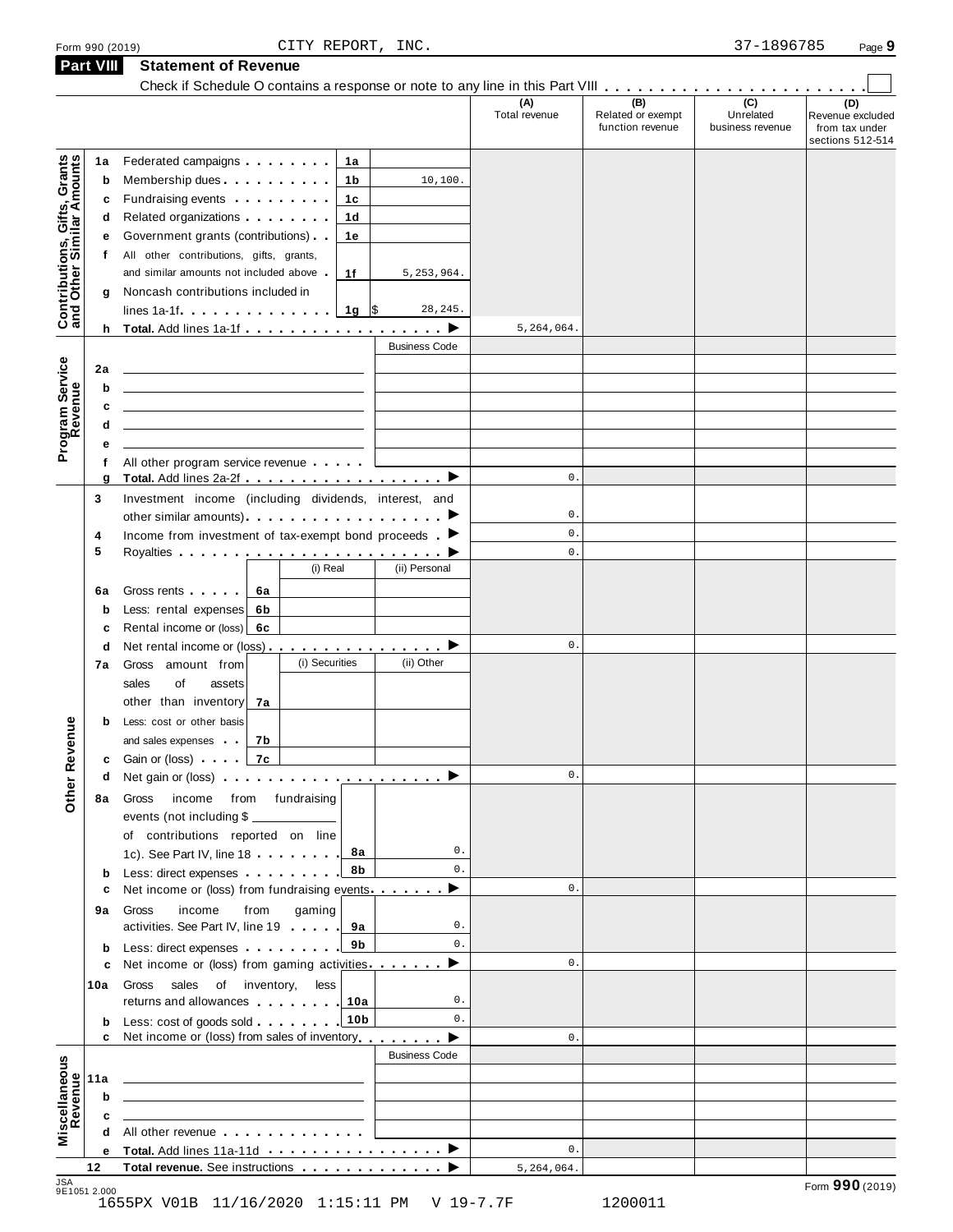|         | Section 501(c)(3) and 501(c)(4) organizations must complete all columns. All other organizations must complete column (A).                                                                                                     |                       |                                    |                                    |                                |
|---------|--------------------------------------------------------------------------------------------------------------------------------------------------------------------------------------------------------------------------------|-----------------------|------------------------------------|------------------------------------|--------------------------------|
|         | Do not include amounts reported on lines 6b, 7b,<br>8b, 9b, and 10b of Part VIII.                                                                                                                                              | (A)<br>Total expenses | (B)<br>Program service<br>expenses | Management and<br>general expenses | (D)<br>Fundraising<br>expenses |
|         | 1 Grants and other assistance to domestic organizations                                                                                                                                                                        |                       |                                    |                                    |                                |
|         | and domestic governments. See Part IV, line 21                                                                                                                                                                                 | 0.                    |                                    |                                    |                                |
|         | 2 Grants and other assistance to domestic                                                                                                                                                                                      |                       |                                    |                                    |                                |
|         | individuals. See Part IV, line 22                                                                                                                                                                                              | $\mathbf 0$           |                                    |                                    |                                |
| 3       | Grants and other assistance to foreign                                                                                                                                                                                         |                       |                                    |                                    |                                |
|         | organizations, foreign governments, and foreign                                                                                                                                                                                | $\mathsf{O}$ .        |                                    |                                    |                                |
|         | individuals. See Part IV, lines 15 and 16                                                                                                                                                                                      | $\Omega$ .            |                                    |                                    |                                |
| 4       | Benefits paid to or for members                                                                                                                                                                                                |                       |                                    |                                    |                                |
| 5       | Compensation of current officers, directors,<br>trustees, and key employees expressed and the state of                                                                                                                         | 457,973.              | 223,623.                           | 175,763.                           | 58,587.                        |
| 6       | Compensation not included above to disqualified                                                                                                                                                                                |                       |                                    |                                    |                                |
|         | persons (as defined under section 4958(f)(1)) and                                                                                                                                                                              | $\mathsf{O}$ .        |                                    |                                    |                                |
|         | persons described in section 4958(c)(3)(B)                                                                                                                                                                                     | 1,244,874.            | 1,160,956.                         | 68,812.                            | 15,106.                        |
|         | 7 Other salaries and wages <b>contained contained contained contained contained contained </b>                                                                                                                                 |                       |                                    |                                    |                                |
| 8       | Pension plan accruals and contributions (include                                                                                                                                                                               | 58,928.               | 53,559.                            | 4,531.                             | 838.                           |
|         | section 401(k) and 403(b) employer contributions)                                                                                                                                                                              | 153,137.              | 119,178.                           | 26,632.                            | 7,327.                         |
| 9<br>10 | Other employee benefits                                                                                                                                                                                                        | 110,475.              | 89,594.                            | 16,376.                            | 4,505.                         |
| 11      | Fees for services (nonemployees):                                                                                                                                                                                              |                       |                                    |                                    |                                |
|         | a Management                                                                                                                                                                                                                   | $\mathsf{O}$ .        |                                    |                                    |                                |
|         |                                                                                                                                                                                                                                | 57,621.               |                                    | 57,621                             |                                |
|         | c Accounting                                                                                                                                                                                                                   | 43,973.               |                                    | 43,973.                            |                                |
|         |                                                                                                                                                                                                                                | 0.                    |                                    |                                    |                                |
|         | e Professional fundraising services. See Part IV, line 17                                                                                                                                                                      | $\Omega$ .            |                                    |                                    |                                |
|         | f Investment management fees                                                                                                                                                                                                   | 0.                    |                                    |                                    |                                |
|         | 9 Other. (If line 11g amount exceeds 10% of line 25, column                                                                                                                                                                    |                       |                                    |                                    |                                |
|         | (A) amount, list line 11g expenses on Schedule O.).                                                                                                                                                                            | 137,150.              | 21,815.                            | 93,221.                            | 22, 114.                       |
|         | 12 Advertising and promotion                                                                                                                                                                                                   | 27,673.               |                                    |                                    | 27,673.                        |
| 13      | Office expenses extensive and the set of the set of the set of the set of the set of the set of the set of the                                                                                                                 | 69,384.               | 35, 433.                           | 32,884.                            | 1,067.                         |
| 14      | Information technology experience and the state of the state of the state of the state of the state of the state of the state of the state of the state of the state of the state of the state of the state of the state of th | 79,415.<br>$\Omega$ . | 67,540.                            | 7,295.                             | 4,580.                         |
| 15      |                                                                                                                                                                                                                                | 119,496.              | 107,090                            | 9,133                              | 3, 273.                        |
| 16      | Occupancy                                                                                                                                                                                                                      | 10,587                | 3,848                              | 5,560                              | 1,179.                         |
|         |                                                                                                                                                                                                                                |                       |                                    |                                    |                                |
|         | 18 Payments of travel or entertainment expenses<br>for any federal, state, or local public officials                                                                                                                           | 0.                    |                                    |                                    |                                |
|         | 19 Conferences, conventions, and meetings                                                                                                                                                                                      | 14,507.               | 1,141.                             | 9,710.                             | 3,656.                         |
| 20      |                                                                                                                                                                                                                                | 0.                    |                                    |                                    |                                |
| 21      | Payments to affiliates.                                                                                                                                                                                                        | $\mathbf{0}$ .        |                                    |                                    |                                |
| 22      | Depreciation, depletion, and amortization                                                                                                                                                                                      | 0.                    |                                    |                                    |                                |
| 23      |                                                                                                                                                                                                                                | 1,594.                |                                    | 1,594.                             |                                |
|         | 24 Other expenses. Itemize expenses not covered                                                                                                                                                                                |                       |                                    |                                    |                                |
|         | above (List miscellaneous expenses on line 24e. If                                                                                                                                                                             |                       |                                    |                                    |                                |
|         | line 24e amount exceeds 10% of line 25, column                                                                                                                                                                                 |                       |                                    |                                    |                                |
|         | (A) amount, list line 24e expenses on Schedule O.)                                                                                                                                                                             |                       |                                    |                                    |                                |
| а       | <u> 1989 - Johann Harry Harry Harry Harry Harry Harry Harry Harry Harry Harry Harry Harry Harry Harry Harry Harry</u>                                                                                                          |                       |                                    |                                    |                                |
| b       | <u> 1989 - Johann Stein, mars an deutscher Stein und der Stein und der Stein und der Stein und der Stein und der</u>                                                                                                           |                       |                                    |                                    |                                |
| с       | <u> 1989 - Johann Stein, mars an deutscher Stein und der Stein und der Stein und der Stein und der Stein und der</u>                                                                                                           |                       |                                    |                                    |                                |
| d       | <u> 1989 - Johann Stein, mars an deutscher Stein und der Stein und der Stein und der Stein und der Stein und der</u>                                                                                                           |                       |                                    |                                    |                                |
|         | e All other expenses examples and the All other expenses                                                                                                                                                                       | 2,586,787.            | 1,883,777.                         | 553,105.                           | 149,905.                       |
| 26      | 25 Total functional expenses. Add lines 1 through 24e<br>Joint costs. Complete this line only if the                                                                                                                           |                       |                                    |                                    |                                |
|         | organization reported in column (B) joint costs<br>from a combined educational campaign and                                                                                                                                    |                       |                                    |                                    |                                |
|         | fundraising solicitation. Check here $\blacktriangleright$<br>l if<br>following SOP 98-2 (ASC 958-720)                                                                                                                         | 0                     |                                    |                                    |                                |
|         |                                                                                                                                                                                                                                |                       |                                    |                                    |                                |

Form **990** (2019) JSA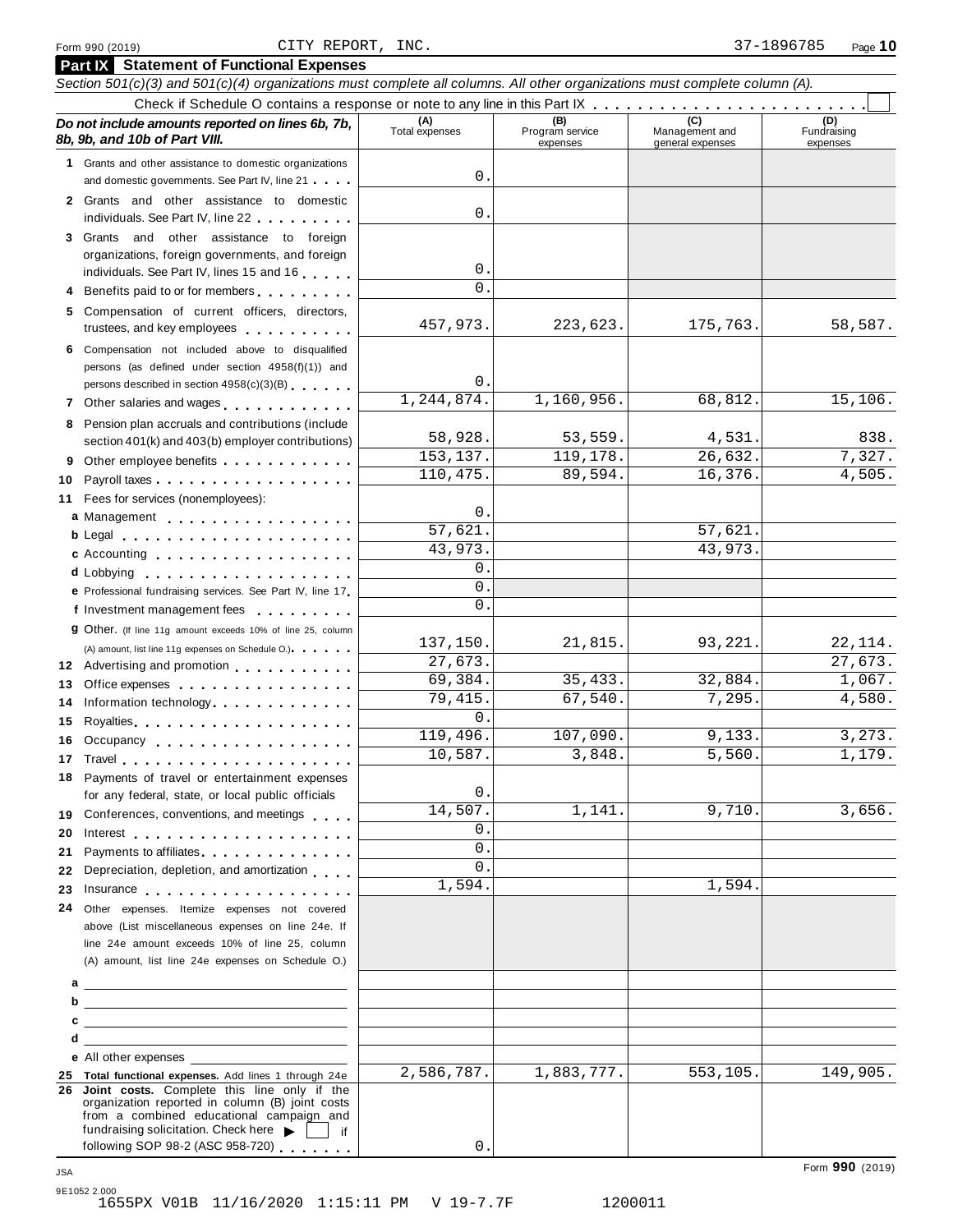|                      | Form 990 (2019) | CITY REPORT, INC.                                                                                                                                                            |                          |                         | 37-1896785<br>Page 11    |
|----------------------|-----------------|------------------------------------------------------------------------------------------------------------------------------------------------------------------------------|--------------------------|-------------------------|--------------------------|
|                      | Part X          | <b>Balance Sheet</b>                                                                                                                                                         |                          |                         |                          |
|                      |                 | Check if Schedule O contains a response or note to any line in this Part X                                                                                                   |                          |                         |                          |
|                      |                 |                                                                                                                                                                              | (A)<br>Beginning of year |                         | (B)<br>End of year       |
|                      | 1               |                                                                                                                                                                              | 0.                       | $\mathbf{1}$            | 615,883.                 |
|                      | $\mathbf{2}$    |                                                                                                                                                                              | $\mathbf{0}$ .           | $\overline{2}$          | 0.                       |
|                      | 3               |                                                                                                                                                                              | $\overline{0}$ .         | $\overline{\mathbf{3}}$ | 2,289,837.               |
|                      | 4               | Accounts receivable, net                                                                                                                                                     | $\overline{0}$ .         | $\overline{\mathbf{4}}$ | 0.                       |
|                      | 5               | Loans and other receivables from any current or former officer, director,                                                                                                    |                          |                         |                          |
|                      |                 | trustee, key employee, creator or founder, substantial contributor, or 35%                                                                                                   |                          |                         |                          |
|                      |                 | controlled entity or family member of any of these persons                                                                                                                   | 0.                       | 5                       | $0$ .                    |
|                      | 6               | Loans and other receivables from other disqualified persons (as defined                                                                                                      |                          |                         |                          |
|                      |                 | under section $4958(f)(1)$ , and persons described in section $4958(c)(3)(B)$                                                                                                | 0.                       | 6                       | 0.                       |
|                      | 7               |                                                                                                                                                                              | $\overline{0}$ .         | $\overline{7}$          | 0.                       |
| Assets               | 8               |                                                                                                                                                                              | 0.                       | 8                       | 0.                       |
|                      | 9               |                                                                                                                                                                              | $\overline{0}$ .         | 9                       | 11,255.                  |
|                      |                 | 10a Land, buildings, and equipment: cost or other                                                                                                                            |                          |                         |                          |
|                      |                 | basis. Complete Part VI of Schedule D [10a]                                                                                                                                  | 0.                       |                         | $0$ .                    |
|                      |                 | <b>b</b> Less: accumulated depreciation $\ldots$ , ,    10b                                                                                                                  | 0.                       | 10c                     | 0.                       |
|                      | 11<br>12        |                                                                                                                                                                              | 0.                       | 11<br>12                | 0.                       |
|                      | 13              | Investments - other securities. See Part IV, line 11<br>Investments - program-related. See Part IV, line 11                                                                  | 0.                       | 13                      | 0.                       |
|                      | 14              |                                                                                                                                                                              | 0.                       | 14                      | 0.                       |
|                      | 15              |                                                                                                                                                                              | 0.                       | 15                      | 0.                       |
|                      | 16              | Total assets. Add lines 1 through 15 (must equal line 33)                                                                                                                    | 0.                       | 16                      | $\overline{2,916,975}$ . |
|                      | 17              |                                                                                                                                                                              | 0.                       | 17                      | 239,698.                 |
|                      | 18              |                                                                                                                                                                              | 0.                       | 18                      | 0.                       |
|                      | 19              |                                                                                                                                                                              | 0.                       | 19                      | 0.                       |
|                      | 20              |                                                                                                                                                                              | 0.                       | 20                      | 0.                       |
|                      | 21              | Escrow or custodial account liability. Complete Part IV of Schedule D.                                                                                                       | $0$ .                    | 21                      | 0.                       |
|                      | 22              | Loans and other payables to any current or former officer, director,                                                                                                         |                          |                         |                          |
| Liabilities          |                 | trustee, key employee, creator or founder, substantial contributor, or 35%                                                                                                   |                          |                         |                          |
|                      |                 | controlled entity or family member of any of these persons                                                                                                                   | 0.                       | 22                      | 0.                       |
|                      | 23              | Secured mortgages and notes payable to unrelated third parties                                                                                                               | 0.                       | 23                      | 0.                       |
|                      | 24              | Unsecured notes and loans payable to unrelated third parties.                                                                                                                | $\overline{0}$ .         | 24                      | $0$ .                    |
|                      | 25              | Other liabilities (including federal income tax, payables to related third                                                                                                   |                          |                         |                          |
|                      |                 | parties, and other liabilities not included on lines 17-24). Complete Part X<br>of Schedule D $\ldots \ldots \ldots \ldots \ldots \ldots \ldots \ldots \ldots \ldots \ldots$ | 0.                       |                         | 0.                       |
|                      | 26              |                                                                                                                                                                              | 0.                       | 25<br>26                | 239,698.                 |
|                      |                 | X <br>Organizations that follow FASB ASC 958, check here ▶<br>and complete lines 27, 28, 32, and 33.                                                                         |                          |                         |                          |
|                      | 27              |                                                                                                                                                                              | 0.                       | 27                      | 102,167.                 |
|                      | 28              |                                                                                                                                                                              | 0.                       | 28                      | 2,575,110.               |
| <b>Fund Balances</b> |                 | Organizations that do not follow FASB ASC 958, check here ▶<br>and complete lines 29 through 33.                                                                             |                          |                         |                          |
| ŏ                    | 29              | Capital stock or trust principal, or current funds                                                                                                                           |                          | 29                      |                          |
|                      | 30              | Paid-in or capital surplus, or land, building, or equipment fund.                                                                                                            |                          | 30                      |                          |
| Assets               | 31              | Retained earnings, endowment, accumulated income, or other funds                                                                                                             |                          | 31                      |                          |
| $\frac{1}{2}$        | 32              |                                                                                                                                                                              | 0                        | 32                      | 2,677,277.               |
|                      | 33              |                                                                                                                                                                              | 0                        | 33                      | $\overline{2,916,975}$ . |
|                      |                 |                                                                                                                                                                              |                          |                         | Form 990 (2019)          |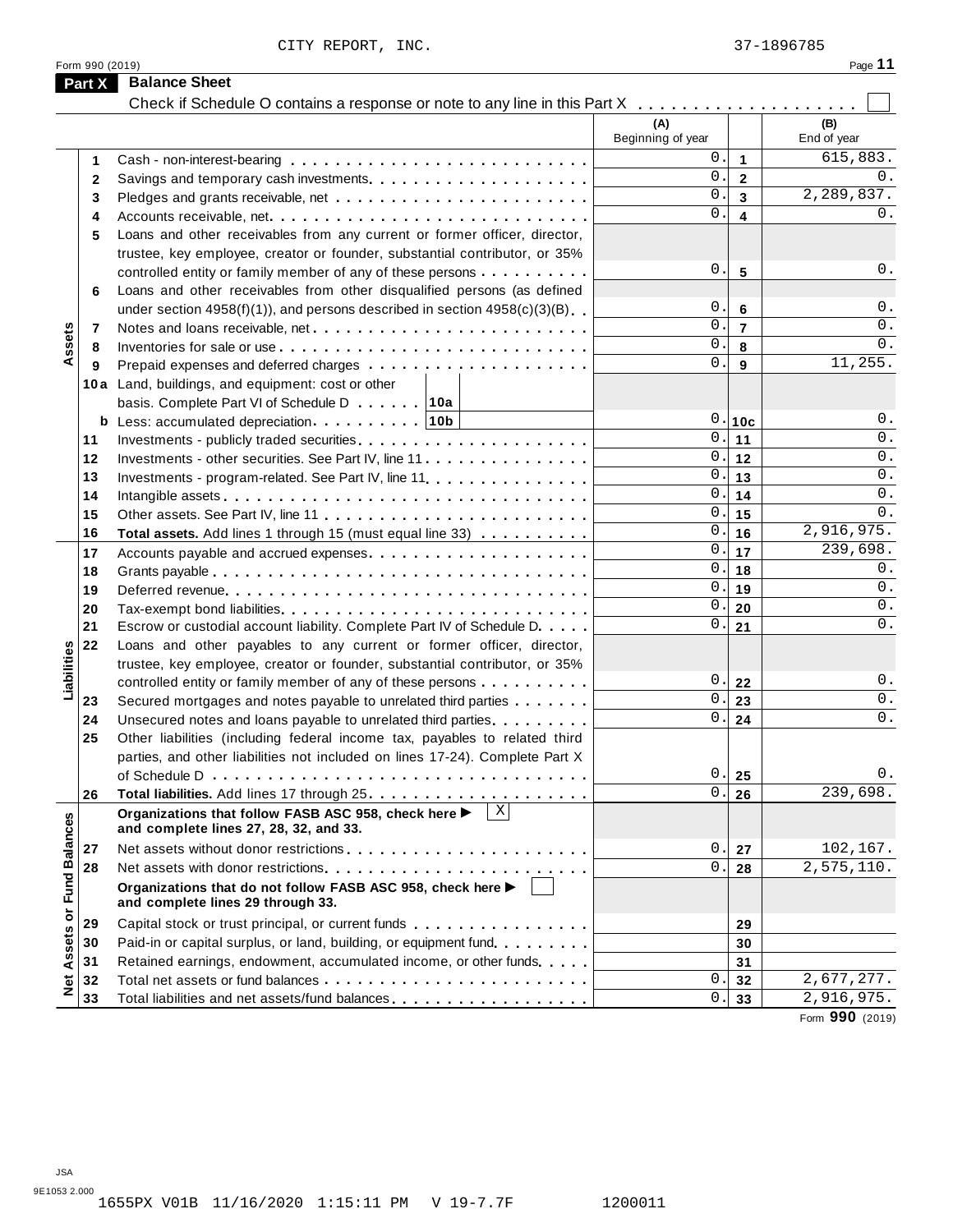|  | CITY REPORT, | INC. |
|--|--------------|------|
|--|--------------|------|

|              | Form 990 (2019)                                                                                                                                                                                                                                                                                                                                                                                                                                                                                                                                                             |                         |                      |                         | Page 12 |
|--------------|-----------------------------------------------------------------------------------------------------------------------------------------------------------------------------------------------------------------------------------------------------------------------------------------------------------------------------------------------------------------------------------------------------------------------------------------------------------------------------------------------------------------------------------------------------------------------------|-------------------------|----------------------|-------------------------|---------|
| Part XI      | <b>Reconciliation of Net Assets</b>                                                                                                                                                                                                                                                                                                                                                                                                                                                                                                                                         |                         |                      |                         |         |
|              |                                                                                                                                                                                                                                                                                                                                                                                                                                                                                                                                                                             |                         |                      |                         |         |
| 1.           |                                                                                                                                                                                                                                                                                                                                                                                                                                                                                                                                                                             | $\mathbf{1}$            |                      | $\overline{5,264},064.$ |         |
| $\mathbf{2}$ |                                                                                                                                                                                                                                                                                                                                                                                                                                                                                                                                                                             | $\overline{2}$          |                      | 2,586,787.              |         |
| 3            |                                                                                                                                                                                                                                                                                                                                                                                                                                                                                                                                                                             | 3                       |                      | 2,677,277.              |         |
| 4            | Net assets or fund balances at beginning of year (must equal Part X, line 32, column (A))                                                                                                                                                                                                                                                                                                                                                                                                                                                                                   | $\overline{\mathbf{4}}$ |                      |                         | 0.      |
| 5            | Net unrealized gains (losses) on investments                                                                                                                                                                                                                                                                                                                                                                                                                                                                                                                                | 5                       |                      |                         | 0.      |
| 6            |                                                                                                                                                                                                                                                                                                                                                                                                                                                                                                                                                                             | 6                       |                      |                         | 0.      |
| 7            |                                                                                                                                                                                                                                                                                                                                                                                                                                                                                                                                                                             | $\overline{7}$          |                      |                         | 0.      |
| 8            |                                                                                                                                                                                                                                                                                                                                                                                                                                                                                                                                                                             | 8                       |                      |                         | 0.      |
| 9            | Other changes in net assets or fund balances (explain on Schedule O).                                                                                                                                                                                                                                                                                                                                                                                                                                                                                                       | 9                       |                      |                         | 0.      |
| 10           | Net assets or fund balances at end of year. Combine lines 3 through 9 (must equal Part X, line                                                                                                                                                                                                                                                                                                                                                                                                                                                                              |                         |                      |                         |         |
|              |                                                                                                                                                                                                                                                                                                                                                                                                                                                                                                                                                                             | 10                      |                      | 2,677,277.              |         |
| Part XII     | <b>Financial Statements and Reporting</b>                                                                                                                                                                                                                                                                                                                                                                                                                                                                                                                                   |                         |                      |                         |         |
|              |                                                                                                                                                                                                                                                                                                                                                                                                                                                                                                                                                                             |                         |                      |                         |         |
| 1            | $X$ Accrual<br>Accounting method used to prepare the Form 990:  <br>Cash<br>Other<br>If the organization changed its method of accounting from a prior year or checked "Other," explain in<br>Schedule O.                                                                                                                                                                                                                                                                                                                                                                   |                         |                      | Yes                     | No      |
|              | 2a Were the organization's financial statements compiled or reviewed by an independent accountant?<br>If "Yes," check a box below to indicate whether the financial statements for the year were compiled or<br>reviewed on a separate basis, consolidated basis, or both:<br>Separate basis<br><b>Consolidated basis</b><br>Both consolidated and separate basis<br><b>b</b> Were the organization's financial statements audited by an independent accountant?<br>If "Yes," check a box below to indicate whether the financial statements for the year were audited on a |                         | 2a<br>2 <sub>b</sub> | Χ                       | Χ       |
|              | separate basis, consolidated basis, or both:<br>$X$ Separate basis<br>Consolidated basis<br>Both consolidated and separate basis                                                                                                                                                                                                                                                                                                                                                                                                                                            |                         |                      |                         |         |
|              | c If "Yes" to line 2a or 2b, does the organization have a committee that assumes responsibility for oversight of<br>the audit, review, or compilation of its financial statements and selection of an independent accountant?<br>If the organization changed either its oversight process or selection process during the tax year, explain on                                                                                                                                                                                                                              |                         | 2 <sub>c</sub>       | Χ                       |         |
|              | Schedule O.                                                                                                                                                                                                                                                                                                                                                                                                                                                                                                                                                                 |                         |                      |                         |         |
|              | 3a As a result of a federal award, was the organization required to undergo an audit or audits as set forth in the                                                                                                                                                                                                                                                                                                                                                                                                                                                          |                         | 3a                   |                         | Χ       |
|              | <b>b</b> If "Yes," did the organization undergo the required audit or audits? If the organization did not undergo the<br>required audit or audits, explain why on Schedule O and describe any steps taken to undergo such audits                                                                                                                                                                                                                                                                                                                                            |                         | 3b                   | $\sim$ $\sim$           |         |

Form **990** (2019)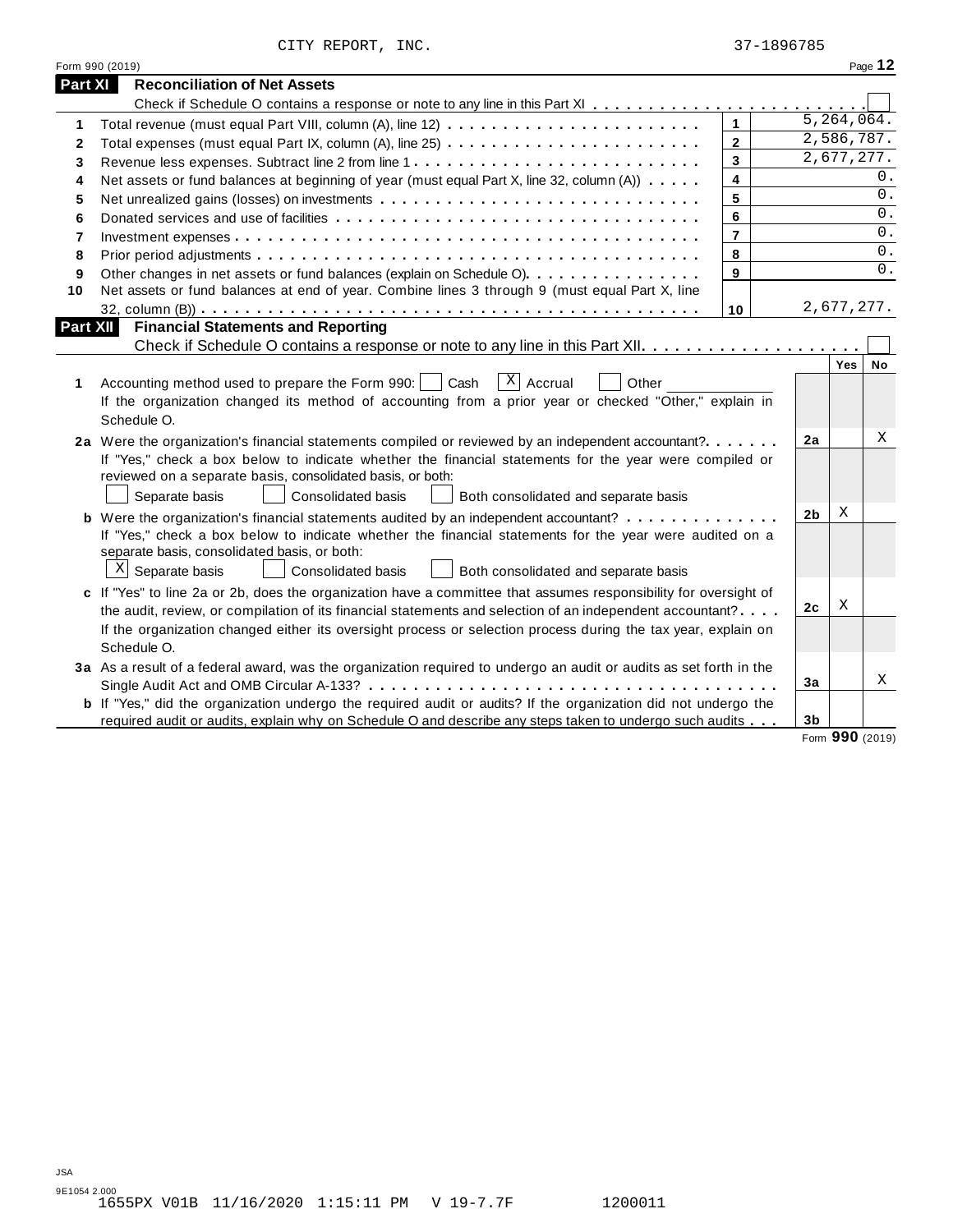| <b>SCHEDULE A</b> |   |
|-------------------|---|
|                   | - |

# **CHEDULE A Public Charity Status and Public Support**  $\frac{100\text{dB No. }1545-0047}{000\text{dB}}$

(Form 990 or 990-EZ) complete if the organization is a section 501(c)(3) organization or a section 4947(a)(1) nonexempt charitable trust.  $2019$ 

|        |                                                               |                                                                                  | Complete if the organization is a section 501(c)(3) organization or a section 4947(a)(1) nonexempt charitable trust. |                          |                          |                                                                                                                                                                                                                                                                                                                                                                                 | ZW IJ                                                                                                                                                                                                                                                          |
|--------|---------------------------------------------------------------|----------------------------------------------------------------------------------|----------------------------------------------------------------------------------------------------------------------|--------------------------|--------------------------|---------------------------------------------------------------------------------------------------------------------------------------------------------------------------------------------------------------------------------------------------------------------------------------------------------------------------------------------------------------------------------|----------------------------------------------------------------------------------------------------------------------------------------------------------------------------------------------------------------------------------------------------------------|
|        | Department of the Treasury<br><b>Internal Revenue Service</b> |                                                                                  | Attach to Form 990 or Form 990-EZ.<br>Go to www.irs.gov/Form990 for instructions and the latest information.         |                          |                          |                                                                                                                                                                                                                                                                                                                                                                                 | Open to Public<br><b>Inspection</b>                                                                                                                                                                                                                            |
|        | Name of the organization                                      |                                                                                  |                                                                                                                      |                          |                          | <b>Employer identification number</b>                                                                                                                                                                                                                                                                                                                                           |                                                                                                                                                                                                                                                                |
|        | CITY REPORT, INC.                                             |                                                                                  |                                                                                                                      |                          |                          | 37-1896785                                                                                                                                                                                                                                                                                                                                                                      |                                                                                                                                                                                                                                                                |
| Part I |                                                               |                                                                                  |                                                                                                                      |                          |                          | Reason for Public Charity Status (All organizations must complete this part.) See instructions.                                                                                                                                                                                                                                                                                 |                                                                                                                                                                                                                                                                |
|        |                                                               |                                                                                  | The organization is not a private foundation because it is: (For lines 1 through 12, check only one box.)            |                          |                          |                                                                                                                                                                                                                                                                                                                                                                                 |                                                                                                                                                                                                                                                                |
| 1      |                                                               |                                                                                  | A church, convention of churches, or association of churches described in section 170(b)(1)(A)(i).                   |                          |                          |                                                                                                                                                                                                                                                                                                                                                                                 |                                                                                                                                                                                                                                                                |
| 2      |                                                               |                                                                                  | A school described in section 170(b)(1)(A)(ii). (Attach Schedule E (Form 990 or 990-EZ).)                            |                          |                          |                                                                                                                                                                                                                                                                                                                                                                                 |                                                                                                                                                                                                                                                                |
| 3      |                                                               |                                                                                  | A hospital or a cooperative hospital service organization described in section 170(b)(1)(A)(iii).                    |                          |                          |                                                                                                                                                                                                                                                                                                                                                                                 |                                                                                                                                                                                                                                                                |
| 4      |                                                               |                                                                                  |                                                                                                                      |                          |                          | A medical research organization operated in conjunction with a hospital described in section 170(b)(1)(A)(iii). Enter the                                                                                                                                                                                                                                                       |                                                                                                                                                                                                                                                                |
|        | hospital's name, city, and state:                             |                                                                                  |                                                                                                                      |                          |                          |                                                                                                                                                                                                                                                                                                                                                                                 | An organization operated for the benefit of a college or university owned or operated by a governmental unit described in                                                                                                                                      |
| 5      |                                                               | section 170(b)(1)(A)(iv). (Complete Part II.)                                    |                                                                                                                      |                          |                          |                                                                                                                                                                                                                                                                                                                                                                                 |                                                                                                                                                                                                                                                                |
| 6      |                                                               |                                                                                  | A federal, state, or local government or governmental unit described in section 170(b)(1)(A)(v).                     |                          |                          |                                                                                                                                                                                                                                                                                                                                                                                 |                                                                                                                                                                                                                                                                |
| X<br>7 |                                                               |                                                                                  |                                                                                                                      |                          |                          |                                                                                                                                                                                                                                                                                                                                                                                 | An organization that normally receives a substantial part of its support from a governmental unit or from the general public                                                                                                                                   |
|        |                                                               | described in section 170(b)(1)(A)(vi). (Complete Part II.)                       |                                                                                                                      |                          |                          |                                                                                                                                                                                                                                                                                                                                                                                 |                                                                                                                                                                                                                                                                |
| 8      |                                                               |                                                                                  | A community trust described in section 170(b)(1)(A)(vi). (Complete Part II.)                                         |                          |                          |                                                                                                                                                                                                                                                                                                                                                                                 |                                                                                                                                                                                                                                                                |
| 9      |                                                               |                                                                                  |                                                                                                                      |                          |                          | An agricultural research organization described in section 170(b)(1)(A)(ix) operated in conjunction with a land-grant college                                                                                                                                                                                                                                                   |                                                                                                                                                                                                                                                                |
|        |                                                               |                                                                                  |                                                                                                                      |                          |                          | or university or a non-land-grant college of agriculture (see instructions). Enter the name, city, and state of the college or                                                                                                                                                                                                                                                  |                                                                                                                                                                                                                                                                |
|        | university:                                                   |                                                                                  |                                                                                                                      |                          |                          |                                                                                                                                                                                                                                                                                                                                                                                 |                                                                                                                                                                                                                                                                |
| 10     |                                                               |                                                                                  |                                                                                                                      |                          |                          | An organization that normally receives: (1) more than 331/3% of its support from contributions, membership fees, and gross<br>receipts from activities related to its exempt functions - subject to certain exceptions, and (2) no more than 331/3% of its<br>support from gross investment income and unrelated business taxable income (less section 511 tax) from businesses |                                                                                                                                                                                                                                                                |
|        |                                                               |                                                                                  | acquired by the organization after June 30, 1975. See section 509(a)(2). (Complete Part III.)                        |                          |                          |                                                                                                                                                                                                                                                                                                                                                                                 |                                                                                                                                                                                                                                                                |
| 11     |                                                               |                                                                                  | An organization organized and operated exclusively to test for public safety. See section 509(a)(4).                 |                          |                          |                                                                                                                                                                                                                                                                                                                                                                                 |                                                                                                                                                                                                                                                                |
| 12     |                                                               |                                                                                  |                                                                                                                      |                          |                          |                                                                                                                                                                                                                                                                                                                                                                                 | An organization organized and operated exclusively for the benefit of, to perform the functions of, or to carry out the purposes                                                                                                                               |
|        |                                                               |                                                                                  |                                                                                                                      |                          |                          |                                                                                                                                                                                                                                                                                                                                                                                 | of one or more publicly supported organizations described in section 509(a)(1) or section 509(a)(2). See section 509(a)(3).<br>Check the box in lines 12a through 12d that describes the type of supporting organization and complete lines 12e, 12f, and 12g. |
| a      |                                                               |                                                                                  |                                                                                                                      |                          |                          | Type I. A supporting organization operated, supervised, or controlled by its supported organization(s), typically by giving                                                                                                                                                                                                                                                     |                                                                                                                                                                                                                                                                |
|        |                                                               |                                                                                  |                                                                                                                      |                          |                          | the supported organization(s) the power to regularly appoint or elect a majority of the directors or trustees of the                                                                                                                                                                                                                                                            |                                                                                                                                                                                                                                                                |
|        |                                                               |                                                                                  | supporting organization. You must complete Part IV, Sections A and B.                                                |                          |                          |                                                                                                                                                                                                                                                                                                                                                                                 |                                                                                                                                                                                                                                                                |
| b      |                                                               |                                                                                  |                                                                                                                      |                          |                          | Type II. A supporting organization supervised or controlled in connection with its supported organization(s), by having                                                                                                                                                                                                                                                         |                                                                                                                                                                                                                                                                |
|        |                                                               |                                                                                  |                                                                                                                      |                          |                          | control or management of the supporting organization vested in the same persons that control or manage the supported                                                                                                                                                                                                                                                            |                                                                                                                                                                                                                                                                |
|        |                                                               |                                                                                  | organization(s). You must complete Part IV, Sections A and C.                                                        |                          |                          |                                                                                                                                                                                                                                                                                                                                                                                 |                                                                                                                                                                                                                                                                |
| c      |                                                               |                                                                                  |                                                                                                                      |                          |                          | Type III functionally integrated. A supporting organization operated in connection with, and functionally integrated with,                                                                                                                                                                                                                                                      |                                                                                                                                                                                                                                                                |
|        |                                                               |                                                                                  | its supported organization(s) (see instructions). You must complete Part IV, Sections A, D, and E.                   |                          |                          |                                                                                                                                                                                                                                                                                                                                                                                 |                                                                                                                                                                                                                                                                |
| d      |                                                               |                                                                                  |                                                                                                                      |                          |                          | Type III non-functionally integrated. A supporting organization operated in connection with its supported organization(s)                                                                                                                                                                                                                                                       |                                                                                                                                                                                                                                                                |
|        |                                                               |                                                                                  | requirement (see instructions). You must complete Part IV, Sections A and D, and Part V.                             |                          |                          | that is not functionally integrated. The organization generally must satisfy a distribution requirement and an attentiveness                                                                                                                                                                                                                                                    |                                                                                                                                                                                                                                                                |
| e      |                                                               |                                                                                  |                                                                                                                      |                          |                          | Check this box if the organization received a written determination from the IRS that it is a Type I, Type II, Type III                                                                                                                                                                                                                                                         |                                                                                                                                                                                                                                                                |
|        |                                                               |                                                                                  | functionally integrated, or Type III non-functionally integrated supporting organization.                            |                          |                          |                                                                                                                                                                                                                                                                                                                                                                                 |                                                                                                                                                                                                                                                                |
| f      |                                                               |                                                                                  | Enter the number of supported organizations                                                                          |                          |                          |                                                                                                                                                                                                                                                                                                                                                                                 |                                                                                                                                                                                                                                                                |
| g      |                                                               |                                                                                  | Provide the following information about the supported organization(s).                                               |                          |                          |                                                                                                                                                                                                                                                                                                                                                                                 |                                                                                                                                                                                                                                                                |
|        | (i) Name of supported organization                            | (ii) EIN                                                                         | (iii) Type of organization<br>(described on lines 1-10                                                               | listed in your governing | (iv) Is the organization | (v) Amount of monetary<br>support (see                                                                                                                                                                                                                                                                                                                                          | (vi) Amount of<br>other support (see                                                                                                                                                                                                                           |
|        |                                                               |                                                                                  | above (see instructions))                                                                                            |                          | document?                | instructions)                                                                                                                                                                                                                                                                                                                                                                   | instructions)                                                                                                                                                                                                                                                  |
|        |                                                               |                                                                                  |                                                                                                                      | Yes                      | No                       |                                                                                                                                                                                                                                                                                                                                                                                 |                                                                                                                                                                                                                                                                |
| (A)    |                                                               |                                                                                  |                                                                                                                      |                          |                          |                                                                                                                                                                                                                                                                                                                                                                                 |                                                                                                                                                                                                                                                                |
| (B)    |                                                               |                                                                                  |                                                                                                                      |                          |                          |                                                                                                                                                                                                                                                                                                                                                                                 |                                                                                                                                                                                                                                                                |
| (C)    |                                                               |                                                                                  |                                                                                                                      |                          |                          |                                                                                                                                                                                                                                                                                                                                                                                 |                                                                                                                                                                                                                                                                |
| (D)    |                                                               |                                                                                  |                                                                                                                      |                          |                          |                                                                                                                                                                                                                                                                                                                                                                                 |                                                                                                                                                                                                                                                                |
| (E)    |                                                               |                                                                                  |                                                                                                                      |                          |                          |                                                                                                                                                                                                                                                                                                                                                                                 |                                                                                                                                                                                                                                                                |
| Total  |                                                               |                                                                                  |                                                                                                                      |                          |                          |                                                                                                                                                                                                                                                                                                                                                                                 |                                                                                                                                                                                                                                                                |
|        |                                                               | For Paperwork Reduction Act Notice, see the Instructions for Form 990 or 990-EZ. |                                                                                                                      |                          |                          |                                                                                                                                                                                                                                                                                                                                                                                 | Schedule A (Form 990 or 990-EZ) 2019                                                                                                                                                                                                                           |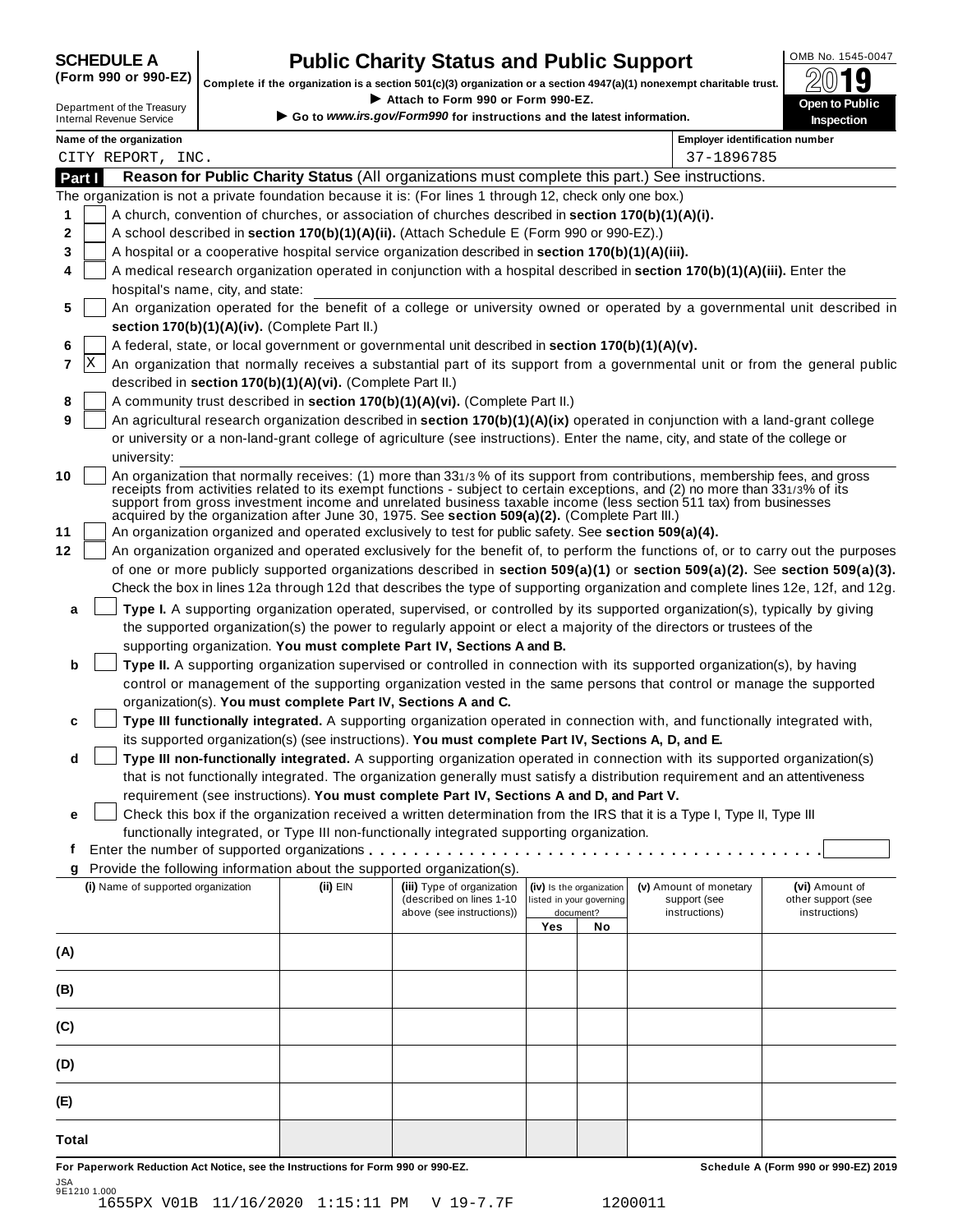### Schedule <sup>A</sup> (Form <sup>990</sup> or 990-EZ) <sup>2019</sup> Page **2**

**Support Schedule for Organizations Described in Sections 170(b)(1)(A)(iv) and 170(b)(1)(A)(vi)** (Complete only if you checked the box on line 5, 7, or 8 of Part I or if the organization failed to qualify under Part III. If the organization fails to qualify under the tests listed below, please complete Part III.) **Part II**

|    | <b>Section A. Public Support</b>                                                                                                                                                                                                                                                                                                                                     |          |          |                |            |            |              |
|----|----------------------------------------------------------------------------------------------------------------------------------------------------------------------------------------------------------------------------------------------------------------------------------------------------------------------------------------------------------------------|----------|----------|----------------|------------|------------|--------------|
|    | Calendar year (or fiscal year beginning in) ▶                                                                                                                                                                                                                                                                                                                        | (a) 2015 | (b) 2016 | (c) 2017       | $(d)$ 2018 | (e) 2019   | (f) Total    |
| 1. | Gifts, grants, contributions, and<br>membership fees received. (Do not<br>include any "unusual grants.")                                                                                                                                                                                                                                                             | 0.       | 0.       | $\mathbf{0}$ . | 0.         | 5,264,064. | 5,264,064.   |
| 2  | Tax revenues levied for the<br>organization's benefit and either paid<br>to or expended on its behalf                                                                                                                                                                                                                                                                |          |          |                |            |            | 0.           |
| 3  | The value of services or facilities<br>furnished by a governmental unit to the<br>organization without charge                                                                                                                                                                                                                                                        |          |          |                |            |            | 0.           |
| 4  | Total. Add lines 1 through 3                                                                                                                                                                                                                                                                                                                                         |          |          |                |            | 5,264,064. | 5,264,064.   |
| 5  | The portion of total contributions by<br>each person (other than a<br>governmental unit or publicly<br>supported organization) included on<br>line 1 that exceeds 2% of the amount<br>shown on line 11, column (f)                                                                                                                                                   |          |          |                |            |            | 4, 454, 194. |
| 6  | Public support. Subtract line 5 from line 4                                                                                                                                                                                                                                                                                                                          |          |          |                |            |            | 809,870.     |
|    | <b>Section B. Total Support</b>                                                                                                                                                                                                                                                                                                                                      |          |          |                |            |            |              |
|    | Calendar year (or fiscal year beginning in) ▶                                                                                                                                                                                                                                                                                                                        | (a) 2015 | (b) 2016 | (c) 2017       | $(d)$ 2018 | (e) 2019   | (f) Total    |
| 7  | Amounts from line 4                                                                                                                                                                                                                                                                                                                                                  |          |          |                |            | 5,264,064. | 5,264,064.   |
| 8  | Gross income from interest, dividends,<br>payments received on securities loans,<br>rents, royalties, and income from<br>similar sources experiences                                                                                                                                                                                                                 |          |          |                |            |            | 0.           |
| 9  | Net income from unrelated business<br>activities, whether or not the business<br>is regularly carried on the control of the set of the set of the set of the set of the set of the set of the s                                                                                                                                                                      |          |          |                |            |            | 0.           |
| 10 | Other income. Do not include gain or<br>loss from the sale of capital assets<br>(Explain in Part VI.)                                                                                                                                                                                                                                                                |          |          |                |            |            | 0.           |
| 11 | Total support. Add lines 7 through 10                                                                                                                                                                                                                                                                                                                                |          |          |                |            |            | 5,264,064.   |
| 12 |                                                                                                                                                                                                                                                                                                                                                                      |          |          |                |            |            |              |
| 13 | First five years. If the Form 990 is for the organization's first, second, third, fourth, or fifth tax year as a section 501(c)(3)<br>organization, check this box and stop here entitled and state in the set of the set of the set of the set of the set of the set of the set of the set of the set of the set of the set of the set of the set of the set of the |          |          |                |            |            | $\mathbf X$  |
|    | <b>Section C. Computation of Public Support Percentage</b>                                                                                                                                                                                                                                                                                                           |          |          |                |            |            |              |
| 14 | Public support percentage for 2019 (line 6, column (f) divided by line 11, column (f).                                                                                                                                                                                                                                                                               |          |          |                |            | 14         | %            |
| 15 |                                                                                                                                                                                                                                                                                                                                                                      |          |          |                |            | 15         | $\%$         |
|    | 16a 331/3% support test - 2019. If the organization did not check the box on line 13, and line 14 is 331/3% or more, check this                                                                                                                                                                                                                                      |          |          |                |            |            |              |
|    |                                                                                                                                                                                                                                                                                                                                                                      |          |          |                |            |            |              |
|    | b 331/3% support test - 2018. If the organization did not check a box on line 13 or 16a, and line 15 is 331/3% or more, check                                                                                                                                                                                                                                        |          |          |                |            |            |              |
|    |                                                                                                                                                                                                                                                                                                                                                                      |          |          |                |            |            |              |
|    | 17a 10%-facts-and-circumstances test - 2019. If the organization did not check a box on line 13, 16a, or 16b, and line 14 is                                                                                                                                                                                                                                         |          |          |                |            |            |              |
|    | 10% or more, and if the organization meets the "facts-and-circumstances" test, check this box and stop here. Explain in                                                                                                                                                                                                                                              |          |          |                |            |            |              |
|    | Part VI how the organization meets the "facts-and-circumstances" test. The organization qualifies as a publicly supported                                                                                                                                                                                                                                            |          |          |                |            |            |              |
|    |                                                                                                                                                                                                                                                                                                                                                                      |          |          |                |            |            |              |
|    | b 10%-facts-and-circumstances test - 2018. If the organization did not check a box on line 13, 16a, 16b, or 17a, and line                                                                                                                                                                                                                                            |          |          |                |            |            |              |
|    | 15 is 10% or more, and if the organization meets the "facts-and-circumstances" test, check this box and stop here.                                                                                                                                                                                                                                                   |          |          |                |            |            |              |
|    | Explain in Part VI how the organization meets the "facts-and-circumstances" test. The organization qualifies as a publicly                                                                                                                                                                                                                                           |          |          |                |            |            |              |
|    |                                                                                                                                                                                                                                                                                                                                                                      |          |          |                |            |            |              |
| 18 | Private foundation. If the organization did not check a box on line 13, 16a, 16b, 17a, or 17b, check this box and see                                                                                                                                                                                                                                                |          |          |                |            |            |              |
|    |                                                                                                                                                                                                                                                                                                                                                                      |          |          |                |            |            |              |

**Schedule A (Form 990 or 990-EZ) 2019**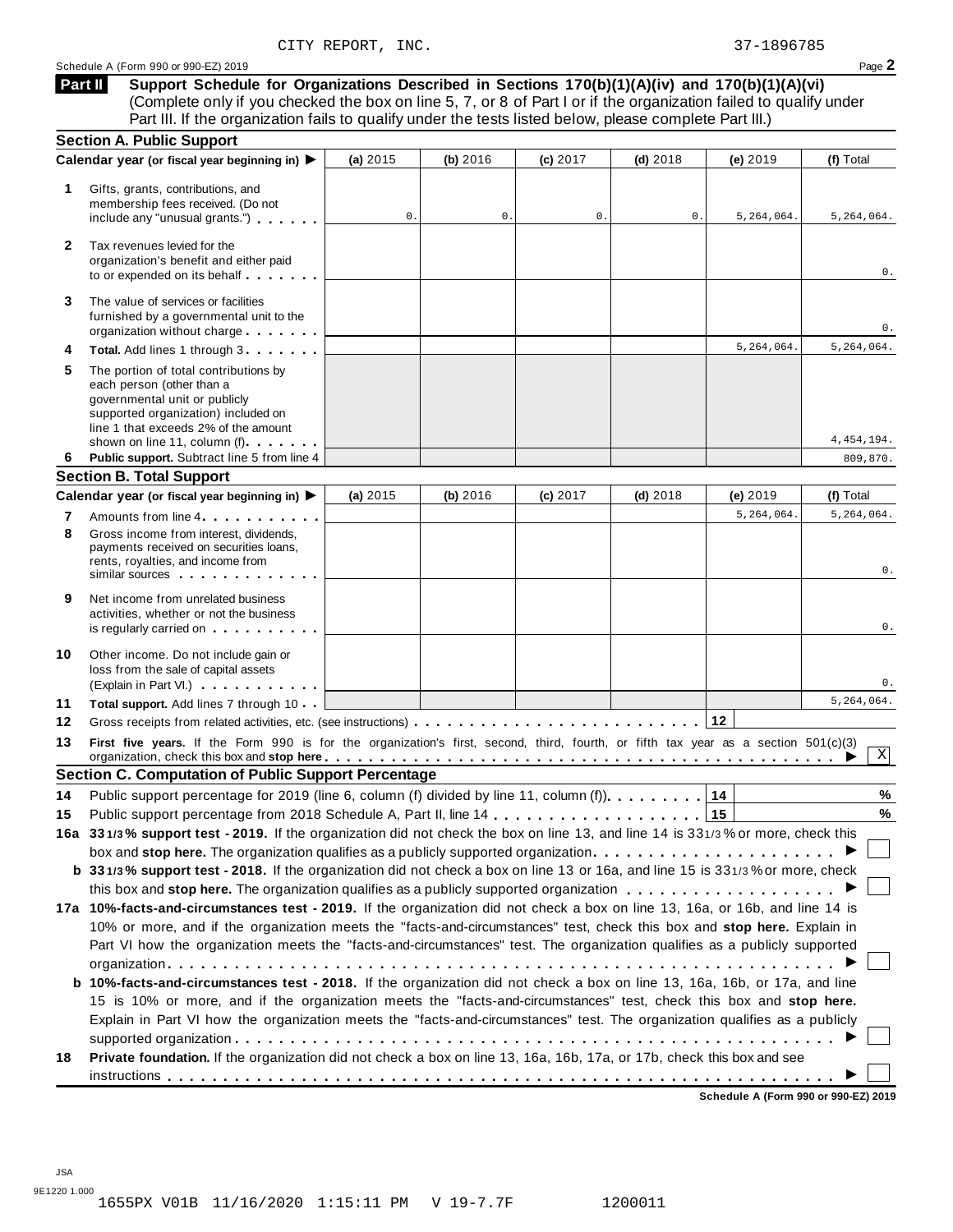(Complete only if you checked the box on line 10 of Part I or if the organization failed to qualify under Part II. If the organization fails to qualify under the tests listed below, please complete Part II.)

|                | <b>Section A. Public Support</b>                                                                                                                                                                                                                           |            |            |            |            |          |           |
|----------------|------------------------------------------------------------------------------------------------------------------------------------------------------------------------------------------------------------------------------------------------------------|------------|------------|------------|------------|----------|-----------|
|                | Calendar year (or fiscal year beginning in)                                                                                                                                                                                                                | (a) $2015$ | (b) $2016$ | $(c)$ 2017 | $(d)$ 2018 | (e) 2019 | (f) Total |
| 1              | Gifts, grants, contributions, and membership fees                                                                                                                                                                                                          |            |            |            |            |          |           |
|                | received. (Do not include any "unusual grants.")                                                                                                                                                                                                           |            |            |            |            |          |           |
| $\mathbf{2}$   | Gross receipts from admissions, merchandise                                                                                                                                                                                                                |            |            |            |            |          |           |
|                | sold or services performed, or facilities                                                                                                                                                                                                                  |            |            |            |            |          |           |
|                | furnished in any activity that is related to the                                                                                                                                                                                                           |            |            |            |            |          |           |
|                | organization's tax-exempt purpose                                                                                                                                                                                                                          |            |            |            |            |          |           |
| 3              | Gross receipts from activities that are not an                                                                                                                                                                                                             |            |            |            |            |          |           |
|                | unrelated trade or business under section 513                                                                                                                                                                                                              |            |            |            |            |          |           |
| 4              | Tax revenues levied for the                                                                                                                                                                                                                                |            |            |            |            |          |           |
|                | organization's benefit and either paid to                                                                                                                                                                                                                  |            |            |            |            |          |           |
|                | or expended on its behalf <b>contains the set of the set of the set of the set of the set of the set of the set of the set of the set of the set of the set of the set of the set of the set of the set of the set of the set of</b>                       |            |            |            |            |          |           |
| 5              | The value of services or facilities                                                                                                                                                                                                                        |            |            |            |            |          |           |
|                | furnished by a governmental unit to the                                                                                                                                                                                                                    |            |            |            |            |          |           |
|                | organization without charge                                                                                                                                                                                                                                |            |            |            |            |          |           |
| 6              | <b>Total.</b> Add lines 1 through 5                                                                                                                                                                                                                        |            |            |            |            |          |           |
|                | 7a Amounts included on lines 1, 2, and 3                                                                                                                                                                                                                   |            |            |            |            |          |           |
|                | received from disqualified persons                                                                                                                                                                                                                         |            |            |            |            |          |           |
|                | <b>b</b> Amounts included on lines 2 and 3                                                                                                                                                                                                                 |            |            |            |            |          |           |
|                | received from other than disqualified                                                                                                                                                                                                                      |            |            |            |            |          |           |
|                | persons that exceed the greater of \$5,000                                                                                                                                                                                                                 |            |            |            |            |          |           |
|                | or 1% of the amount on line 13 for the year                                                                                                                                                                                                                |            |            |            |            |          |           |
|                | c Add lines 7a and 7b                                                                                                                                                                                                                                      |            |            |            |            |          |           |
| 8              | Public support. (Subtract line 7c from                                                                                                                                                                                                                     |            |            |            |            |          |           |
|                | $line 6.)$                                                                                                                                                                                                                                                 |            |            |            |            |          |           |
|                | <b>Section B. Total Support</b>                                                                                                                                                                                                                            |            |            |            |            |          |           |
|                | Calendar year (or fiscal year beginning in) ▶                                                                                                                                                                                                              | (a) 2015   | (b) 2016   | (c) 2017   | $(d)$ 2018 | (e) 2019 | (f) Total |
| 9              | Amounts from line 6                                                                                                                                                                                                                                        |            |            |            |            |          |           |
|                | 10 a Gross income from interest, dividends,<br>payments received on securities loans,                                                                                                                                                                      |            |            |            |            |          |           |
|                | rents, royalties, and income from similar                                                                                                                                                                                                                  |            |            |            |            |          |           |
|                | sources                                                                                                                                                                                                                                                    |            |            |            |            |          |           |
|                | <b>b</b> Unrelated business taxable income (less                                                                                                                                                                                                           |            |            |            |            |          |           |
|                | section 511 taxes) from businesses                                                                                                                                                                                                                         |            |            |            |            |          |           |
|                | acquired after June 30, 1975                                                                                                                                                                                                                               |            |            |            |            |          |           |
|                | c Add lines 10a and 10b                                                                                                                                                                                                                                    |            |            |            |            |          |           |
| 11             | Net income from unrelated business                                                                                                                                                                                                                         |            |            |            |            |          |           |
|                | activities not included in line 10b, whether                                                                                                                                                                                                               |            |            |            |            |          |           |
|                | or not the business is regularly carried on                                                                                                                                                                                                                |            |            |            |            |          |           |
| 12             | Other income. Do not include gain or                                                                                                                                                                                                                       |            |            |            |            |          |           |
|                | loss from the sale of capital assets                                                                                                                                                                                                                       |            |            |            |            |          |           |
|                | (Explain in Part VI.)                                                                                                                                                                                                                                      |            |            |            |            |          |           |
| 13             | Total support. (Add lines 9, 10c, 11,                                                                                                                                                                                                                      |            |            |            |            |          |           |
|                | and 12.) $\cdots$ $\cdots$ $\cdots$ $\cdots$                                                                                                                                                                                                               |            |            |            |            |          |           |
| 14             | First five years. If the Form 990 is for the organization's first, second, third, fourth, or fifth tax year as a section 501(c)(3)                                                                                                                         |            |            |            |            |          |           |
|                |                                                                                                                                                                                                                                                            |            |            |            |            |          |           |
|                | <b>Section C. Computation of Public Support Percentage</b>                                                                                                                                                                                                 |            |            |            |            |          |           |
| 15             |                                                                                                                                                                                                                                                            |            |            |            |            | 15       | %         |
| 16             | Public support percentage from 2018 Schedule A, Part III, line 15.                                                                                                                                                                                         |            |            |            |            | 16       | %         |
|                |                                                                                                                                                                                                                                                            |            |            |            |            |          |           |
|                |                                                                                                                                                                                                                                                            |            |            |            |            | 17       | %         |
|                | Section D. Computation of Investment Income Percentage                                                                                                                                                                                                     |            |            |            |            |          |           |
|                | Investment income percentage for 2019 (line 10c, column (f), divided by line 13, column (f) $\ldots$ ,                                                                                                                                                     |            |            |            |            |          |           |
|                |                                                                                                                                                                                                                                                            |            |            |            |            | 18       | %         |
|                | 19a 331/3% support tests - 2019. If the organization did not check the box on line 14, and line 15 is more than 331/3%, and line                                                                                                                           |            |            |            |            |          |           |
|                | 17 is not more than 331/3%, check this box and stop here. The organization qualifies as a publicly supported organization                                                                                                                                  |            |            |            |            |          |           |
|                | b 331/3% support tests - 2018. If the organization did not check a box on line 14 or line 19a, and line 16 is more than 331/3%, and                                                                                                                        |            |            |            |            |          |           |
| 17<br>18<br>20 | line 18 is not more than 331/3%, check this box and stop here. The organization qualifies as a publicly supported organization<br>Private foundation. If the organization did not check a box on line 14, 19a, or 19b, check this box and see instructions |            |            |            |            |          |           |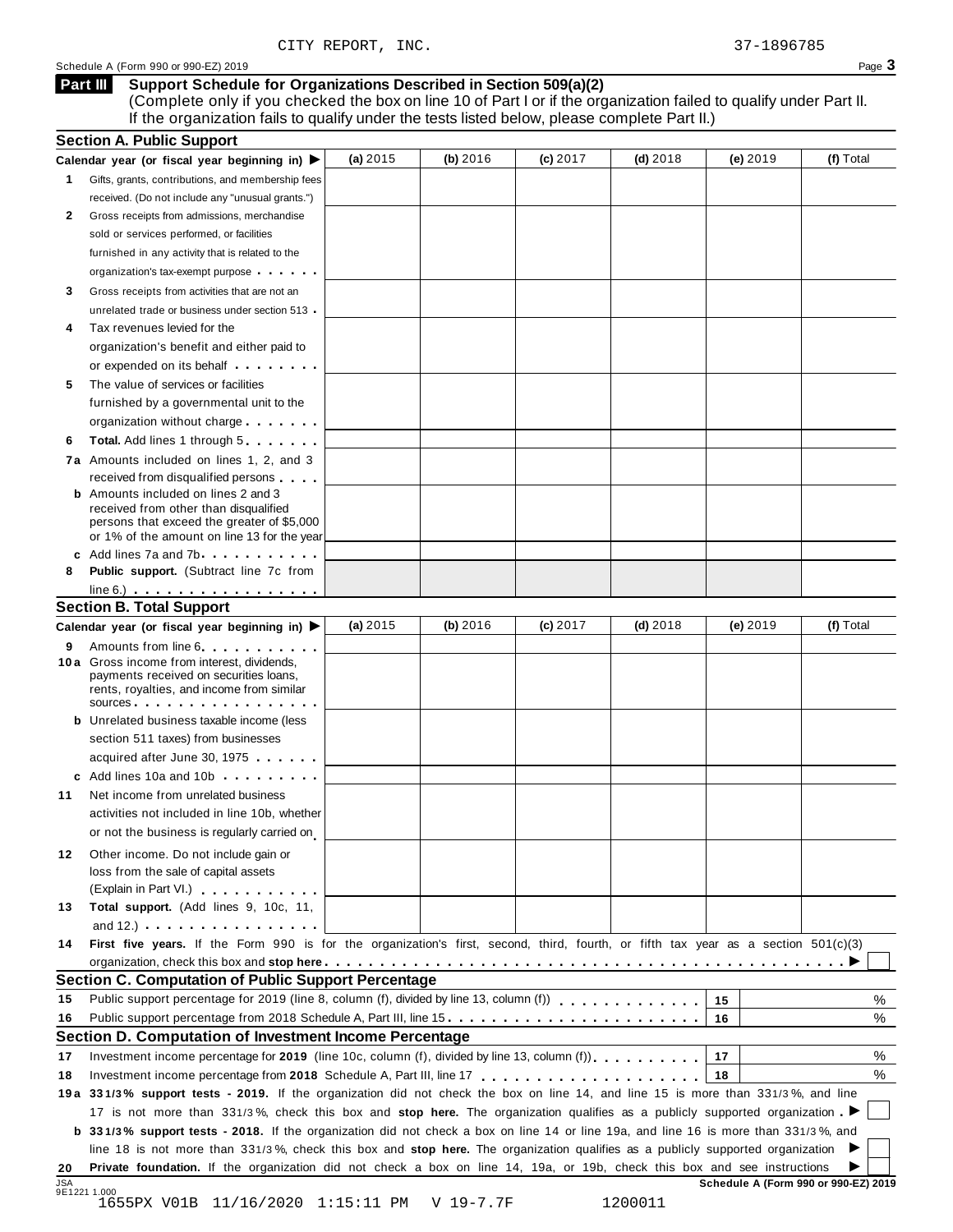**Yes No**

**2**

**3a**

**3b**

**3c**

**4a**

**4b**

**4c**

**5a**

**5b 5c**

**6**

**7**

**8**

**9a**

**9b**

**9c**

**10a**

### **Part IV Supporting Organizations**

(Complete only if you checked a box in line 12 on Part I. If you checked 12a of Part I, complete Sections A and B. If you checked 12b of Part I, complete Sections A and C. If you checked 12c of Part I, complete Sections A, D, and E. If you checked 12d of Part I, complete Sections A and D, and complete Part V.)

### **Section A. All Supporting Organizations**

- **1** Are all of the organization's supported organizations listed by name in the organization's governing documents? *If "No," describe in Part VI how the supported organizations are designated. If designated by class or purpose, describe the designation. If historic and continuing relationship, explain.* **1**
- **2** Did the organization have any supported organization that does not have an IRS determination of status under section 509(a)(1) or (2)? *If"Yes," explain in Part VI how the organization determined that the supported organization was described in section 509(a)(1) or (2).*
- **3 a** Did the organization have a supported organization described in section 501(c)(4), (5), or (6)? *If "Yes," answer (b) and (c) below.*
- **b** Did the organization confirm that each supported organization qualified under section 501(c)(4), (5), or (6) and | satisfied the public support tests under section 509(a)(2)? *If "Yes," describe in Part VI when and how the organization made the determination.*
- **c** Did the organization ensure that all support to such organizations was used exclusively for section 170(c)(2)(B) purposes? *If"Yes," explain in Part VI what controls the organization put in place to ensure such use.*
- **4 a** Was any supported organization not organized in the United States ("foreign supported organization")? *If "Yes," and if you checked 12a or 12b in Part I, answer (b) and (c) below.*
- **b** Did the organization have ultimate control and discretion in deciding whether to make grants to the foreign | supported organization? *If "Yes," describe in Part VI how the organization had such control and discretion despite being controlled or supervised by or in connection with its supported organizations.*
- **c** Did the organization support any foreign supported organization that does not have an IRS determination under sections 501(c)(3) and 509(a)(1) or (2)? *If "Yes," explain in Part VI what controls the organization used to ensure that all support to the foreign supported organization was used exclusively for section 170(c)(2)(B) purposes.*
- **5 a** Did the organization add, substitute, or remove any supported organizations during the tax year? *If "Yes,"* answer (b) and (c) below (if applicable). Also, provide detail in Part VI, including (i) the names and EIN *numbers of the supported organizations added, substituted, or removed; (ii) the reasons for each such action;* (iii) the authority under the organization's organizing document authorizing such action; and (iv) how the action *was accomplished (such as by amendment to the organizing document).*
- **b Type I or Type II only.** Was any added or substituted supported organization part of a class already designated in the organization's organizing document?
- **c Substitutions only.** Was the substitution the result of an event beyond the organization's control?
- **6** Did the organization provide support (whether in the form of grants or the provision of services or facilities) to anyone other than (i) its supported organizations, (ii) individuals that are part of the charitable class benefited by one or more of its supported organizations, or (iii) other supporting organizations that also support or benefit one or more of the filing organization's supported organizations? *If"Yes," provide detail in Part VI.*
- **7** Did the organization provide a grant, loan, compensation, or other similar payment to a substantial contributor (as defined in section 4958(c)(3)(C)), a family member of a substantial contributor, or a 35% controlled entity with regard to a substantial contributor? *If"Yes," complete Part I of Schedule L (Form 990 or 990-EZ).*
- **8** Did the organization make a loan to a disqualified person (as defined in section 4958) not described in line 7? *If "Yes," complete Part I of Schedule L (Form 990 or 990-EZ).*
- **9a** Was the organization controlled directly or indirectly at any time during the tax year by one or more | disqualified persons as defined in section 4946 (other than foundation managers and organizations described in section 509(a)(1) or (2))? *If"Yes," provide detail in Part VI.*
- **b** Did one or more disqualified persons (as defined in line 9a) hold a controlling interest in any entity in which | the supporting organization had an interest? *If"Yes," provide detail in Part VI.*
- **c** Did a disqualified person (as defined in line 9a) have an ownership interest in, or derive any personal benefit from, assets in which the supporting organization also had an interest? *If"Yes," provide detail in Part VI.*
- **10a** Was the organization subject to the excess business holdings rules of section 4943 because of section | 4943(f) (regarding certain Type II supporting organizations, and all Type III non-functionally integrated supporting organizations)? *If"Yes," answer 10b below.*
	- **b** Did the organization have any excess business holdings in the tax year? *(Use Schedule C, Form 4720, to determine whether the organization had excess business holdings.)*

JSA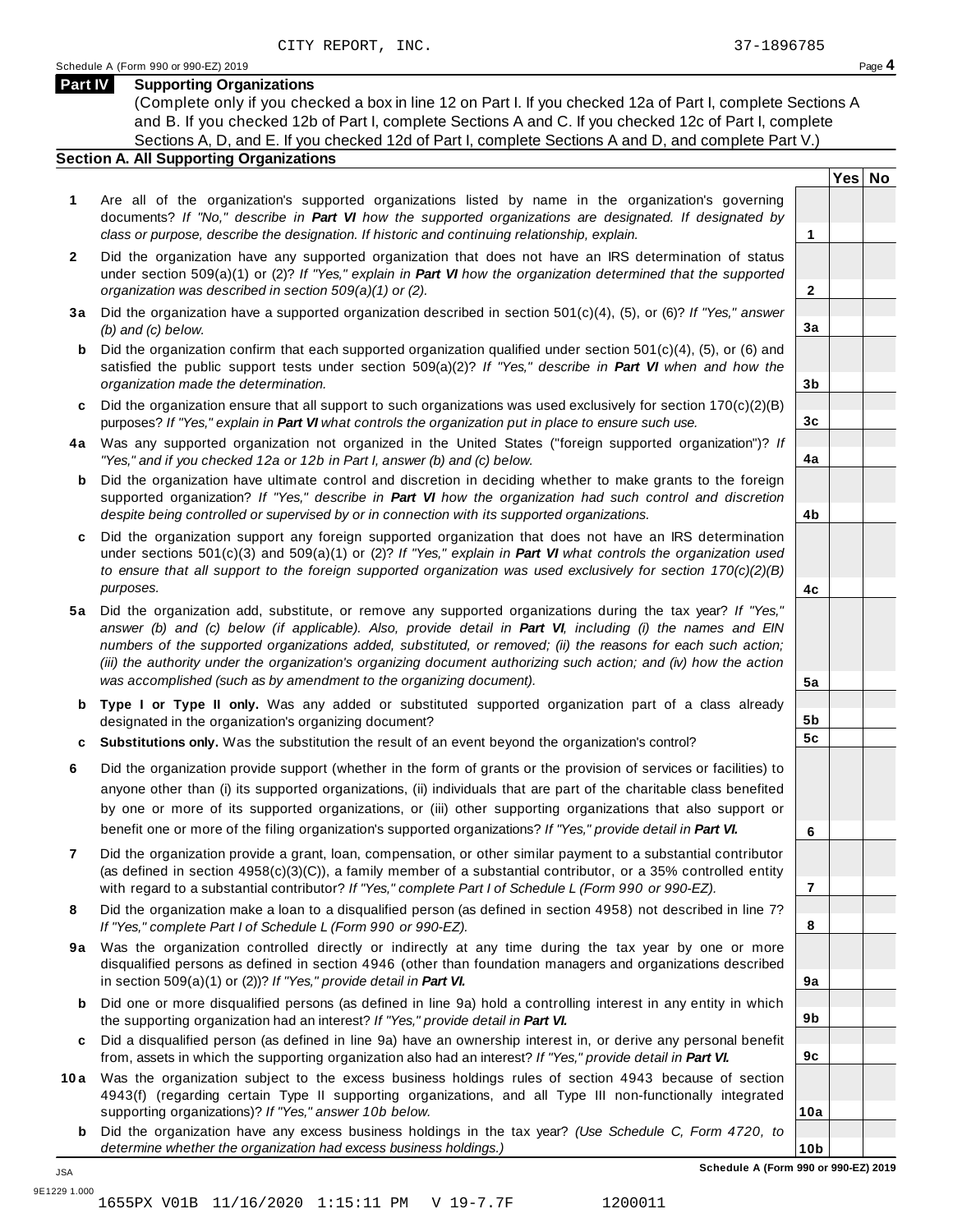|         | CITY REPORT, INC.                                                                                                                                                                                                                           | 37-1896785      |        |        |
|---------|---------------------------------------------------------------------------------------------------------------------------------------------------------------------------------------------------------------------------------------------|-----------------|--------|--------|
|         | Schedule A (Form 990 or 990-EZ) 2019                                                                                                                                                                                                        |                 |        | Page 5 |
| Part IV | <b>Supporting Organizations (continued)</b>                                                                                                                                                                                                 |                 |        |        |
|         |                                                                                                                                                                                                                                             |                 | Yes No |        |
| 11      | Has the organization accepted a gift or contribution from any of the following persons?                                                                                                                                                     |                 |        |        |
| a       | A person who directly or indirectly controls, either alone or together with persons described in (b) and (c)                                                                                                                                |                 |        |        |
|         | below, the governing body of a supported organization?                                                                                                                                                                                      | 11a             |        |        |
|         | <b>b</b> A family member of a person described in (a) above?                                                                                                                                                                                | 11 <sub>b</sub> |        |        |
|         | c A 35% controlled entity of a person described in (a) or (b) above? If "Yes" to a, b, or c, provide detail in Part VI.                                                                                                                     | 11c             |        |        |
|         | <b>Section B. Type I Supporting Organizations</b>                                                                                                                                                                                           |                 |        |        |
|         |                                                                                                                                                                                                                                             |                 | Yes No |        |
|         |                                                                                                                                                                                                                                             |                 |        |        |
| 1       | Did the directors, trustees, or membership of one or more supported organizations have the power to<br>regularly appoint or elect at least a majority of the organization's directors or trustees at all times during the                   |                 |        |        |
|         | tax year? If "No," describe in Part VI how the supported organization(s) effectively operated, supervised, or                                                                                                                               |                 |        |        |
|         | controlled the organization's activities. If the organization had more than one supported organization,                                                                                                                                     |                 |        |        |
|         | describe how the powers to appoint and/or remove directors or trustees were allocated among the supported                                                                                                                                   |                 |        |        |
|         | organizations and what conditions or restrictions, if any, applied to such powers during the tax year.                                                                                                                                      | 1               |        |        |
| 2       | Did the organization operate for the benefit of any supported organization other than the supported                                                                                                                                         |                 |        |        |
|         | organization(s) that operated, supervised, or controlled the supporting organization? If "Yes," explain in Part                                                                                                                             |                 |        |        |
|         | VI how providing such benefit carried out the purposes of the supported organization(s) that operated,                                                                                                                                      |                 |        |        |
|         | supervised, or controlled the supporting organization.                                                                                                                                                                                      | $\mathbf{2}$    |        |        |
|         | <b>Section C. Type II Supporting Organizations</b>                                                                                                                                                                                          |                 |        |        |
|         |                                                                                                                                                                                                                                             |                 | Yes No |        |
| 1       | Were a majority of the organization's directors or trustees during the tax year also a majority of the directors                                                                                                                            |                 |        |        |
|         | or trustees of each of the organization's supported organization(s)? If "No," describe in Part VI how control                                                                                                                               |                 |        |        |
|         | or management of the supporting organization was vested in the same persons that controlled or managed                                                                                                                                      |                 |        |        |
|         | the supported organization(s).                                                                                                                                                                                                              | 1               |        |        |
|         | <b>Section D. All Type III Supporting Organizations</b>                                                                                                                                                                                     |                 |        |        |
|         |                                                                                                                                                                                                                                             |                 | Yes No |        |
| 1       | Did the organization provide to each of its supported organizations, by the last day of the fifth month of the                                                                                                                              |                 |        |        |
|         | organization's tax year, (i) a written notice describing the type and amount of support provided during the prior<br>tax year, (ii) a copy of the Form 990 that was most recently filed as of the date of notification, and (iii) copies of |                 |        |        |
|         | the organization's governing documents in effect on the date of notification, to the extent not previously                                                                                                                                  |                 |        |        |
|         | provided?                                                                                                                                                                                                                                   | 1               |        |        |
| 2       | Were any of the organization's officers, directors, or trustees either (i) appointed or elected by the supported                                                                                                                            |                 |        |        |
|         | organization(s) or (ii) serving on the governing body of a supported organization? If "No," explain in Part VI how                                                                                                                          |                 |        |        |
|         | the organization maintained a close and continuous working relationship with the supported organization(s).                                                                                                                                 | $\mathbf{2}$    |        |        |
| 3       | By reason of the relationship described in (2), did the organization's supported organizations have a                                                                                                                                       |                 |        |        |
|         | significant voice in the organization's investment policies and in directing the use of the organization's                                                                                                                                  |                 |        |        |
|         | income or assets at all times during the tax year? If "Yes," describe in Part VI the role the organization's                                                                                                                                |                 |        |        |
|         | supported organizations played in this regard.                                                                                                                                                                                              | 3               |        |        |
|         | Section E. Type III Functionally Integrated Supporting Organizations                                                                                                                                                                        |                 |        |        |
| 1       | Check the box next to the method that the organization used to satisfy the Integral Part Test during the year (see instructions).                                                                                                           |                 |        |        |
| a       | The organization satisfied the Activities Test. Complete line 2 below.                                                                                                                                                                      |                 |        |        |
| b       | The organization is the parent of each of its supported organizations. Complete line 3 below.                                                                                                                                               |                 |        |        |
| c       | The organization supported a governmental entity. Describe in Part VI how you supported a government entity (see instructions).                                                                                                             |                 |        |        |
|         |                                                                                                                                                                                                                                             |                 | Yes No |        |
| 2       | Activities Test. Answer (a) and (b) below.                                                                                                                                                                                                  |                 |        |        |
| a       | Did substantially all of the organization's activities during the tax year directly further the exempt purposes of                                                                                                                          |                 |        |        |
|         | the supported organization(s) to which the organization was responsive? If "Yes," then in Part VI identify                                                                                                                                  |                 |        |        |
|         | those supported organizations and explain how these activities directly furthered their exempt purposes,<br>how the organization was responsive to those supported organizations, and how the organization determined                       |                 |        |        |
|         | that these activities constituted substantially all of its activities.                                                                                                                                                                      | 2a              |        |        |
|         |                                                                                                                                                                                                                                             |                 |        |        |
| b       | Did the activities described in (a) constitute activities that, but for the organization's involvement, one or more                                                                                                                         |                 |        |        |

- of the organization's supported organization(s) would have been engaged in? *If"Yes," explain in Part VI the reasons for the organization's position that its supported organization(s) would have engaged in these activities but for the organization's involvement.*
- **3** Parent of Supported Organizations. *Answer (a) and (b) below.*
- **a** Did the organization have the power to regularly appoint or elect a majority of the officers, directors, or trustees of each of the supported organizations? *Provide details in Part VI.*
- **b** Did the organization exercise a substantial degree of direction over the policies, programs, and activities of each of its supported organizations? *If"Yes," describe in Part VI the role played by the organization in this regard.*

**3b Schedule A (Form 990 or 990-EZ) 2019**

**2b**

**3a**

JSA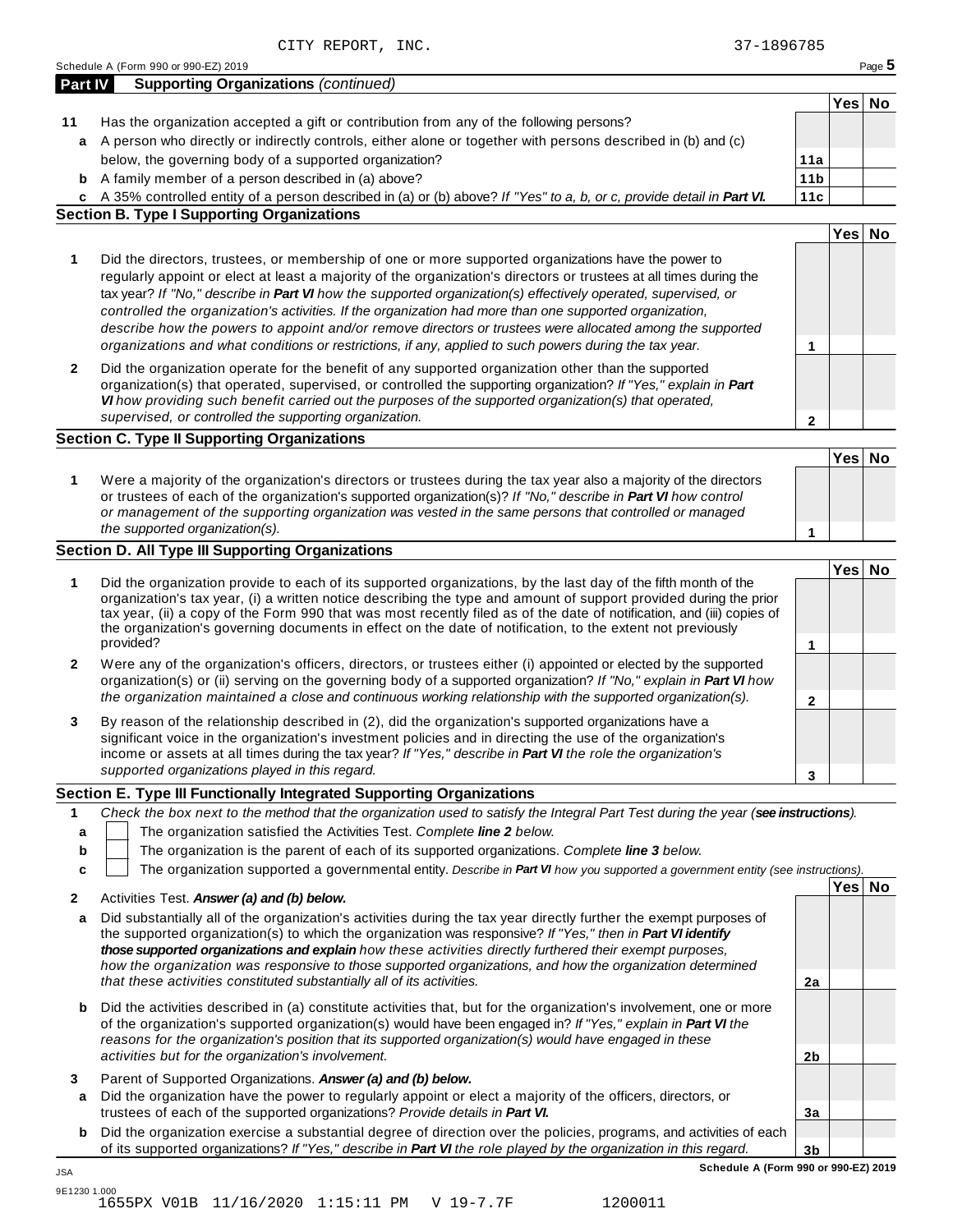| Schedule A (Form 990 or 990-EZ) 2019 | Page $6$ |
|--------------------------------------|----------|
|--------------------------------------|----------|

| Type III Non-Functionally Integrated 509(a)(3) Supporting Organizations<br>Part V                                                    |                         |                                |                                |
|--------------------------------------------------------------------------------------------------------------------------------------|-------------------------|--------------------------------|--------------------------------|
| Check here if the organization satisfied the Integral Part Test as a qualifying trust on Nov. 20, 1970 (explain in Part VI). See     |                         |                                |                                |
| instructions. All other Type III non-functionally integrated supporting organizations must complete Sections A through E.            |                         |                                |                                |
| <b>Section A - Adjusted Net Income</b>                                                                                               | (A) Prior Year          | (B) Current Year<br>(optional) |                                |
| 1 Net short-term capital gain                                                                                                        | $\mathbf{1}$            |                                |                                |
| 2 Recoveries of prior-year distributions                                                                                             | $\mathbf{2}$            |                                |                                |
| 3 Other gross income (see instructions)                                                                                              | 3                       |                                |                                |
| 4 Add lines 1 through 3.                                                                                                             | $\overline{\mathbf{4}}$ |                                |                                |
| 5 Depreciation and depletion                                                                                                         | 5                       |                                |                                |
| 6 Portion of operating expenses paid or incurred for production or<br>collection of gross income or for management, conservation, or |                         |                                |                                |
| maintenance of property held for production of income (see instructions)                                                             | 6                       |                                |                                |
| 7 Other expenses (see instructions)                                                                                                  | $\overline{7}$          |                                |                                |
| 8 Adjusted Net Income (subtract lines 5, 6, and 7 from line 4)                                                                       | 8                       |                                |                                |
| <b>Section B - Minimum Asset Amount</b>                                                                                              |                         | (A) Prior Year                 | (B) Current Year<br>(optional) |
| 1 Aggregate fair market value of all non-exempt-use assets (see<br>instructions for short tax year or assets held for part of year): |                         |                                |                                |
| a Average monthly value of securities                                                                                                | 1a                      |                                |                                |
| <b>b</b> Average monthly cash balances                                                                                               | 1 <sub>b</sub>          |                                |                                |
| c Fair market value of other non-exempt-use assets                                                                                   | 1 <sub>c</sub>          |                                |                                |
| d Total (add lines 1a, 1b, and 1c)                                                                                                   | 1 <sub>d</sub>          |                                |                                |
| e Discount claimed for blockage or other<br>factors (explain in detail in Part VI):                                                  |                         |                                |                                |
| <b>2</b> Acquisition indebtedness applicable to non-exempt-use assets                                                                | $\mathbf{2}$            |                                |                                |
| 3 Subtract line 2 from line 1d.                                                                                                      | 3                       |                                |                                |
| 4 Cash deemed held for exempt use. Enter 1-1/2% of line 3 (for greater amount,<br>see instructions).                                 | 4                       |                                |                                |
| 5 Net value of non-exempt-use assets (subtract line 4 from line 3)                                                                   | 5                       |                                |                                |
| 6 Multiply line 5 by .035.                                                                                                           | 6                       |                                |                                |
| 7 Recoveries of prior-year distributions                                                                                             | $\overline{7}$          |                                |                                |
| 8 Minimum Asset Amount (add line 7 to line 6)                                                                                        | 8                       |                                |                                |
| <b>Section C - Distributable Amount</b>                                                                                              |                         |                                | <b>Current Year</b>            |
| 1 Adjusted net income for prior year (from Section A, line 8, Column A)                                                              | $\mathbf{1}$            |                                |                                |
| 2 Enter 85% of line 1.                                                                                                               | $\mathbf{2}$            |                                |                                |
| 3 Minimum asset amount for prior year (from Section B, line 8, Column A)                                                             | $\overline{\mathbf{3}}$ |                                |                                |
| 4 Enter greater of line 2 or line 3.                                                                                                 | $\overline{\mathbf{4}}$ |                                |                                |
| 5 Income tax imposed in prior year                                                                                                   | 5                       |                                |                                |
| 6 Distributable Amount. Subtract line 5 from line 4, unless subject to<br>emergency temporary reduction (see instructions).          | 6                       |                                |                                |

**7** | Check here if the current year is the organization's first as a non-functionally integrated Type III supporting organization (see instructions).

**Schedule A (Form 990 or 990-EZ) 2019**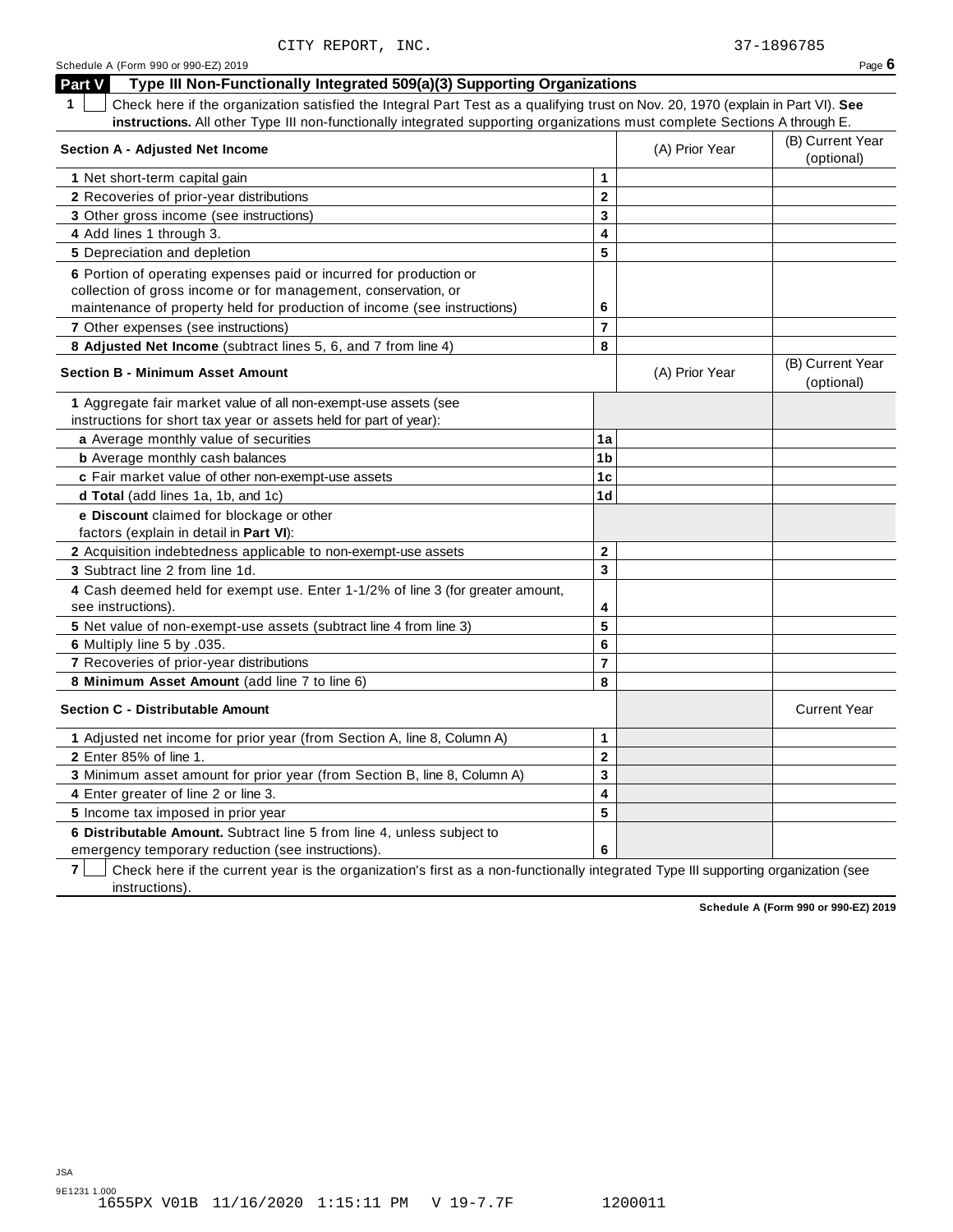|              | Schedule A (Form 990 or 990-EZ) 2019                                                       |                                    |                                               | Page 7                                           |
|--------------|--------------------------------------------------------------------------------------------|------------------------------------|-----------------------------------------------|--------------------------------------------------|
| Part V       | Type III Non-Functionally Integrated 509(a)(3) Supporting Organizations (continued)        |                                    |                                               |                                                  |
|              | <b>Section D - Distributions</b>                                                           |                                    |                                               | <b>Current Year</b>                              |
| 1.           | Amounts paid to supported organizations to accomplish exempt purposes                      |                                    |                                               |                                                  |
| $\mathbf{2}$ | Amounts paid to perform activity that directly furthers exempt purposes of supported       |                                    |                                               |                                                  |
|              | organizations, in excess of income from activity                                           |                                    |                                               |                                                  |
| 3            | Administrative expenses paid to accomplish exempt purposes of supported organizations      |                                    |                                               |                                                  |
| 4            | Amounts paid to acquire exempt-use assets                                                  |                                    |                                               |                                                  |
| 5            | Qualified set-aside amounts (prior IRS approval required)                                  |                                    |                                               |                                                  |
| 6            | Other distributions (describe in Part VI). See instructions.                               |                                    |                                               |                                                  |
| 7            | Total annual distributions. Add lines 1 through 6.                                         |                                    |                                               |                                                  |
| 8            | Distributions to attentive supported organizations to which the organization is responsive |                                    |                                               |                                                  |
|              | (provide details in Part VI). See instructions.                                            |                                    |                                               |                                                  |
| 9            | Distributable amount for 2019 from Section C, line 6                                       |                                    |                                               |                                                  |
| 10           | Line 8 amount divided by line 9 amount                                                     |                                    |                                               |                                                  |
|              | <b>Section E - Distribution Allocations (see instructions)</b>                             | (i)<br><b>Excess Distributions</b> | (ii)<br><b>Underdistributions</b><br>Pre-2019 | (iii)<br><b>Distributable</b><br>Amount for 2019 |
| 1            | Distributable amount for 2019 from Section C, line 6                                       |                                    |                                               |                                                  |
| $\mathbf{2}$ | Underdistributions, if any, for years prior to 2019                                        |                                    |                                               |                                                  |
|              | (reasonable cause required - explain in Part VI). See                                      |                                    |                                               |                                                  |
|              | instructions.                                                                              |                                    |                                               |                                                  |
| 3            | Excess distributions carryover, if any, to 2019                                            |                                    |                                               |                                                  |
| а            | From 2014 2014                                                                             |                                    |                                               |                                                  |
| b            | From 2015 $\frac{1}{2}$                                                                    |                                    |                                               |                                                  |
| c            |                                                                                            |                                    |                                               |                                                  |
| d            |                                                                                            |                                    |                                               |                                                  |
| е            | From 2018                                                                                  |                                    |                                               |                                                  |
| f            | Total of lines 3a through e                                                                |                                    |                                               |                                                  |
| g            | Applied to underdistributions of prior years                                               |                                    |                                               |                                                  |
| h            | Applied to 2019 distributable amount                                                       |                                    |                                               |                                                  |
| j.           | Carryover from 2014 not applied (see instructions)                                         |                                    |                                               |                                                  |
|              | Remainder. Subtract lines 3g, 3h, and 3i from 3f.                                          |                                    |                                               |                                                  |
| 4            | Distributions for 2019 from                                                                |                                    |                                               |                                                  |
|              | Section D, line 7:<br>\$                                                                   |                                    |                                               |                                                  |
| a            | Applied to underdistributions of prior years                                               |                                    |                                               |                                                  |
| b            | Applied to 2019 distributable amount                                                       |                                    |                                               |                                                  |
|              | Remainder. Subtract lines 4a and 4b from 4.                                                |                                    |                                               |                                                  |
| 5            | Remaining underdistributions for years prior to 2019, if                                   |                                    |                                               |                                                  |
|              | any. Subtract lines 3g and 4a from line 2. For result                                      |                                    |                                               |                                                  |
|              | greater than zero, explain in Part VI. See instructions.                                   |                                    |                                               |                                                  |
| 6            | Remaining underdistributions for 2019. Subtract lines 3h                                   |                                    |                                               |                                                  |
|              | and 4b from line 1. For result greater than zero, explain in<br>Part VI. See instructions. |                                    |                                               |                                                  |
|              |                                                                                            |                                    |                                               |                                                  |
| $\mathbf{7}$ | Excess distributions carryover to 2020. Add lines 3j<br>and 4c.                            |                                    |                                               |                                                  |
|              | Breakdown of line 7:                                                                       |                                    |                                               |                                                  |
| 8            | Excess from 2015                                                                           |                                    |                                               |                                                  |
| a<br>b       | Excess from 2016                                                                           |                                    |                                               |                                                  |
|              | Excess from 2017                                                                           |                                    |                                               |                                                  |
| c<br>d       | Excess from 2018                                                                           |                                    |                                               |                                                  |
| е            | Excess from 2019                                                                           |                                    |                                               |                                                  |
|              |                                                                                            |                                    |                                               | Schedule A (Form 990 or 990-F7) 2019             |

**Schedule A (Form 990 or 990-EZ) 2019**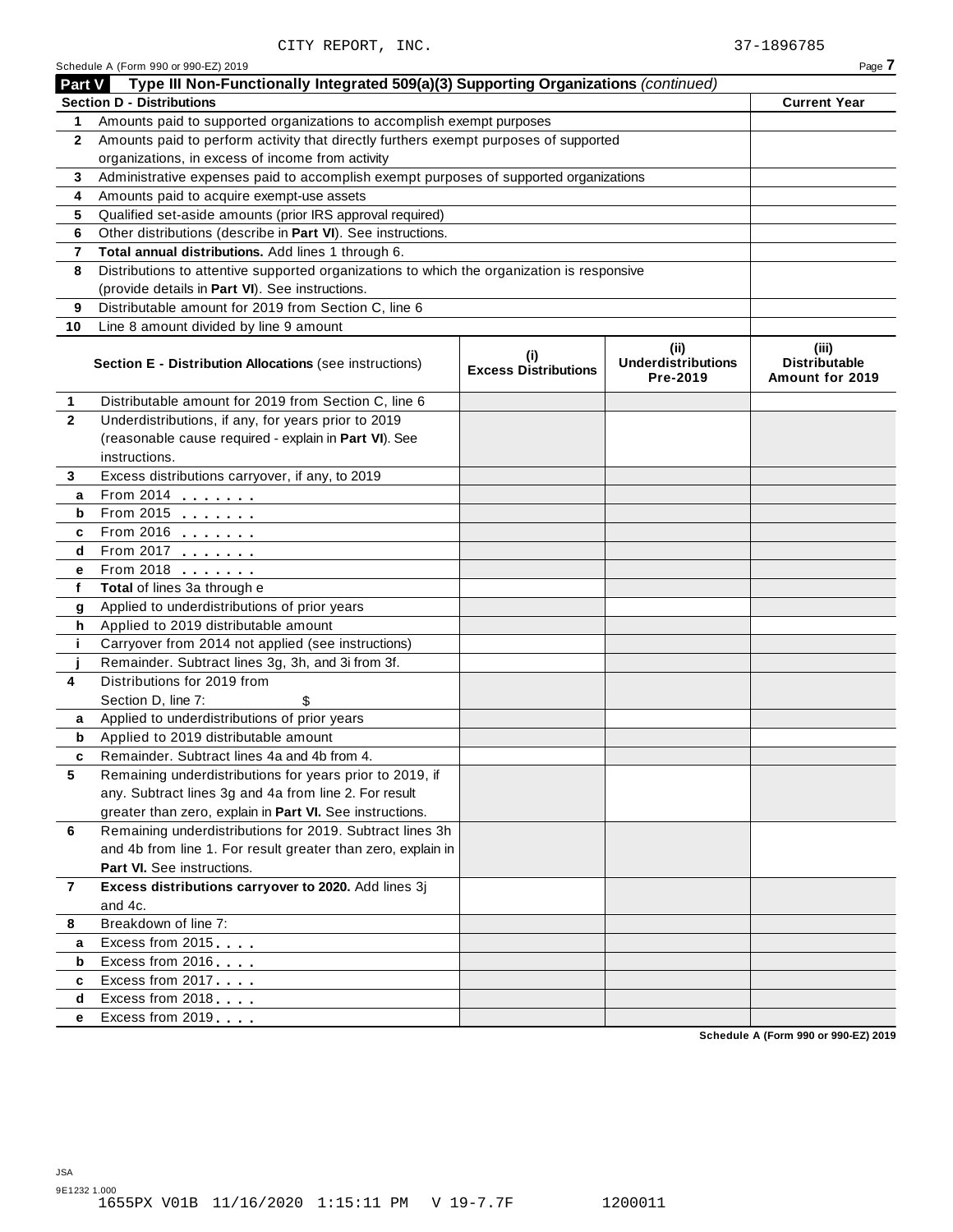**Supplemental Information.** Provide the explanations required by Part II, line 10; Part II, line 17a or 17b; Part **Part VI** III, line 12; Part IV, Section A, lines 1, 2, 3b, 3c, 4b, 4c, 5a, 6, 9a, 9b, 9c, 11a, 11b, and 11c; Part IV, Section B, lines 1 and 2; Part IV, Section C, line 1; Part IV, Section D, lines 2 and 3; Part IV, Section E, lines 1c, 2a, 2b, 3a and 3b; Part V, line 1; Part V, Section B, line 1e; Part V, Section D, lines 5, 6, and 8; and Part V, Section E, lines 2, 5, and 6. Also complete this part for any additional information. (See instructions.)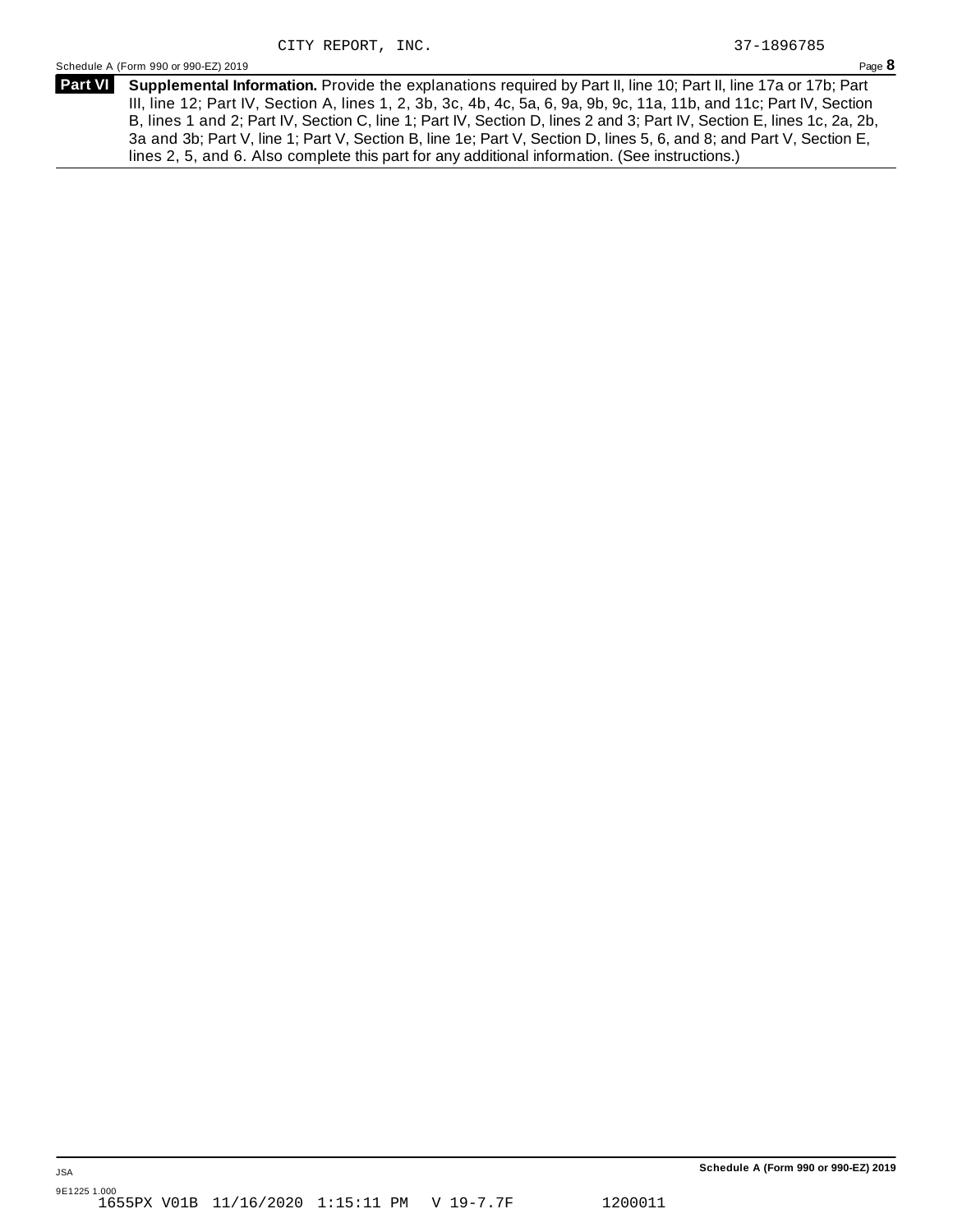# **(Form 990, 990-EZ,**

| (I VIIII JJV, JJV-L4,      |  |
|----------------------------|--|
| or 990-PF)                 |  |
| Department of the Treasury |  |
| Internal Revenue Service   |  |

## **Schedule B chedule of Contributors**

2019

(Point issue, sub-EZ,<br>Department of the Treasury internal Revenue Service<br>Department of the Treasury internal Revenue Service internal Revenue Service internal Revenue Service internal<br>Name of the organization internal Re

37-1896785

CITY REPORT, INC.

### **Organization type** (check one):

| Filers of:         | Section:                                                                  |
|--------------------|---------------------------------------------------------------------------|
| Form 990 or 990-EZ | $\lfloor x \rfloor$ 501(c)(3) (enter number) organization                 |
|                    | 4947(a)(1) nonexempt charitable trust not treated as a private foundation |
|                    | 527 political organization                                                |
| Form 990-PF        | 501(c)(3) exempt private foundation                                       |
|                    | 4947(a)(1) nonexempt charitable trust treated as a private foundation     |
|                    | 501(c)(3) taxable private foundation                                      |

Check if your organization is covered by the **General Rule** or a **Special Rule.**

**Note:** Only a section 501(c)(7), (8), or (10) organization can check boxes for both the General Rule and a Special Rule. See instructions.

### **General Rule**

For an organization filing Form 990, 990-EZ, or 990-PF that received, during the year, contributions totaling \$5,000 or more (in money or property) from any one contributor. Complete Parts I and II. See instructions for determining a contributor's total contributions.

### **Special Rules**

 $\text{X}$  For an organization described in section 501(c)(3) filing Form 990 or 990-EZ that met the 33 1/3% support test of the regulations under sections 509(a)(1) and 170(b)(1)(A)(vi), that checked Schedule A (Form 990 or 990-EZ), Part II, line 13, 16a, or 16b, and that received from any one contributor, during the year, total contributions of the greater of **(1)** \$5,000; or **(2)** 2% of the amount on (i) Form 990, Part VIII, line 1h; or (ii) Form 990-EZ, line 1. Complete Parts I and II.

For an organization described in section 501(c)(7), (8), or (10) filing Form 990 or 990-EZ that received from any one contributor, during the year, total contributions of more than \$1,000 *exclusively* for religious, charitable, scientific, literary, or educational purposes, or for the prevention of cruelty to children or animals. Complete Parts I, II, and III.

For an organization described in section 501(c)(7), (8), or (10) filing Form 990 or 990-EZ that received from any one contributor, during the year, contributions *exclusively* for religious, charitable, etc., purposes, but no such contributions totaled more than \$1,000. If this box is checked, enter here the total contributions that were received during the year for an *exclusively* religious, charitable, etc., purpose. Don't complete any of the parts unless the **General Rule** applies to this organization because it received *nonexclusively* religious, charitable, etc., contributions totaling \$5,000 or more during the year m m m m m m m m m m m m m m m m m m m m m m m m m m m m m m m I \$

**Caution:** An organization that isn't covered by the General Rule and/or the Special Rules doesn't file Schedule B (Form 990, 990-EZ, or 990-PF), but it **must** answer "No" on Part IV, line 2, of its Form 990; or check the box on line H of its Form 990-EZ or on its Form 990-PF, Part I, line 2, to certify that it doesn't meet the filing requirements of Schedule B (Form 990, 990-EZ, or 990-PF).

For Paperwork Reduction Act Notice, see the instructions for Form 990, 990-EZ, or 990-PF. Schedule B (Form 990, 990-EZ, or 990-PF) (2019)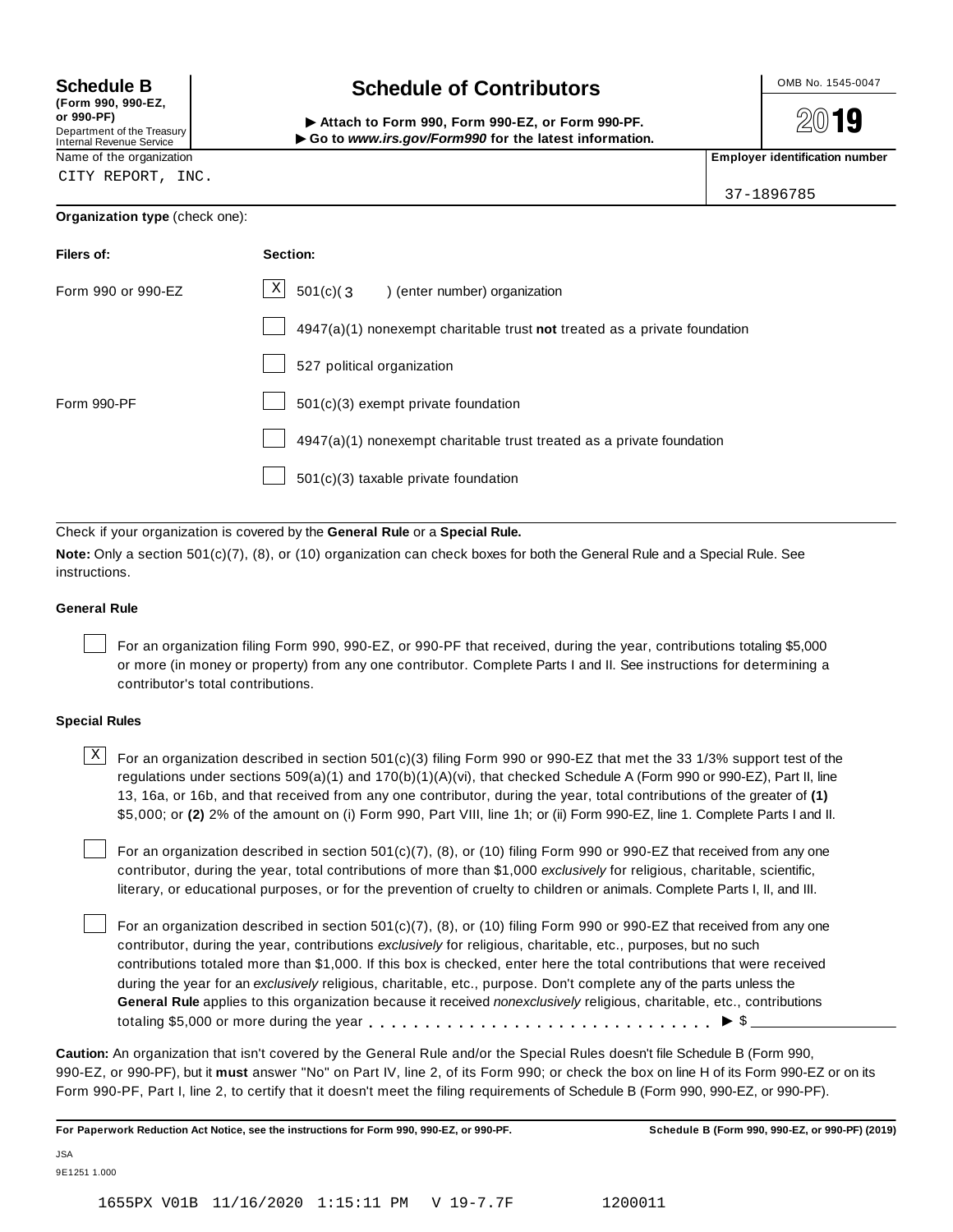| Paq                                   |
|---------------------------------------|
| <b>Employer identification number</b> |
| 37-1896785                            |

| Part I<br>Contributors (see instructions). Use duplicate copies of Part I if additional space is needed. |                                   |                                   |                                                                                                 |  |
|----------------------------------------------------------------------------------------------------------|-----------------------------------|-----------------------------------|-------------------------------------------------------------------------------------------------|--|
| (a)<br>No.                                                                                               | (b)<br>Name, address, and ZIP + 4 | (c)<br><b>Total contributions</b> | (d)<br>Type of contribution                                                                     |  |
| 1                                                                                                        |                                   | 2,935,882.<br>\$                  | Χ<br>Person<br>Payroll<br>Noncash<br>(Complete Part II for<br>noncash contributions.)           |  |
| (a)<br>No.                                                                                               | (b)<br>Name, address, and ZIP + 4 | (c)<br><b>Total contributions</b> | (d)<br>Type of contribution                                                                     |  |
| 2                                                                                                        |                                   | 400,000.<br>\$                    | Χ<br>Person<br>Payroll<br>Noncash<br>(Complete Part II for<br>noncash contributions.)           |  |
| (a)<br>No.                                                                                               | (b)<br>Name, address, and ZIP + 4 | (c)<br><b>Total contributions</b> | (d)<br>Type of contribution                                                                     |  |
| 3                                                                                                        |                                   | 500,000.<br>\$                    | Χ<br>Person<br>Payroll<br>Noncash<br>(Complete Part II for<br>noncash contributions.)           |  |
| (a)<br>No.                                                                                               | (b)<br>Name, address, and ZIP + 4 | (c)<br><b>Total contributions</b> | (d)<br>Type of contribution                                                                     |  |
| 4                                                                                                        |                                   | 250,000.<br>\$                    | Χ<br>Person<br>Payroll<br>Noncash<br>(Complete Part II for<br>noncash contributions.)           |  |
| (a)<br>No.                                                                                               | (b)<br>Name, address, and ZIP + 4 | (c)<br><b>Total contributions</b> | (d)<br>Type of contribution                                                                     |  |
| 5                                                                                                        |                                   | 500,000.<br>\$                    | $\mathbf X$<br>Person<br>Payroll<br>Noncash<br>(Complete Part II for<br>noncash contributions.) |  |
| (a)<br>No.                                                                                               | (b)<br>Name, address, and ZIP + 4 | (c)<br><b>Total contributions</b> | (d)<br>Type of contribution                                                                     |  |
| 6                                                                                                        |                                   | 500,000.<br>\$                    | Χ<br>Person<br>Payroll<br>Noncash<br>(Complete Part II for<br>noncash contributions.)           |  |

**Schedule B (Form 990, 990-EZ, or 990-PF) (2019)** JSA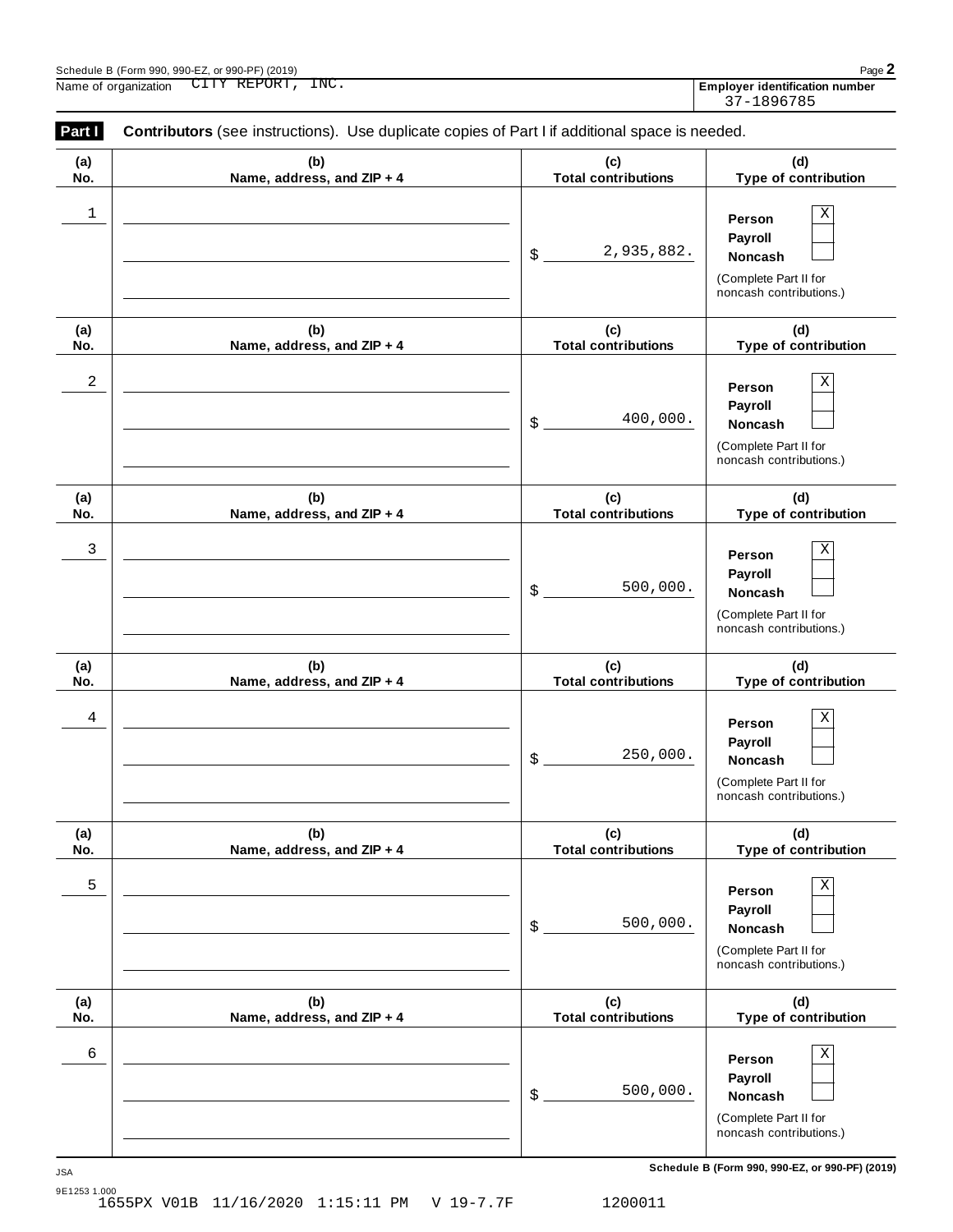| . or 990-PF $^{\circ}$<br>(2019)<br>990-EZ.<br>990<br>Schedule B<br>(Form | Pag |
|---------------------------------------------------------------------------|-----|
|                                                                           |     |

Name of organization **Employer identification number** CITY REPORT, INC.

37-1896785

| (a) No.                   | (b)                                          | (c)                                             | (d)                  |
|---------------------------|----------------------------------------------|-------------------------------------------------|----------------------|
| from<br>Part I            | Description of noncash property given        | FMV (or estimate)<br>(See instructions.)        | Date received        |
|                           |                                              |                                                 |                      |
|                           |                                              | $\mathcal{L}$                                   |                      |
| (a) No.<br>from<br>Part I | (b)<br>Description of noncash property given | (c)<br>FMV (or estimate)<br>(See instructions.) | (d)<br>Date received |
|                           |                                              | $\mathcal{L}$                                   |                      |
|                           |                                              |                                                 |                      |
| (a) No.<br>from<br>Part I | (b)<br>Description of noncash property given | (c)<br>FMV (or estimate)<br>(See instructions.) | (d)<br>Date received |
|                           |                                              |                                                 |                      |
|                           |                                              | \$.                                             |                      |
| (a) No.<br>from<br>Part I | (b)<br>Description of noncash property given | (c)<br>FMV (or estimate)<br>(See instructions.) | (d)<br>Date received |
|                           |                                              |                                                 |                      |
|                           |                                              | \$                                              |                      |
| (a) No.<br>from<br>Part I | (b)<br>Description of noncash property given | (c)<br>FMV (or estimate)<br>(See instructions.) | (d)<br>Date received |
|                           |                                              |                                                 |                      |
|                           |                                              | \$                                              |                      |
| (a) No.<br>from<br>Part I | (b)<br>Description of noncash property given | (c)<br>FMV (or estimate)<br>(See instructions.) | (d)<br>Date received |
|                           |                                              |                                                 |                      |
|                           |                                              |                                                 |                      |

**Schedule B (Form 990, 990-EZ, or 990-PF) (2019)** JSA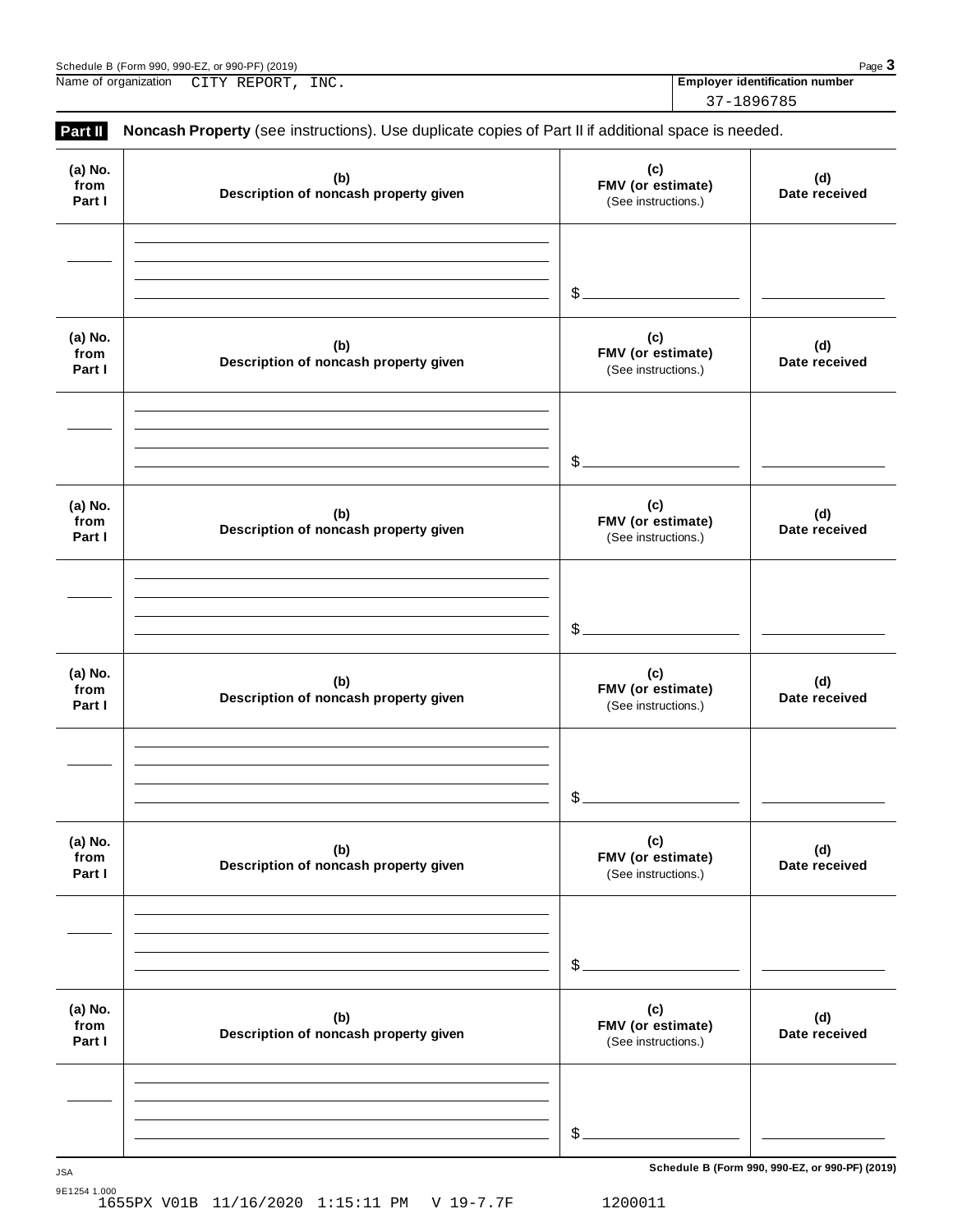|                             | Schedule B (Form 990, 990-EZ, or 990-PF) (2019)                                                                                                                                                                                        |                      | Page 4                                                                                                                                                                                                                                                      |
|-----------------------------|----------------------------------------------------------------------------------------------------------------------------------------------------------------------------------------------------------------------------------------|----------------------|-------------------------------------------------------------------------------------------------------------------------------------------------------------------------------------------------------------------------------------------------------------|
|                             | Name of organization CITY REPORT, INC.                                                                                                                                                                                                 |                      | <b>Employer identification number</b>                                                                                                                                                                                                                       |
| Part III                    | Exclusively religious, charitable, etc., contributions to organizations described in section 501(c)(7), (8), or<br>contributions of \$1,000 or less for the year. (Enter this information once. See instructions.) $\triangleright$ \$ |                      | 37-1896785<br>(10) that total more than \$1,000 for the year from any one contributor. Complete columns (a) through (e) and<br>the following line entry. For organizations completing Part III, enter the total of exclusively religious, charitable, etc., |
| $(a)$ No.                   | Use duplicate copies of Part III if additional space is needed.                                                                                                                                                                        |                      |                                                                                                                                                                                                                                                             |
| from<br>Part I              | (b) Purpose of gift                                                                                                                                                                                                                    | (c) Use of gift      | (d) Description of how gift is held                                                                                                                                                                                                                         |
|                             |                                                                                                                                                                                                                                        | (e) Transfer of gift |                                                                                                                                                                                                                                                             |
|                             | Transferee's name, address, and ZIP + 4                                                                                                                                                                                                |                      | Relationship of transferor to transferee                                                                                                                                                                                                                    |
| $(a)$ No.<br>from<br>Part I | (b) Purpose of gift                                                                                                                                                                                                                    | (c) Use of gift      | (d) Description of how gift is held                                                                                                                                                                                                                         |
|                             | Transferee's name, address, and ZIP + 4                                                                                                                                                                                                | (e) Transfer of gift | Relationship of transferor to transferee                                                                                                                                                                                                                    |
| (a) No.<br>from<br>Part I   | (b) Purpose of gift                                                                                                                                                                                                                    | (c) Use of gift      | (d) Description of how gift is held                                                                                                                                                                                                                         |
|                             |                                                                                                                                                                                                                                        | (e) Transfer of gift |                                                                                                                                                                                                                                                             |
|                             | Transferee's name, address, and ZIP + 4                                                                                                                                                                                                |                      | Relationship of transferor to transferee                                                                                                                                                                                                                    |
| $(a)$ No.<br>from<br>Part I | (b) Purpose of gift                                                                                                                                                                                                                    | (c) Use of gift      | (d) Description of how gift is held                                                                                                                                                                                                                         |
|                             |                                                                                                                                                                                                                                        |                      |                                                                                                                                                                                                                                                             |
|                             | Transferee's name, address, and ZIP + 4                                                                                                                                                                                                | (e) Transfer of gift | Relationship of transferor to transferee                                                                                                                                                                                                                    |
|                             |                                                                                                                                                                                                                                        |                      |                                                                                                                                                                                                                                                             |
| <b>JSA</b>                  |                                                                                                                                                                                                                                        |                      | Schedule B (Form 990, 990-EZ, or 990-PF) (2019)                                                                                                                                                                                                             |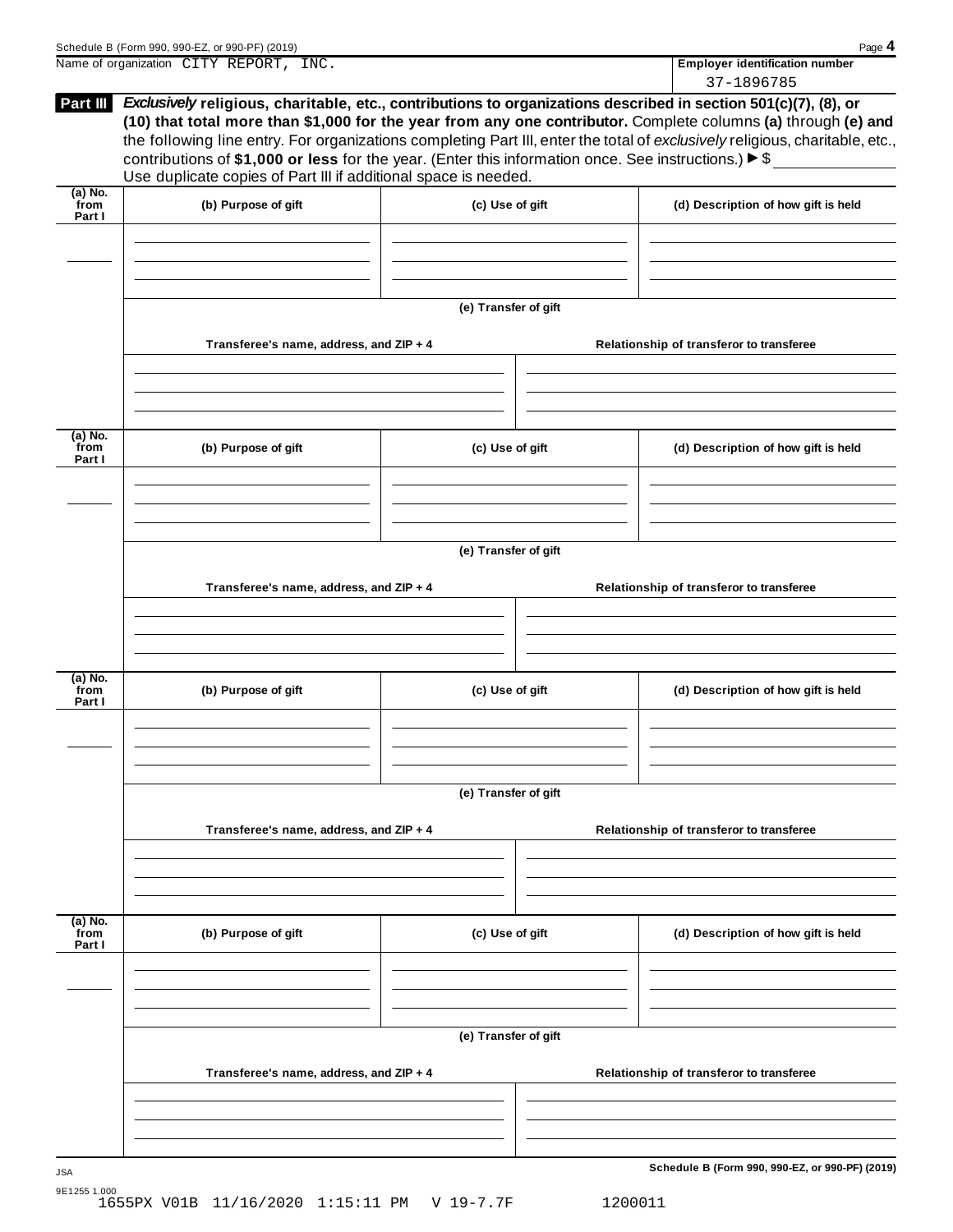| <b>SCHEDULE D</b> |  |
|-------------------|--|
| (Form 990)        |  |

| <b>SCHEDULE D</b><br>(Form 990)<br>Complete if the organization answered "Yes" on Form 990,<br>Department of the Treasury |                                  |                                                                                                                                                                                                                               | <b>Supplemental Financial Statements</b>                                                                                                                                                                                                                               |                                                    | OMB No. 1545-0047               |
|---------------------------------------------------------------------------------------------------------------------------|----------------------------------|-------------------------------------------------------------------------------------------------------------------------------------------------------------------------------------------------------------------------------|------------------------------------------------------------------------------------------------------------------------------------------------------------------------------------------------------------------------------------------------------------------------|----------------------------------------------------|---------------------------------|
|                                                                                                                           |                                  |                                                                                                                                                                                                                               | Part IV, line 6, 7, 8, 9, 10, 11a, 11b, 11c, 11d, 11e, 11f, 12a, or 12b.                                                                                                                                                                                               |                                                    |                                 |
|                                                                                                                           |                                  | Attach to Form 990.                                                                                                                                                                                                           |                                                                                                                                                                                                                                                                        | Open to Public                                     |                                 |
| Go to www.irs.gov/Form990 for instructions and the latest information.<br><b>Internal Revenue Service</b>                 |                                  |                                                                                                                                                                                                                               |                                                                                                                                                                                                                                                                        |                                                    | <b>Inspection</b>               |
|                                                                                                                           | Name of the organization         |                                                                                                                                                                                                                               |                                                                                                                                                                                                                                                                        | <b>Employer identification number</b>              |                                 |
|                                                                                                                           | CITY REPORT, INC.                |                                                                                                                                                                                                                               |                                                                                                                                                                                                                                                                        | 37-1896785                                         |                                 |
| Part I                                                                                                                    |                                  |                                                                                                                                                                                                                               | Organizations Maintaining Donor Advised Funds or Other Similar Funds or Accounts.                                                                                                                                                                                      |                                                    |                                 |
|                                                                                                                           |                                  |                                                                                                                                                                                                                               | Complete if the organization answered "Yes" on Form 990, Part IV, line 6.                                                                                                                                                                                              |                                                    |                                 |
|                                                                                                                           |                                  |                                                                                                                                                                                                                               | (a) Donor advised funds                                                                                                                                                                                                                                                | (b) Funds and other accounts                       |                                 |
| 1                                                                                                                         |                                  | Total number at end of year entitled as a set of the set of the set of the set of the set of the set of the set of the set of the set of the set of the set of the set of the set of the set of the set of the set of the set |                                                                                                                                                                                                                                                                        |                                                    |                                 |
| 2                                                                                                                         |                                  | Aggregate value of contributions to (during year)                                                                                                                                                                             |                                                                                                                                                                                                                                                                        |                                                    |                                 |
| 3                                                                                                                         |                                  | Aggregate value of grants from (during year)                                                                                                                                                                                  |                                                                                                                                                                                                                                                                        |                                                    |                                 |
| 4                                                                                                                         |                                  | Aggregate value at end of year                                                                                                                                                                                                |                                                                                                                                                                                                                                                                        |                                                    |                                 |
| 5                                                                                                                         |                                  |                                                                                                                                                                                                                               | Did the organization inform all donors and donor advisors in writing that the assets held in donor advised                                                                                                                                                             |                                                    | Yes<br>No                       |
|                                                                                                                           |                                  |                                                                                                                                                                                                                               | funds are the organization's property, subject to the organization's exclusive legal control?<br>Did the organization inform all grantees, donors, and donor advisors in writing that grant funds can be used                                                          |                                                    |                                 |
| 6                                                                                                                         |                                  |                                                                                                                                                                                                                               | only for charitable purposes and not for the benefit of the donor or donor advisor, or for any other purpose                                                                                                                                                           |                                                    |                                 |
|                                                                                                                           |                                  |                                                                                                                                                                                                                               |                                                                                                                                                                                                                                                                        |                                                    | Yes<br><b>No</b>                |
| Part II                                                                                                                   |                                  | <b>Conservation Easements.</b>                                                                                                                                                                                                |                                                                                                                                                                                                                                                                        |                                                    |                                 |
|                                                                                                                           |                                  |                                                                                                                                                                                                                               | Complete if the organization answered "Yes" on Form 990, Part IV, line 7.                                                                                                                                                                                              |                                                    |                                 |
| 1                                                                                                                         |                                  |                                                                                                                                                                                                                               | Purpose(s) of conservation easements held by the organization (check all that apply).                                                                                                                                                                                  |                                                    |                                 |
|                                                                                                                           |                                  | Preservation of land for public use (for example, recreation or education)                                                                                                                                                    |                                                                                                                                                                                                                                                                        | Preservation of a historically important land area |                                 |
|                                                                                                                           |                                  | Protection of natural habitat                                                                                                                                                                                                 |                                                                                                                                                                                                                                                                        | Preservation of a certified historic structure     |                                 |
|                                                                                                                           |                                  | Preservation of open space                                                                                                                                                                                                    |                                                                                                                                                                                                                                                                        |                                                    |                                 |
| 2                                                                                                                         |                                  |                                                                                                                                                                                                                               | Complete lines 2a through 2d if the organization held a qualified conservation contribution in the form of a conservation                                                                                                                                              |                                                    |                                 |
|                                                                                                                           |                                  | easement on the last day of the tax year.                                                                                                                                                                                     |                                                                                                                                                                                                                                                                        |                                                    | Held at the End of the Tax Year |
| a                                                                                                                         |                                  |                                                                                                                                                                                                                               |                                                                                                                                                                                                                                                                        | 2a                                                 |                                 |
| b                                                                                                                         |                                  |                                                                                                                                                                                                                               | Total acreage restricted by conservation easements                                                                                                                                                                                                                     | 2b                                                 |                                 |
| c                                                                                                                         |                                  |                                                                                                                                                                                                                               | Number of conservation easements on a certified historic structure included in (a)                                                                                                                                                                                     | 2c                                                 |                                 |
| d                                                                                                                         |                                  |                                                                                                                                                                                                                               | Number of conservation easements included in (c) acquired after 7/25/06, and not on a                                                                                                                                                                                  |                                                    |                                 |
|                                                                                                                           |                                  |                                                                                                                                                                                                                               | historic structure listed in the National Register                                                                                                                                                                                                                     | 2d                                                 |                                 |
| 3                                                                                                                         |                                  |                                                                                                                                                                                                                               | Number of conservation easements modified, transferred, released, extinguished, or terminated by the organization during the                                                                                                                                           |                                                    |                                 |
|                                                                                                                           | tax year $\blacktriangleright$ _ |                                                                                                                                                                                                                               |                                                                                                                                                                                                                                                                        |                                                    |                                 |
| 4                                                                                                                         |                                  |                                                                                                                                                                                                                               | Number of states where property subject to conservation easement is located $\blacktriangleright$ ____                                                                                                                                                                 |                                                    |                                 |
| 5                                                                                                                         |                                  |                                                                                                                                                                                                                               | Does the organization have a written policy regarding the periodic monitoring, inspection, handling of                                                                                                                                                                 |                                                    |                                 |
|                                                                                                                           |                                  |                                                                                                                                                                                                                               | violations, and enforcement of the conservation easements it holds?                                                                                                                                                                                                    |                                                    | Yes<br>Nο                       |
| 6                                                                                                                         |                                  |                                                                                                                                                                                                                               | Staff and volunteer hours devoted to monitoring, inspecting, handling of violations, and enforcing conservation easements during the year                                                                                                                              |                                                    |                                 |
|                                                                                                                           |                                  |                                                                                                                                                                                                                               |                                                                                                                                                                                                                                                                        |                                                    |                                 |
| 7                                                                                                                         |                                  |                                                                                                                                                                                                                               | Amount of expenses incurred in monitoring, inspecting, handling of violations, and enforcing conservation easements during the year                                                                                                                                    |                                                    |                                 |
|                                                                                                                           | $\triangleright$ \$              |                                                                                                                                                                                                                               |                                                                                                                                                                                                                                                                        |                                                    |                                 |
| 8                                                                                                                         |                                  |                                                                                                                                                                                                                               | Does each conservation easement reported on line 2(d) above satisfy the requirements of section 170(h)(4)(B)(i)                                                                                                                                                        |                                                    |                                 |
|                                                                                                                           |                                  |                                                                                                                                                                                                                               | In Part XIII, describe how the organization reports conservation easements in its revenue and expense statement and                                                                                                                                                    |                                                    | Yes<br><b>No</b>                |
| 9                                                                                                                         |                                  |                                                                                                                                                                                                                               | balance sheet, and include, if applicable, the text of the footnote to the organization's financial statements that describes the                                                                                                                                      |                                                    |                                 |
|                                                                                                                           |                                  | organization's accounting for conservation easements.                                                                                                                                                                         |                                                                                                                                                                                                                                                                        |                                                    |                                 |
|                                                                                                                           | Part III                         |                                                                                                                                                                                                                               | Organizations Maintaining Collections of Art, Historical Treasures, or Other Similar Assets.                                                                                                                                                                           |                                                    |                                 |
|                                                                                                                           |                                  |                                                                                                                                                                                                                               | Complete if the organization answered "Yes" on Form 990, Part IV, line 8.                                                                                                                                                                                              |                                                    |                                 |
| 1a                                                                                                                        |                                  |                                                                                                                                                                                                                               | If the organization elected, as permitted under FASB ASC 958, not to report in its revenue statement and balance sheet works of art, historical treasures, or other similar assets held for public exhibition, education, or r                                         |                                                    |                                 |
| b                                                                                                                         |                                  | provide the following amounts relating to these items:                                                                                                                                                                        | If the organization elected, as permitted under FASB ASC 958, to report in its revenue statement and balance sheet works of<br>art, historical treasures, or other similar assets held for public exhibition, education, or research in furtherance of public service, |                                                    |                                 |
|                                                                                                                           |                                  |                                                                                                                                                                                                                               |                                                                                                                                                                                                                                                                        |                                                    | $\triangleright$ \$             |
|                                                                                                                           |                                  |                                                                                                                                                                                                                               |                                                                                                                                                                                                                                                                        |                                                    | $\triangleright$ \$             |
|                                                                                                                           |                                  |                                                                                                                                                                                                                               |                                                                                                                                                                                                                                                                        |                                                    |                                 |

| 2 If the organization received or held works of art, historical treasures, or other similar assets for financial gain, provide the |
|------------------------------------------------------------------------------------------------------------------------------------|
| following amounts required to be reported under FASB ASC 958 relating to these items:                                              |
|                                                                                                                                    |
| <b>L.</b> Assate included in Ferry 000, Deat V.                                                                                    |

| For Paperwork Reduction Act Notice, see the Instructions for Form 990. | Schedule D (Form 990) 2019 |
|------------------------------------------------------------------------|----------------------------|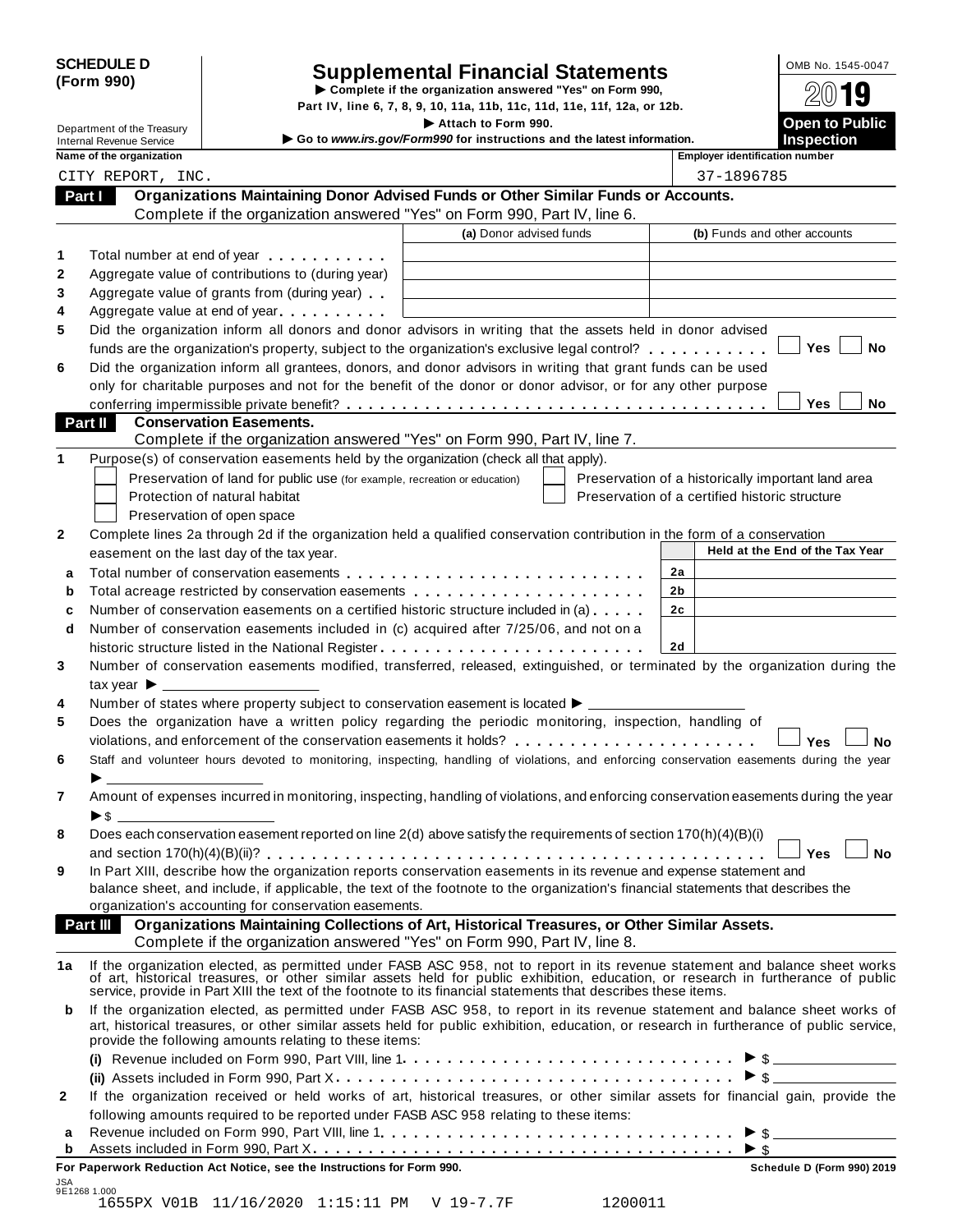| 37-1896785 |  |  |  |
|------------|--|--|--|
|            |  |  |  |

|    | Schedule D (Form 990) 2019                                                                                                                                      |                                                                                                                        |                                         |       |                                    |                          |                                                     |                     |     | Page 2    |
|----|-----------------------------------------------------------------------------------------------------------------------------------------------------------------|------------------------------------------------------------------------------------------------------------------------|-----------------------------------------|-------|------------------------------------|--------------------------|-----------------------------------------------------|---------------------|-----|-----------|
|    | Organizations Maintaining Collections of Art, Historical Treasures, or Other Similar Assets (continued)<br>Part III                                             |                                                                                                                        |                                         |       |                                    |                          |                                                     |                     |     |           |
| 3  | Using the organization's acquisition, accession, and other records, check any of the following that make significant use of its                                 |                                                                                                                        |                                         |       |                                    |                          |                                                     |                     |     |           |
|    | collection items (check all that apply):                                                                                                                        |                                                                                                                        |                                         |       |                                    |                          |                                                     |                     |     |           |
| a  | Public exhibition                                                                                                                                               |                                                                                                                        | d                                       |       |                                    | Loan or exchange program |                                                     |                     |     |           |
| b  | Scholarly research                                                                                                                                              |                                                                                                                        | е                                       | Other |                                    |                          | <u> 1980 - Jan Barbara Barbara, prima politik (</u> |                     |     |           |
| c  | Preservation for future generations                                                                                                                             |                                                                                                                        |                                         |       |                                    |                          |                                                     |                     |     |           |
| 4  | Provide a description of the organization's collections and explain how they further the organization's exempt purpose in Part                                  |                                                                                                                        |                                         |       |                                    |                          |                                                     |                     |     |           |
|    | XIII.                                                                                                                                                           |                                                                                                                        |                                         |       |                                    |                          |                                                     |                     |     |           |
| 5  | During the year, did the organization solicit or receive donations of art, historical treasures, or other similar                                               |                                                                                                                        |                                         |       |                                    |                          |                                                     |                     |     |           |
|    | assets to be sold to raise funds rather than to be maintained as part of the organization's collection?                                                         |                                                                                                                        |                                         |       |                                    |                          |                                                     | Yes                 |     | No        |
|    | <b>Escrow and Custodial Arrangements.</b><br><b>Part IV</b>                                                                                                     |                                                                                                                        |                                         |       |                                    |                          |                                                     |                     |     |           |
|    | Complete if the organization answered "Yes" on Form 990, Part IV, line 9, or reported an amount on Form                                                         |                                                                                                                        |                                         |       |                                    |                          |                                                     |                     |     |           |
|    | 990, Part X, line 21.                                                                                                                                           |                                                                                                                        |                                         |       |                                    |                          |                                                     |                     |     |           |
|    | 1a Is the organization an agent, trustee, custodian or other intermediary for contributions or other assets not                                                 |                                                                                                                        |                                         |       |                                    |                          |                                                     |                     |     |           |
|    |                                                                                                                                                                 |                                                                                                                        |                                         |       |                                    |                          |                                                     | Yes                 |     | No        |
| b  | If "Yes," explain the arrangement in Part XIII and complete the following table:                                                                                |                                                                                                                        |                                         |       |                                    |                          |                                                     |                     |     |           |
|    |                                                                                                                                                                 |                                                                                                                        |                                         |       |                                    |                          | Amount                                              |                     |     |           |
| c  | Beginning balance enterpreteration of the contract of the contract of the contract of the contract of the contr                                                 |                                                                                                                        |                                         |       | 1c                                 |                          |                                                     |                     |     |           |
| d  |                                                                                                                                                                 |                                                                                                                        |                                         |       |                                    | 1d                       |                                                     |                     |     |           |
| e  |                                                                                                                                                                 |                                                                                                                        |                                         |       |                                    | 1е                       |                                                     |                     |     |           |
| f  |                                                                                                                                                                 |                                                                                                                        |                                         |       | 1f                                 |                          |                                                     |                     |     |           |
| 2a | Did the organization include an amount on Form 990, Part X, line 21, for escrow or custodial account liability?                                                 |                                                                                                                        |                                         |       |                                    |                          |                                                     | <b>Yes</b>          |     | <b>No</b> |
|    | <b>b</b> If "Yes," explain the arrangement in Part XIII. Check here if the explanation has been provided on Part XIII                                           |                                                                                                                        |                                         |       |                                    |                          |                                                     |                     |     |           |
|    | <b>Endowment Funds.</b><br>Part V                                                                                                                               |                                                                                                                        |                                         |       |                                    |                          |                                                     |                     |     |           |
|    | Complete if the organization answered "Yes" on Form 990, Part IV, line 10.                                                                                      |                                                                                                                        |                                         |       |                                    |                          |                                                     |                     |     |           |
|    |                                                                                                                                                                 | (a) Current year                                                                                                       | (b) Prior year                          |       |                                    | (c) Two years back       | (d) Three years back                                | (e) Four years back |     |           |
|    |                                                                                                                                                                 |                                                                                                                        |                                         |       |                                    |                          |                                                     |                     |     |           |
| 1a | Beginning of year balance                                                                                                                                       |                                                                                                                        |                                         |       |                                    |                          |                                                     |                     |     |           |
|    | Contributions <b>Contributions</b>                                                                                                                              |                                                                                                                        |                                         |       |                                    |                          |                                                     |                     |     |           |
| С  | Net investment earnings, gains,                                                                                                                                 |                                                                                                                        |                                         |       |                                    |                          |                                                     |                     |     |           |
|    | and losses                                                                                                                                                      |                                                                                                                        |                                         |       |                                    |                          |                                                     |                     |     |           |
| d  | Grants or scholarships <b>State of State State</b>                                                                                                              |                                                                                                                        |                                         |       |                                    |                          |                                                     |                     |     |           |
| е  | Other expenditures for facilities                                                                                                                               |                                                                                                                        |                                         |       |                                    |                          |                                                     |                     |     |           |
|    | and programs                                                                                                                                                    | <u> 1989 - Johann Barn, amerikansk politiker (</u>                                                                     |                                         |       |                                    |                          |                                                     |                     |     |           |
|    | Administrative expenses [1994]                                                                                                                                  | <u> 1980 - John Stein, mars and de Branch and de Branch and de Branch and de Branch and de Branch and de Branch an</u> |                                         |       |                                    |                          |                                                     |                     |     |           |
| g  | End of year balance [1] [1]                                                                                                                                     |                                                                                                                        |                                         |       |                                    |                          |                                                     |                     |     |           |
| 2  | Provide the estimated percentage of the current year end balance (line 1g, column (a)) held as:                                                                 |                                                                                                                        |                                         |       |                                    |                          |                                                     |                     |     |           |
| a  | Board designated or quasi-endowment $\blacktriangleright$                                                                                                       |                                                                                                                        | %                                       |       |                                    |                          |                                                     |                     |     |           |
| b  | Permanent endowment $\blacktriangleright$                                                                                                                       | %                                                                                                                      |                                         |       |                                    |                          |                                                     |                     |     |           |
| C  | Term endowment ▶                                                                                                                                                | $\frac{0}{0}$                                                                                                          |                                         |       |                                    |                          |                                                     |                     |     |           |
|    | The percentages on lines 2a, 2b, and 2c should equal 100%.                                                                                                      |                                                                                                                        |                                         |       |                                    |                          |                                                     |                     |     |           |
|    | 3a Are there endowment funds not in the possession of the organization that are held and administered for the                                                   |                                                                                                                        |                                         |       |                                    |                          |                                                     |                     |     |           |
|    | organization by:                                                                                                                                                |                                                                                                                        |                                         |       |                                    |                          |                                                     |                     | Yes | No        |
|    |                                                                                                                                                                 |                                                                                                                        |                                         |       |                                    |                          |                                                     | 3a(i)               |     |           |
|    |                                                                                                                                                                 |                                                                                                                        |                                         |       |                                    |                          |                                                     | 3a(ii)              |     |           |
| b  | If "Yes" on line 3a(ii), are the related organizations listed as required on Schedule R?                                                                        |                                                                                                                        |                                         |       |                                    |                          |                                                     | 3 <sub>b</sub>      |     |           |
| 4  | Describe in Part XIII the intended uses of the organization's endowment funds.                                                                                  |                                                                                                                        |                                         |       |                                    |                          |                                                     |                     |     |           |
|    | Land, Buildings, and Equipment.<br>Complete if the organization answered "Yes" on Form 990, Part IV, line 11a. See Form 990, Part X, line 10.<br><b>Part VI</b> |                                                                                                                        |                                         |       |                                    |                          |                                                     |                     |     |           |
|    |                                                                                                                                                                 |                                                                                                                        |                                         |       |                                    |                          |                                                     |                     |     |           |
|    | Description of property                                                                                                                                         |                                                                                                                        | (a) Cost or other basis<br>(investment) |       | (b) Cost or other basis<br>(other) |                          | (c) Accumulated<br>depreciation                     | (d) Book value      |     |           |
| 1а |                                                                                                                                                                 |                                                                                                                        |                                         |       |                                    |                          |                                                     |                     |     |           |
| b  |                                                                                                                                                                 |                                                                                                                        |                                         |       |                                    |                          |                                                     |                     |     |           |
| C  | Leasehold improvements entitled and the set of the set of the set of the set of the set of the set of the set o                                                 |                                                                                                                        |                                         |       |                                    |                          |                                                     |                     |     |           |
| d  |                                                                                                                                                                 |                                                                                                                        |                                         |       |                                    |                          |                                                     |                     |     |           |
|    | Equipment                                                                                                                                                       |                                                                                                                        |                                         |       |                                    |                          |                                                     |                     |     |           |
|    | Total. Add lines 1a through 1e. (Column (d) must equal Form 990, Part X, column (B), line 10c.).                                                                |                                                                                                                        |                                         |       |                                    |                          |                                                     |                     |     |           |
|    |                                                                                                                                                                 |                                                                                                                        |                                         |       |                                    |                          |                                                     |                     |     |           |

**Schedule D (Form 990) 2019**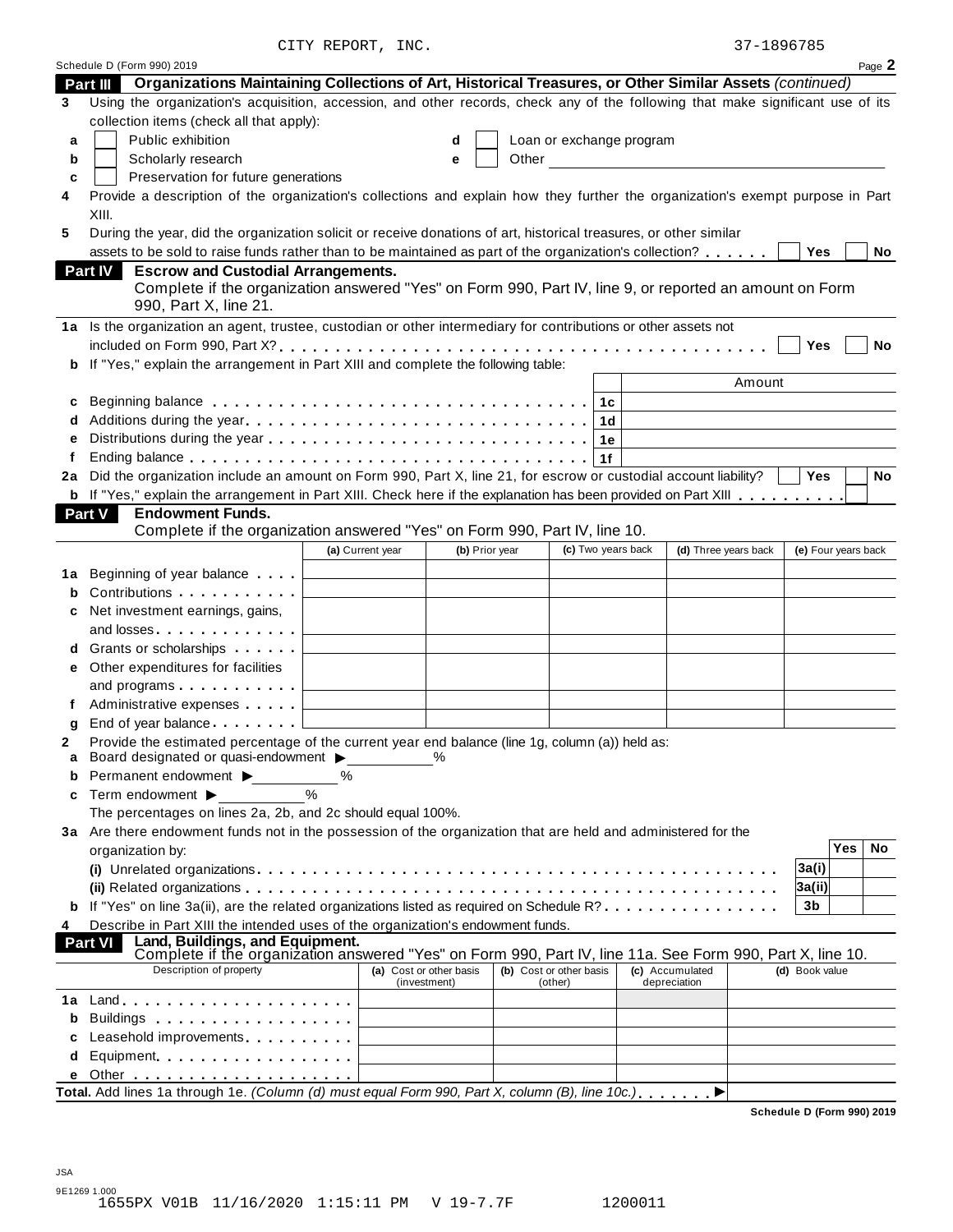| Part VII       | <b>Investments - Other Securities.</b><br>Complete if the organization answered "Yes" on Form 990, Part IV, line 11b. See Form 990, Part X, line 12. |                              |                                                              |                |
|----------------|------------------------------------------------------------------------------------------------------------------------------------------------------|------------------------------|--------------------------------------------------------------|----------------|
|                | (a) Description of security or category<br>(including name of security)                                                                              | (b) Book value               | (c) Method of valuation:<br>Cost or end-of-year market value |                |
|                | (1) Financial derivatives extended to Financial derivatives                                                                                          |                              |                                                              |                |
|                | (2) Closely held equity interests                                                                                                                    |                              |                                                              |                |
| $(3)$ Other    |                                                                                                                                                      |                              |                                                              |                |
| (A)            |                                                                                                                                                      |                              |                                                              |                |
| (B)            |                                                                                                                                                      |                              |                                                              |                |
| (C)            |                                                                                                                                                      |                              |                                                              |                |
| (D)            |                                                                                                                                                      |                              |                                                              |                |
| (E)            |                                                                                                                                                      |                              |                                                              |                |
| (F)            |                                                                                                                                                      |                              |                                                              |                |
| (G)            |                                                                                                                                                      |                              |                                                              |                |
| (H)            |                                                                                                                                                      |                              |                                                              |                |
|                | Total. (Column (b) must equal Form 990, Part X, col. (B) line 12.) $\blacktriangleright$                                                             |                              |                                                              |                |
| Part VIII      | <b>Investments - Program Related.</b>                                                                                                                |                              |                                                              |                |
|                | Complete if the organization answered "Yes" on Form 990, Part IV, line 11c. See Form 990, Part X, line 13.                                           |                              |                                                              |                |
|                | (a) Description of investment                                                                                                                        | (b) Book value               | (c) Method of valuation:                                     |                |
|                |                                                                                                                                                      |                              | Cost or end-of-year market value                             |                |
| (1)            |                                                                                                                                                      |                              |                                                              |                |
| (2)            |                                                                                                                                                      |                              |                                                              |                |
| (3)            |                                                                                                                                                      |                              |                                                              |                |
| (4)            |                                                                                                                                                      |                              |                                                              |                |
| (5)            |                                                                                                                                                      |                              |                                                              |                |
| (6)            |                                                                                                                                                      |                              |                                                              |                |
| (7)            |                                                                                                                                                      |                              |                                                              |                |
| (8)            |                                                                                                                                                      |                              |                                                              |                |
| (9)            |                                                                                                                                                      |                              |                                                              |                |
|                | Total. (Column (b) must equal Form 990, Part X, col. (B) line $13$ .)                                                                                |                              |                                                              |                |
| <b>Part IX</b> | Other Assets.                                                                                                                                        |                              |                                                              |                |
|                | Complete if the organization answered "Yes" on Form 990, Part IV, line 11d. See Form 990, Part X, line 15.                                           |                              |                                                              |                |
|                |                                                                                                                                                      | (a) Description              |                                                              | (b) Book value |
| (1)            |                                                                                                                                                      |                              |                                                              |                |
| (2)            |                                                                                                                                                      |                              |                                                              |                |
| (3)            |                                                                                                                                                      |                              |                                                              |                |
| (4)            |                                                                                                                                                      |                              |                                                              |                |
| (5)            |                                                                                                                                                      |                              |                                                              |                |
| (6)            |                                                                                                                                                      |                              |                                                              |                |
| <u>(7)</u>     |                                                                                                                                                      |                              |                                                              |                |
| (8)            |                                                                                                                                                      |                              |                                                              |                |
| (9)            |                                                                                                                                                      |                              |                                                              |                |
|                | Total. (Column (b) must equal Form 990, Part X, col. (B) line 15.)                                                                                   |                              |                                                              |                |
| Part X         | <b>Other Liabilities.</b>                                                                                                                            |                              |                                                              |                |
|                | Complete if the organization answered "Yes" on Form 990, Part IV, line 11e or 11f. See Form 990, Part X,                                             |                              |                                                              |                |
|                | line 25.                                                                                                                                             |                              |                                                              |                |
| 1.             |                                                                                                                                                      | (a) Description of liability |                                                              | (b) Book value |
| (1)            | Federal income taxes                                                                                                                                 |                              |                                                              |                |
|                |                                                                                                                                                      |                              |                                                              |                |
| (2)            |                                                                                                                                                      |                              |                                                              |                |
| (3)            |                                                                                                                                                      |                              |                                                              |                |
| (4)            |                                                                                                                                                      |                              |                                                              |                |
| (5)            |                                                                                                                                                      |                              |                                                              |                |
| (6)            |                                                                                                                                                      |                              |                                                              |                |
| (7)            |                                                                                                                                                      |                              |                                                              |                |
| (8)            |                                                                                                                                                      |                              |                                                              |                |
| (9)            |                                                                                                                                                      |                              |                                                              |                |
|                |                                                                                                                                                      |                              |                                                              |                |
|                | 2. Liability for uncertain tax positions. In Part XIII, provide the text of the footnote to the organization's financial statements that reports the |                              |                                                              |                |
|                | organization's liability for uncertain tax positions under FASB ASC 740. Check here if the text of the footnote has been provided in Part XIII       |                              |                                                              |                |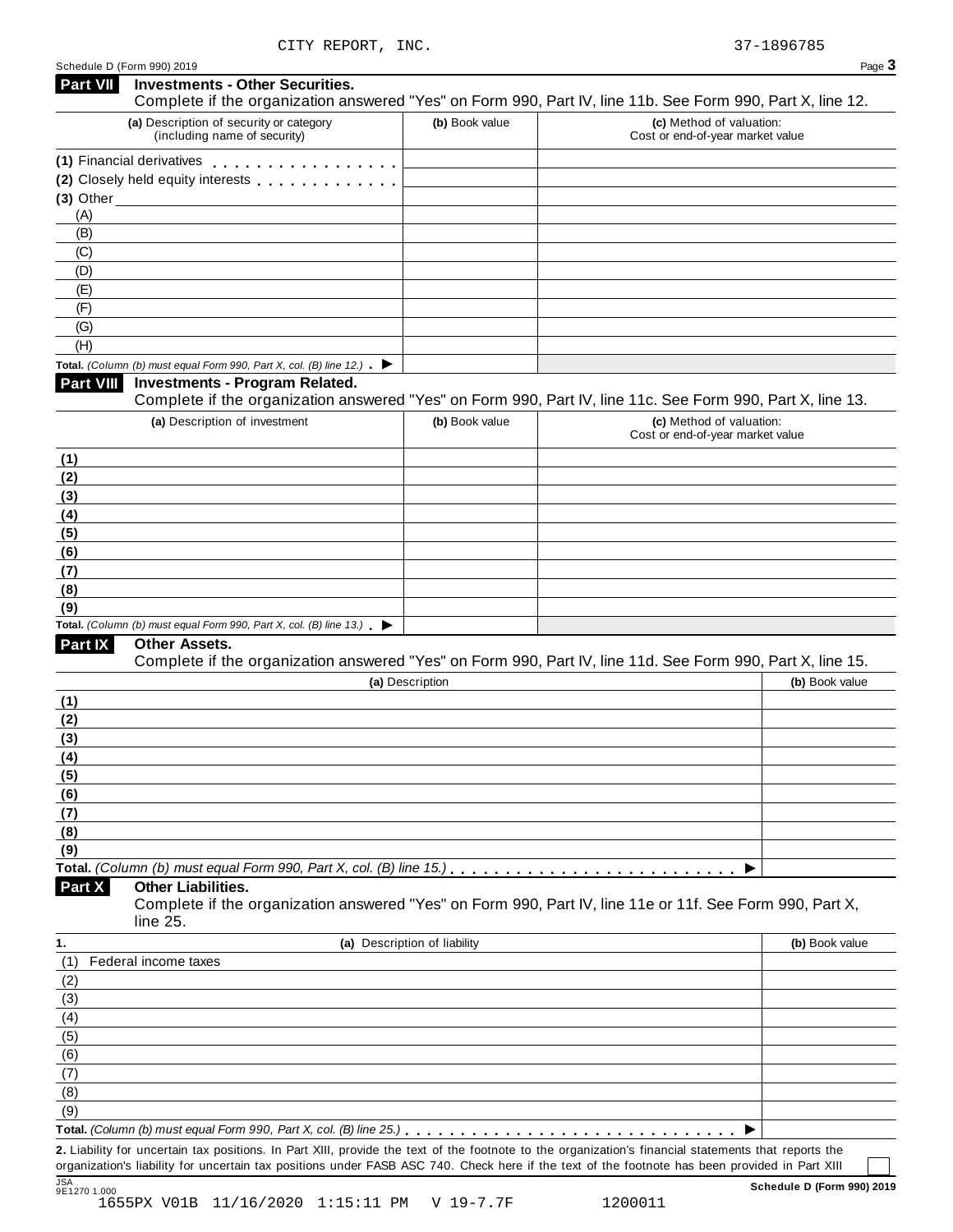|  | CITY REPORT, | INC. |
|--|--------------|------|
|--|--------------|------|

|              | Schedule D (Form 990) 2019                                                                                                                                                    |              | Page 4       |
|--------------|-------------------------------------------------------------------------------------------------------------------------------------------------------------------------------|--------------|--------------|
|              | Reconciliation of Revenue per Audited Financial Statements With Revenue per Return.<br>Part XI<br>Complete if the organization answered "Yes" on Form 990, Part IV, line 12a. |              |              |
| 1            | Total revenue, gains, and other support per audited financial statements                                                                                                      | $\mathbf{1}$ | 5,281,650.   |
| $\mathbf{2}$ | Amounts included on line 1 but not on Form 990, Part VIII, line 12:                                                                                                           |              |              |
| a            | 2a                                                                                                                                                                            |              |              |
| b            | 17,586.<br>2 <sub>b</sub><br>Donated services and use of facilities                                                                                                           |              |              |
| с            | 2 <sub>c</sub><br>Recoveries of prior year grants                                                                                                                             |              |              |
| d            |                                                                                                                                                                               |              |              |
| e            |                                                                                                                                                                               | 2е           | 17,586.      |
| 3            |                                                                                                                                                                               | 3            | 5, 264, 064. |
| 4            | Amounts included on Form 990, Part VIII, line 12, but not on line 1:                                                                                                          |              |              |
| a            | 4а<br>Investment expenses not included on Form 990, Part VIII, line 7b                                                                                                        |              |              |
| b            | 4b                                                                                                                                                                            |              |              |
|              |                                                                                                                                                                               | 4c           |              |
| 5.           | Total revenue. Add lines 3 and 4c. (This must equal Form 990, Part I, line 12.)                                                                                               | 5            | 5,264,064.   |
| Part XII     | Reconciliation of Expenses per Audited Financial Statements With Expenses per Return.<br>Complete if the organization answered "Yes" on Form 990, Part IV, line 12a.          |              | 2,604,373.   |
| 1            |                                                                                                                                                                               | 1            |              |
| 2            | Amounts included on line 1 but not on Form 990, Part IX, line 25:                                                                                                             |              |              |
| a            | 17,586.<br>2a                                                                                                                                                                 |              |              |
| b            | 2 <sub>b</sub>                                                                                                                                                                |              |              |
|              |                                                                                                                                                                               |              |              |
| c            | 2c                                                                                                                                                                            |              |              |
| d            | 2d                                                                                                                                                                            |              |              |
| е            |                                                                                                                                                                               | <b>2e</b>    | 17,586.      |
| 3            |                                                                                                                                                                               | 3            | 2,586,787.   |
| 4            | Amounts included on Form 990, Part IX, line 25, but not on line 1:                                                                                                            |              |              |
| a            | 4a<br>Investment expenses not included on Form 990, Part VIII, line 7b                                                                                                        |              |              |
| b            | 4b                                                                                                                                                                            |              |              |
| C            |                                                                                                                                                                               | 4c           |              |
| 5            | Total expenses. Add lines 3 and 4c. (This must equal Form 990, Part I, line 18.)                                                                                              | 5            | 2,586,787.   |

Provide the descriptions required for Part II, lines 3, 5, and 9; Part III, lines 1a and 4; Part IV, lines 1b and 2b; Part V, line 4; Part X, line 2; Part XI, lines 2d and 4b; and Part XII, lines 2d and 4b. Also complete this part to provide any additional information.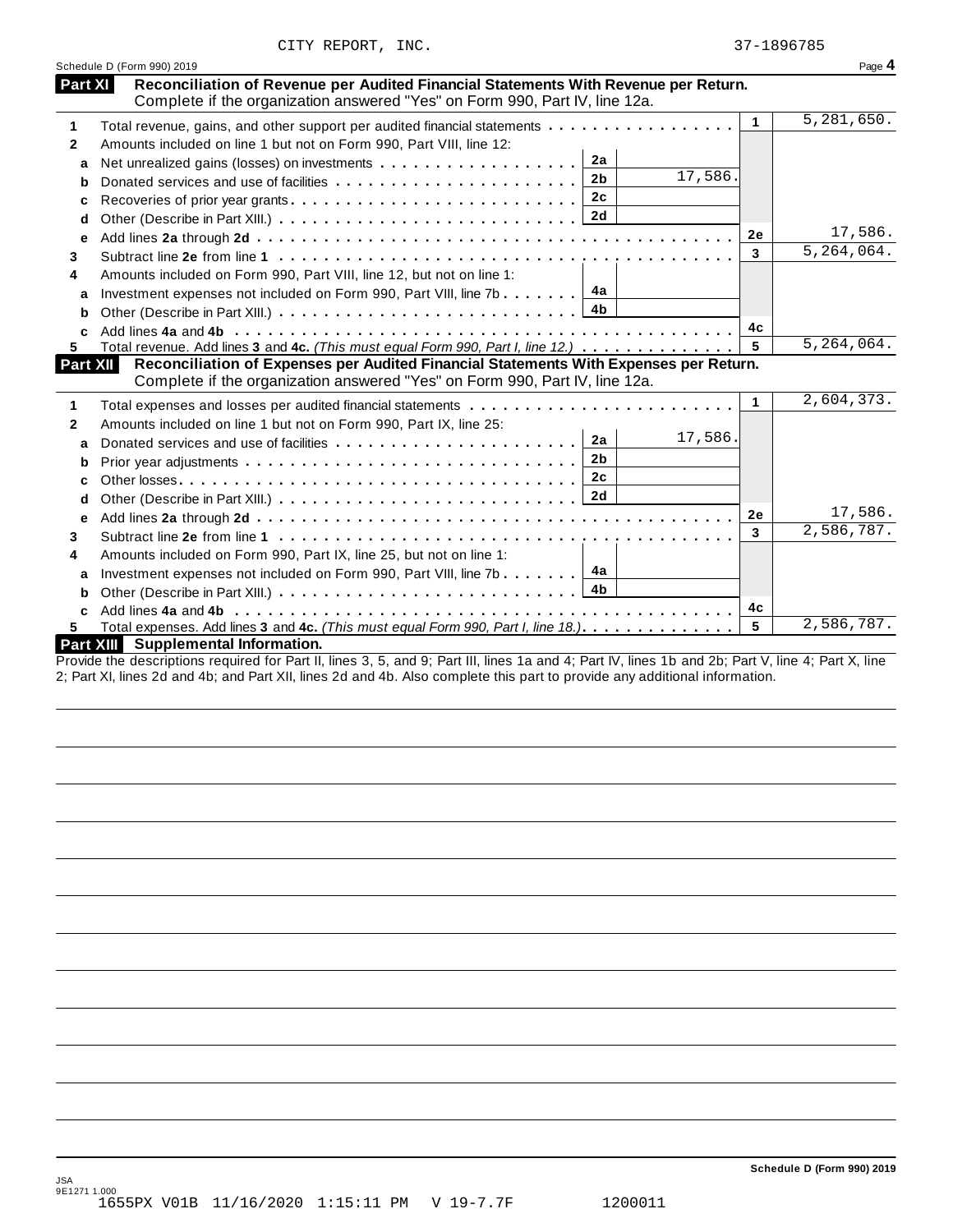**Schedule D (Form 990) 2019**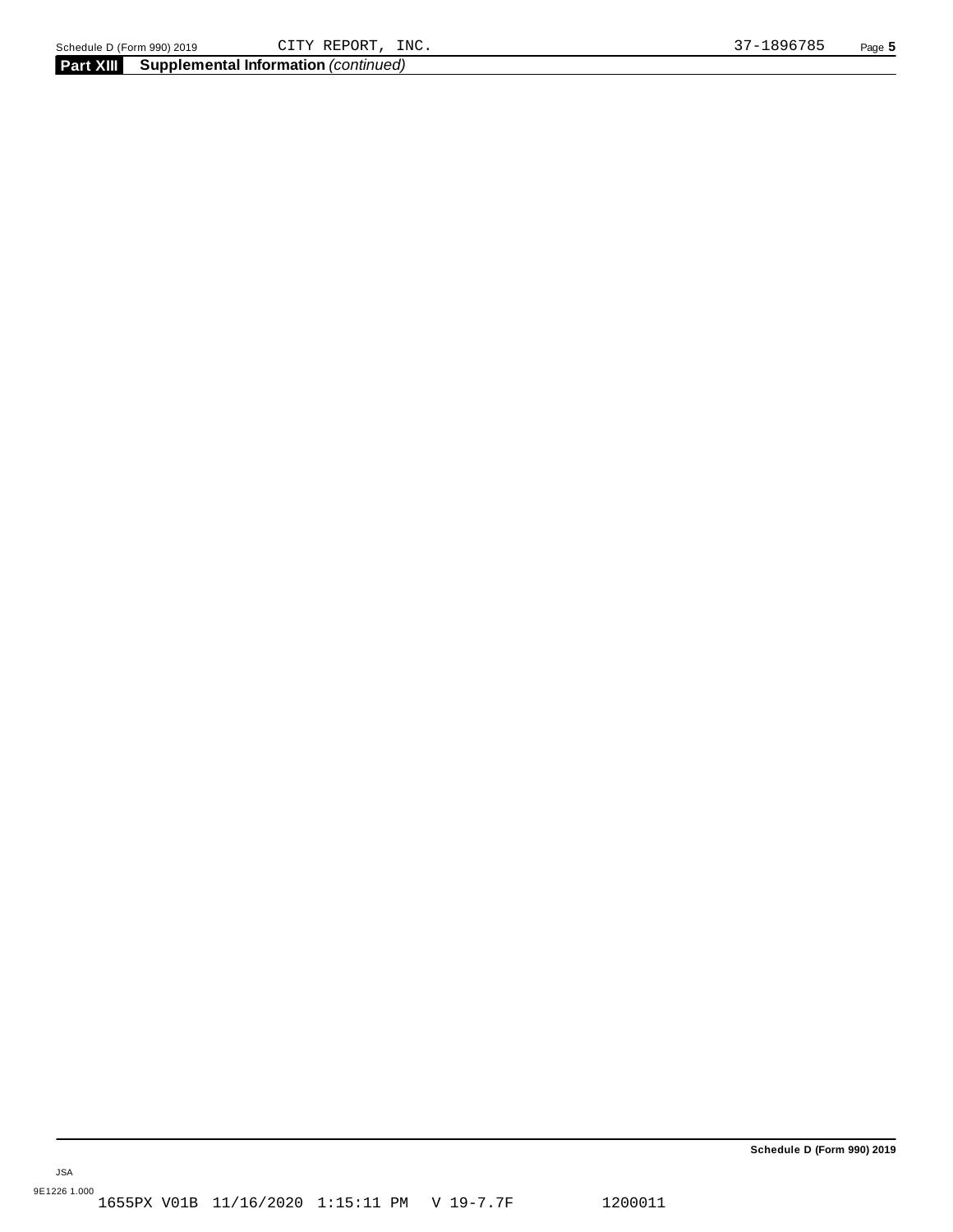| <b>SCHEDULE J</b>                                                                   | <b>Compensation Information</b>                                                                                                                                                                                   | OMB No. 1545-0047     |            |             |  |  |  |  |
|-------------------------------------------------------------------------------------|-------------------------------------------------------------------------------------------------------------------------------------------------------------------------------------------------------------------|-----------------------|------------|-------------|--|--|--|--|
| (Form 990)<br>For certain Officers, Directors, Trustees, Key Employees, and Highest |                                                                                                                                                                                                                   |                       |            | 9           |  |  |  |  |
|                                                                                     | <b>Compensated Employees</b><br>Complete if the organization answered "Yes" on Form 990, Part IV, line 23.                                                                                                        |                       |            |             |  |  |  |  |
| Department of the Treasury                                                          | Attach to Form 990.<br>Go to www.irs.gov/Form990 for instructions and the latest information.                                                                                                                     | <b>Open to Public</b> |            |             |  |  |  |  |
| <b>Internal Revenue Service</b><br>Name of the organization                         | <b>Employer identification number</b>                                                                                                                                                                             | <b>Inspection</b>     |            |             |  |  |  |  |
| CITY REPORT, INC.                                                                   | 37-1896785                                                                                                                                                                                                        |                       |            |             |  |  |  |  |
| Part I                                                                              | <b>Questions Regarding Compensation</b>                                                                                                                                                                           |                       |            |             |  |  |  |  |
|                                                                                     |                                                                                                                                                                                                                   |                       | <b>Yes</b> | No          |  |  |  |  |
|                                                                                     | 1a Check the appropriate box(es) if the organization provided any of the following to or for a person listed on Form                                                                                              |                       |            |             |  |  |  |  |
|                                                                                     | 990, Part VII, Section A, line 1a. Complete Part III to provide any relevant information regarding these items.                                                                                                   |                       |            |             |  |  |  |  |
|                                                                                     | First-class or charter travel<br>Housing allowance or residence for personal use                                                                                                                                  |                       |            |             |  |  |  |  |
|                                                                                     | Payments for business use of personal residence<br>Travel for companions                                                                                                                                          |                       |            |             |  |  |  |  |
|                                                                                     | Tax indemnification and gross-up payments<br>Health or social club dues or initiation fees                                                                                                                        |                       |            |             |  |  |  |  |
|                                                                                     | Discretionary spending account<br>Personal services (such as maid, chauffeur, chef)                                                                                                                               |                       |            |             |  |  |  |  |
|                                                                                     |                                                                                                                                                                                                                   |                       |            |             |  |  |  |  |
| b                                                                                   | If any of the boxes on line 1a are checked, did the organization follow a written policy regarding payment<br>or reimbursement or provision of all of the expenses described above? If "No," complete Part III to |                       |            |             |  |  |  |  |
|                                                                                     |                                                                                                                                                                                                                   | 1b                    |            |             |  |  |  |  |
| $\mathbf{2}$                                                                        | Did the organization require substantiation prior to reimbursing or allowing expenses incurred by all                                                                                                             |                       |            |             |  |  |  |  |
|                                                                                     | directors, trustees, and officers, including the CEO/Executive Director, regarding the items checked on line                                                                                                      |                       |            |             |  |  |  |  |
|                                                                                     |                                                                                                                                                                                                                   | 2                     |            |             |  |  |  |  |
| 3                                                                                   | Indicate which, if any, of the following the organization used to establish the compensation of the                                                                                                               |                       |            |             |  |  |  |  |
|                                                                                     | organization's CEO/Executive Director. Check all that apply. Do not check any boxes for methods used by a                                                                                                         |                       |            |             |  |  |  |  |
|                                                                                     | related organization to establish compensation of the CEO/Executive Director, but explain in Part III.                                                                                                            |                       |            |             |  |  |  |  |
|                                                                                     | Compensation committee<br>Written employment contract                                                                                                                                                             |                       |            |             |  |  |  |  |
|                                                                                     | Independent compensation consultant<br>Compensation survey or study                                                                                                                                               |                       |            |             |  |  |  |  |
| Χ                                                                                   | $\mathbf X$<br>Form 990 of other organizations<br>Approval by the board or compensation committee                                                                                                                 |                       |            |             |  |  |  |  |
| 4                                                                                   | During the year, did any person listed on Form 990, Part VII, Section A, line 1a, with respect to the filing                                                                                                      |                       |            |             |  |  |  |  |
|                                                                                     | organization or a related organization:                                                                                                                                                                           |                       |            |             |  |  |  |  |
|                                                                                     | a Receive a severance payment or change-of-control payment?                                                                                                                                                       | 4a                    |            | Χ           |  |  |  |  |
| b                                                                                   | Participate in, or receive payment from, a supplemental nonqualified retirement plan?.                                                                                                                            | 4b                    |            | X           |  |  |  |  |
| c                                                                                   | Participate in, or receive payment from, an equity-based compensation arrangement?                                                                                                                                | 4c                    |            | $\mathbf X$ |  |  |  |  |
|                                                                                     | If "Yes" to any of lines 4a-c, list the persons and provide the applicable amounts for each item in Part III.                                                                                                     |                       |            |             |  |  |  |  |
|                                                                                     |                                                                                                                                                                                                                   |                       |            |             |  |  |  |  |
|                                                                                     | Only section $501(c)(3)$ , $501(c)(4)$ , and $501(c)(29)$ organizations must complete lines 5-9.                                                                                                                  |                       |            |             |  |  |  |  |
| 5                                                                                   | For persons listed on Form 990, Part VII, Section A, line 1a, did the organization pay or accrue any                                                                                                              |                       |            |             |  |  |  |  |
|                                                                                     | compensation contingent on the revenues of:                                                                                                                                                                       |                       |            |             |  |  |  |  |
|                                                                                     |                                                                                                                                                                                                                   | 5a                    |            | Χ           |  |  |  |  |
| b                                                                                   |                                                                                                                                                                                                                   | 5b                    |            | Χ           |  |  |  |  |
|                                                                                     | If "Yes" on line 5a or 5b, describe in Part III.                                                                                                                                                                  |                       |            |             |  |  |  |  |
| 6                                                                                   | For persons listed on Form 990, Part VII, Section A, line 1a, did the organization pay or accrue any                                                                                                              |                       |            |             |  |  |  |  |
|                                                                                     | compensation contingent on the net earnings of:                                                                                                                                                                   |                       |            |             |  |  |  |  |
| a                                                                                   |                                                                                                                                                                                                                   | 6a                    |            | Χ           |  |  |  |  |
| b                                                                                   |                                                                                                                                                                                                                   | 6b                    |            | X           |  |  |  |  |
|                                                                                     | If "Yes" on line 6a or 6b, describe in Part III.                                                                                                                                                                  |                       |            |             |  |  |  |  |
| 7                                                                                   | For persons listed on Form 990, Part VII, Section A, line 1a, did the organization provide any nonfixed                                                                                                           |                       |            |             |  |  |  |  |
|                                                                                     | payments not described on lines 5 and 6? If "Yes," describe in Part III.                                                                                                                                          | $\overline{7}$        |            | Χ           |  |  |  |  |
| 8                                                                                   | Were any amounts reported on Form 990, Part VII, paid or accrued pursuant to a contract that was subject                                                                                                          |                       |            |             |  |  |  |  |
|                                                                                     | to the initial contract exception described in Regulations section 53.4958-4(a)(3)? If "Yes," describe                                                                                                            |                       |            |             |  |  |  |  |
|                                                                                     |                                                                                                                                                                                                                   | 8                     |            | Χ           |  |  |  |  |
|                                                                                     |                                                                                                                                                                                                                   |                       |            |             |  |  |  |  |
| 9                                                                                   | If "Yes" on line 8, did the organization also follow the rebuttable presumption procedure described in                                                                                                            |                       |            |             |  |  |  |  |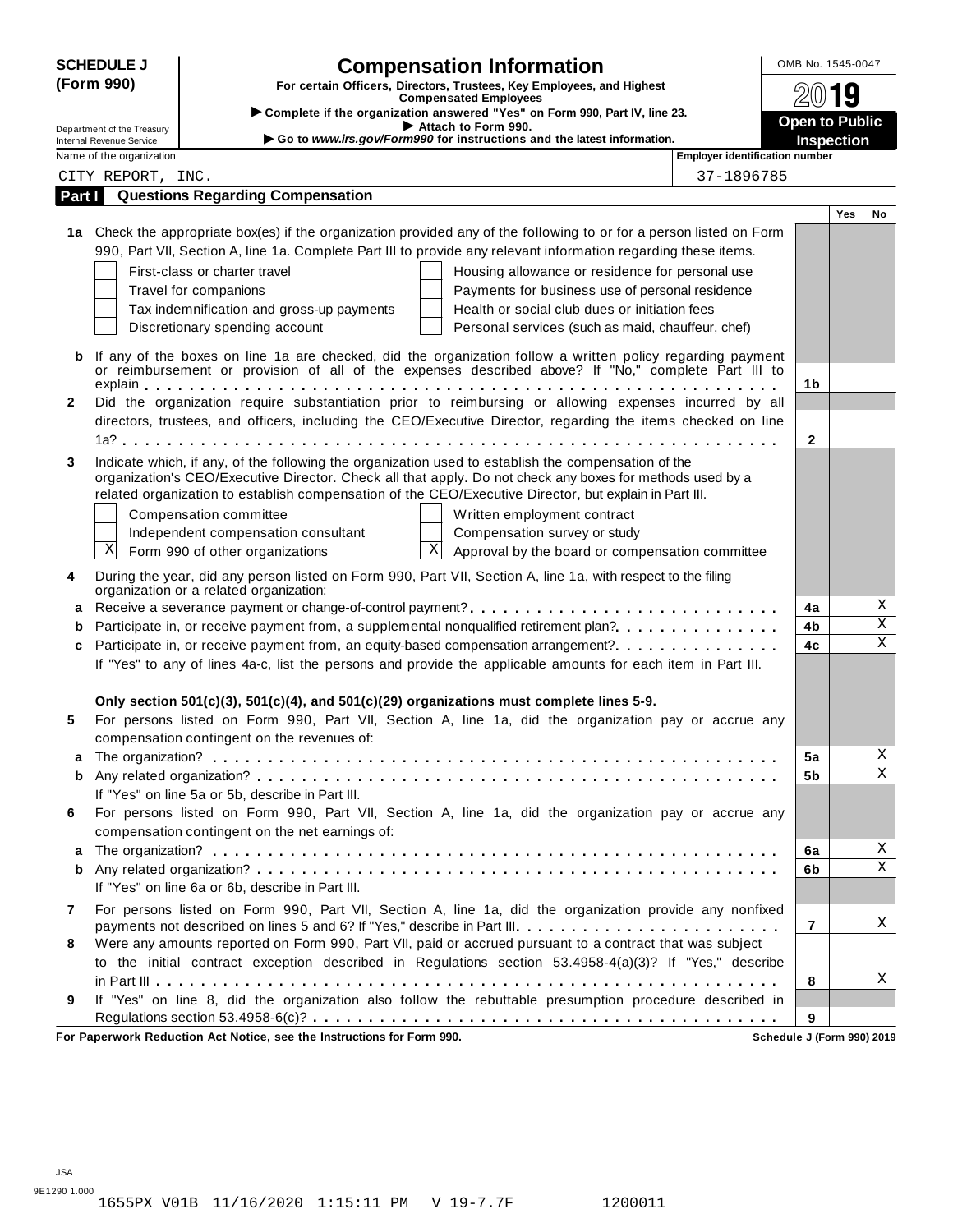Schedule <sup>J</sup> (Form 990) <sup>2019</sup> Page **2**

### **Part II Officers, Directors, Trustees, Key Employees, and Highest Compensated Employees.** Use duplicate copies ifadditional space is needed.

For each individual whose compensation must be reported on Schedule J, report compensation from the organization on row (i) and from related organizations, described in the instructions, on row (ii). Do not list any individuals that aren't listed on Form 990, Part VII.

Note: The sum of columns (B)(i)-(iii) for each listed individual must equal the total amount of Form 990, Part VII, Section A, line 1a, applicable column (D) and (E) amounts for that individual.

|                        |                              |                          | (B) Breakdown of W-2 and/or 1099-MISC compensation |                                           | (C) Retirement and             | (D) Nontaxable | (E) Total of columns | (F) Compensation                                           |
|------------------------|------------------------------|--------------------------|----------------------------------------------------|-------------------------------------------|--------------------------------|----------------|----------------------|------------------------------------------------------------|
| (A) Name and Title     |                              | (i) Base<br>compensation | (ii) Bonus & incentive<br>compensation             | (iii) Other<br>reportable<br>compensation | other deferred<br>compensation | benefits       | $(B)(i)-(D)$         | in column (B) reported<br>as deferred on prior<br>Form 990 |
| JOHN WOTOWICZ          | (i)                          | 225,000                  | $\mathsf{O}$ .                                     | $\overline{0}$ .                          | 9,350.                         |                | 234, 350.            |                                                            |
| 1PUBLISHER             | (i)                          | $\mathsf{O}$             | $\mathsf{O}$ .                                     | $0$ .                                     |                                |                |                      |                                                            |
| <b>JEREMIAH HESTER</b> | (i)                          | 187,500                  | $0\,$ .                                            | $\overline{0}$ .                          | 9,597                          | 26,526.        | 223,623.             |                                                            |
| 2EDITOR IN CHIEF       | (i)                          | $\mathsf{O}$             | $\mathbf 0$                                        | 0.                                        |                                |                |                      |                                                            |
| ALYSSA KATZ            | (i)                          | 121,387                  | $0\,$ .                                            | $\mathsf 0$ .                             | 5,320                          | 26,628.        | 153,335.             |                                                            |
| 3DEPUTY EDITOR         | (i)                          | $\mathsf{O}\xspace$      | $\mathsf{O}$ .                                     | $\overline{0}$ .                          |                                |                |                      |                                                            |
|                        | (i)                          |                          |                                                    |                                           |                                |                |                      |                                                            |
| 4                      | (i)                          |                          |                                                    |                                           |                                |                |                      |                                                            |
|                        | (i)                          |                          |                                                    |                                           |                                |                |                      |                                                            |
| 5                      | (i)                          |                          |                                                    |                                           |                                |                |                      |                                                            |
|                        | $\qquad \qquad \textbf{(i)}$ |                          |                                                    |                                           |                                |                |                      |                                                            |
| 6                      | (i)                          |                          |                                                    |                                           |                                |                |                      |                                                            |
|                        | (i)                          |                          |                                                    |                                           |                                |                |                      |                                                            |
| 7                      | (i)                          |                          |                                                    |                                           |                                |                |                      |                                                            |
|                        | (i)                          |                          |                                                    |                                           |                                |                |                      |                                                            |
| 8                      | (i)                          |                          |                                                    |                                           |                                |                |                      |                                                            |
|                        | (i)                          |                          |                                                    |                                           |                                |                |                      |                                                            |
| 9                      | (i)                          |                          |                                                    |                                           |                                |                |                      |                                                            |
|                        | (i)                          |                          |                                                    |                                           |                                |                |                      |                                                            |
| 10                     | (i)                          |                          |                                                    |                                           |                                |                |                      |                                                            |
|                        | (i)                          |                          |                                                    |                                           |                                |                |                      |                                                            |
| 11                     | (i)                          |                          |                                                    |                                           |                                |                |                      |                                                            |
|                        | (i)                          |                          |                                                    |                                           |                                |                |                      |                                                            |
| 12                     | (i)                          |                          |                                                    |                                           |                                |                |                      |                                                            |
|                        | (i)                          |                          |                                                    |                                           |                                |                |                      |                                                            |
| $13$                   | (i)                          |                          |                                                    |                                           |                                |                |                      |                                                            |
|                        | (i)                          |                          |                                                    |                                           |                                |                |                      |                                                            |
| 14                     | (i)                          |                          |                                                    |                                           |                                |                |                      |                                                            |
|                        | (i)                          |                          |                                                    |                                           |                                |                |                      |                                                            |
| 15                     | (i)                          |                          |                                                    |                                           |                                |                |                      |                                                            |
|                        | (i)                          |                          |                                                    |                                           |                                |                |                      |                                                            |
| 16                     | (ii)                         |                          |                                                    |                                           |                                |                |                      |                                                            |

**Schedule J (Form 990) 2019**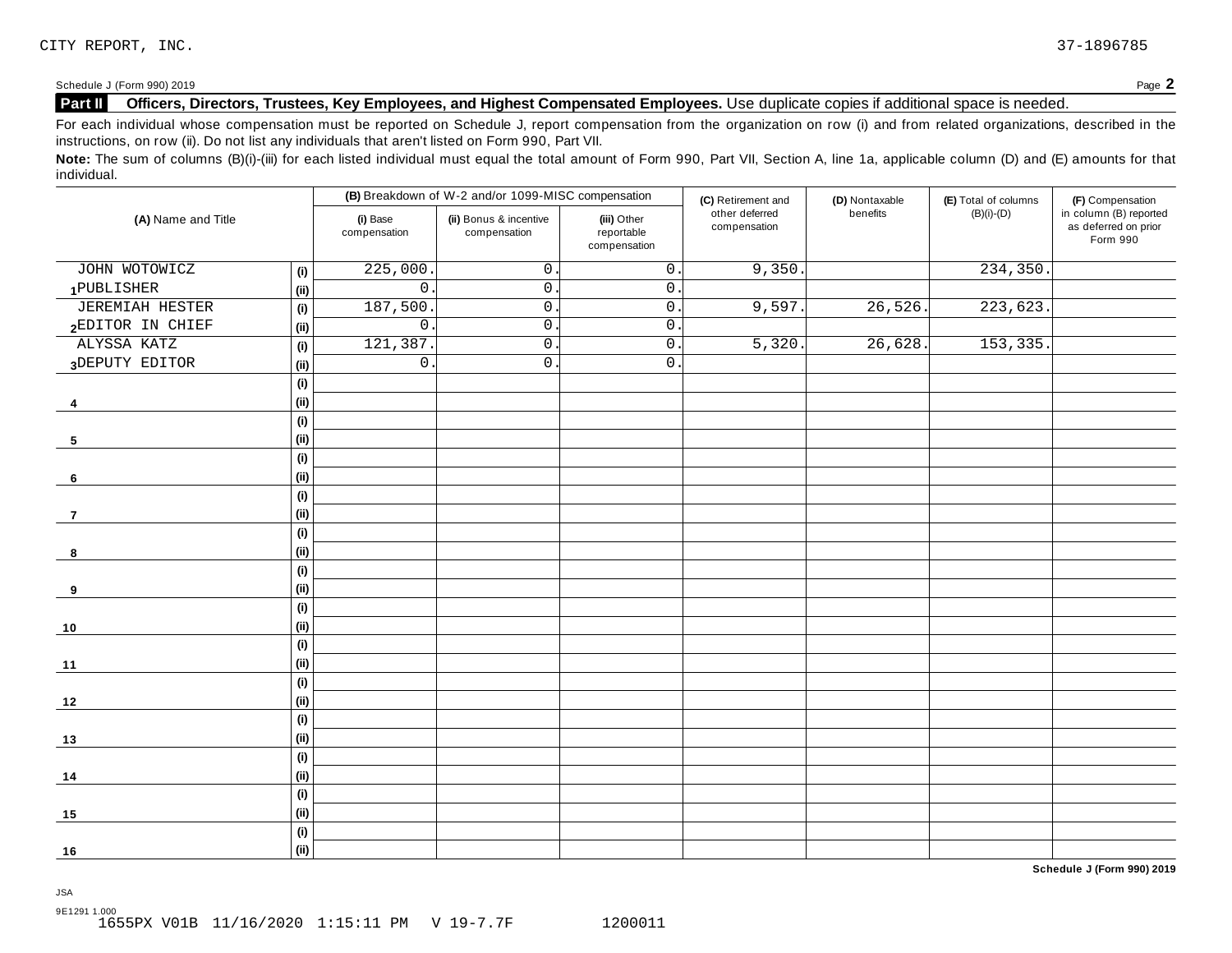Schedule J (Form 990) 2019 Page **3**

### **Part III Supplemental Information**

Provide the information, explanation, or descriptions required for Part I, lines 1a, 1b, 3, 4a, 4b, 4c, 5a, 5b, 6a, 6b, 7, and 8, and for Part II. Also complete this part for any additional information.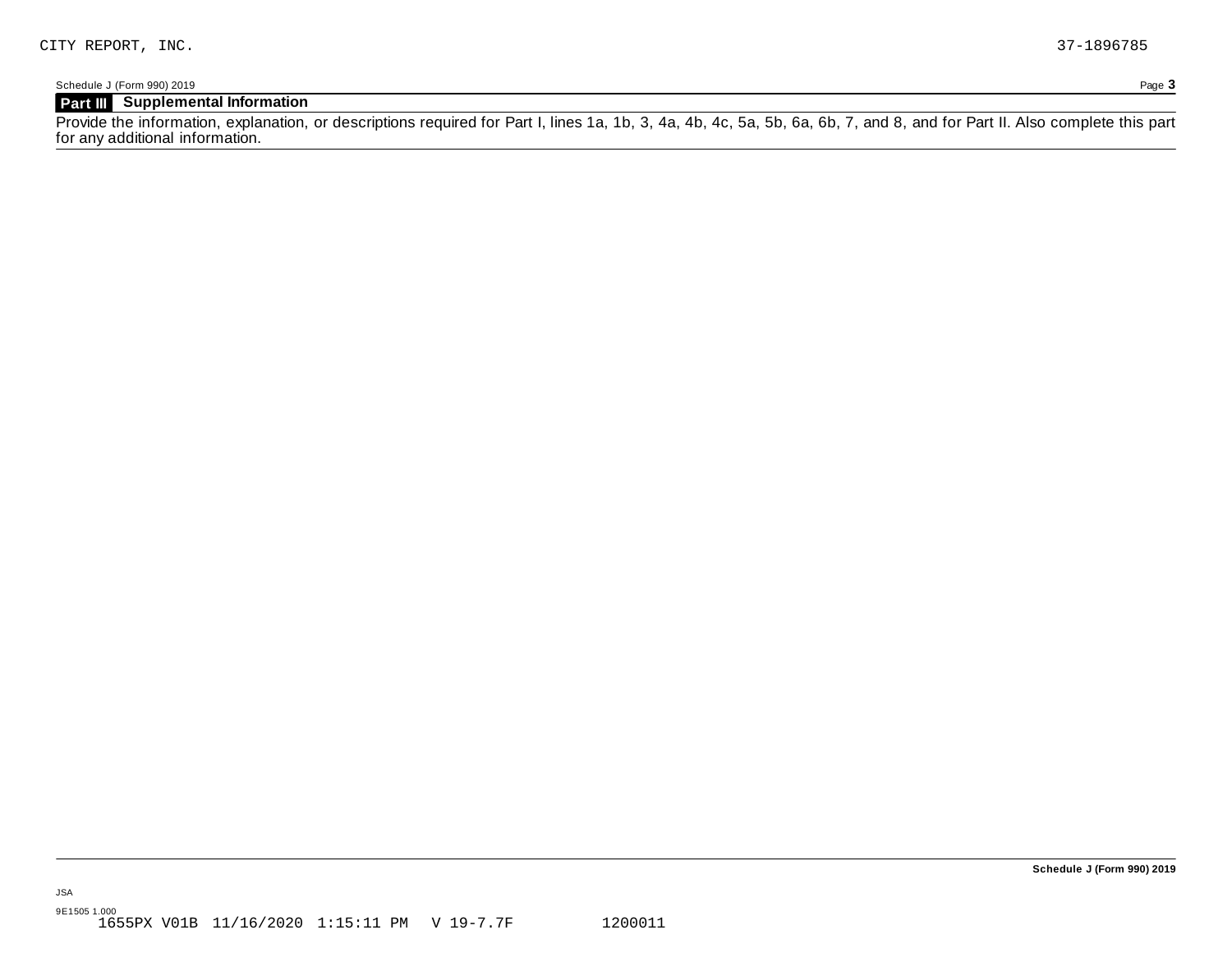# SCHEDULE M<br>
(Form 990) **Schedule Moncash Contributions**<br>  $\begin{array}{r} \hline \text{OMB No. 1545-0047} \\ \hline \end{array}$

**Department of the Treasury<br>Internal Revenue Service** 

**Examplete** if the organizations answered "Yes" on Form 990, Part IV, lines 29 or 30. △<del>Ⅳ</del><br>▶ Attach to Form 990. **Department of the Treasury ▶ Attach to Form 990.**<br>Internal Revenue Service ▶ Go to *www.irs.gov/Form990* for instructions and the latest information.<br>Nome of the organization aumhor

| iname or the organization |  |  |  |
|---------------------------|--|--|--|
|                           |  |  |  |

Name of the organization **Employer identification number** CITY REPORT, INC. 37-1896785

| Part I       | <b>Types of Property</b>                                                                                                                                                                                                       |                                 |                                                                            |                                                                                    |                                                              |                  |    |
|--------------|--------------------------------------------------------------------------------------------------------------------------------------------------------------------------------------------------------------------------------|---------------------------------|----------------------------------------------------------------------------|------------------------------------------------------------------------------------|--------------------------------------------------------------|------------------|----|
|              |                                                                                                                                                                                                                                | (a)<br>Check if<br>applicable   | (b)<br>Number of contributions or<br>items contributed                     | (c)<br>Noncash contribution<br>amounts reported on<br>Form 990, Part VIII, line 1g | (d)<br>Method of determining<br>noncash contribution amounts |                  |    |
| 1            |                                                                                                                                                                                                                                |                                 | <u> 1989 - Johann Stein, mars an deus Amerikaansk kommunister (</u>        |                                                                                    |                                                              |                  |    |
| $\mathbf{2}$ | Art - Historical treasures                                                                                                                                                                                                     | the contract of the contract of | <u> 1989 - Johann Stoff, Amerikaansk politiker (</u>                       |                                                                                    |                                                              |                  |    |
| 3            |                                                                                                                                                                                                                                |                                 |                                                                            |                                                                                    |                                                              |                  |    |
| 4            | Books and publications entering the state of the state of the state of the state of the state of the state of the state of the state of the state of the state of the state of the state of the state of the state of the stat |                                 |                                                                            |                                                                                    |                                                              |                  |    |
| 5            | Clothing and household                                                                                                                                                                                                         |                                 |                                                                            |                                                                                    |                                                              |                  |    |
|              |                                                                                                                                                                                                                                |                                 |                                                                            |                                                                                    |                                                              |                  |    |
| 6            |                                                                                                                                                                                                                                |                                 |                                                                            | the control of the control of the control of the control of the control of         |                                                              |                  |    |
| 7            |                                                                                                                                                                                                                                |                                 |                                                                            | the control of the control of the control of the control of the control of         |                                                              |                  |    |
| 8            |                                                                                                                                                                                                                                |                                 |                                                                            |                                                                                    |                                                              |                  |    |
| 9            | Securities - Publicly traded equal to the securities - Publicly traded equal to the securities - Publicly traded                                                                                                               |                                 |                                                                            |                                                                                    |                                                              |                  |    |
| 10           |                                                                                                                                                                                                                                |                                 |                                                                            |                                                                                    |                                                              |                  |    |
| 11           | Securities - Partnership, LLC,                                                                                                                                                                                                 |                                 |                                                                            |                                                                                    |                                                              |                  |    |
|              |                                                                                                                                                                                                                                |                                 |                                                                            |                                                                                    |                                                              |                  |    |
| 12           | Securities - Miscellaneous                                                                                                                                                                                                     |                                 |                                                                            |                                                                                    |                                                              |                  |    |
| 13           | Qualified conservation                                                                                                                                                                                                         |                                 |                                                                            |                                                                                    |                                                              |                  |    |
|              | contribution - Historic                                                                                                                                                                                                        |                                 |                                                                            |                                                                                    |                                                              |                  |    |
|              | structures [19]                                                                                                                                                                                                                |                                 |                                                                            |                                                                                    |                                                              |                  |    |
| 14           | Qualified conservation                                                                                                                                                                                                         |                                 |                                                                            |                                                                                    |                                                              |                  |    |
|              |                                                                                                                                                                                                                                |                                 |                                                                            |                                                                                    |                                                              |                  |    |
| 15           | Real estate - Residential                                                                                                                                                                                                      |                                 | the control of the control of the control of the control of the control of |                                                                                    |                                                              |                  |    |
| 16           |                                                                                                                                                                                                                                |                                 |                                                                            | the control of the control of the control of the control of the control of         |                                                              |                  |    |
| 17           |                                                                                                                                                                                                                                |                                 |                                                                            |                                                                                    |                                                              |                  |    |
| 18           |                                                                                                                                                                                                                                |                                 |                                                                            |                                                                                    |                                                              |                  |    |
| 19           | Food inventory $\ldots \ldots \ldots$ . $\Box$                                                                                                                                                                                 |                                 |                                                                            |                                                                                    |                                                              |                  |    |
| 20           |                                                                                                                                                                                                                                |                                 |                                                                            |                                                                                    |                                                              |                  |    |
| 21           | Drugs and medical supplies equal to the contract of the contract of the contract of the contract of the contract of the contract of the contract of the contract of the contract of the contract of the contract of the contra |                                 |                                                                            |                                                                                    |                                                              |                  |    |
| 22           |                                                                                                                                                                                                                                |                                 |                                                                            |                                                                                    |                                                              |                  |    |
| 23           |                                                                                                                                                                                                                                |                                 |                                                                            |                                                                                    |                                                              |                  |    |
| 24           | Archeological artifacts <u>  _ _ _ _ _ _   _ _ _ _ _ _ _ _ _ _ _</u>                                                                                                                                                           |                                 |                                                                            | the control of the control of the control of the control of                        |                                                              |                  |    |
| 25           |                                                                                                                                                                                                                                |                                 | $\overline{1}$ .                                                           | 28,245.                                                                            |                                                              |                  |    |
| 26           |                                                                                                                                                                                                                                |                                 |                                                                            |                                                                                    |                                                              |                  |    |
| 27           |                                                                                                                                                                                                                                |                                 |                                                                            |                                                                                    |                                                              |                  |    |
|              | 28 Other $\blacktriangleright$ (                                                                                                                                                                                               |                                 |                                                                            |                                                                                    |                                                              |                  |    |
| 29           | Number of Forms 8283 received by the organization during the tax year for contributions for                                                                                                                                    |                                 |                                                                            |                                                                                    |                                                              |                  |    |
|              |                                                                                                                                                                                                                                |                                 |                                                                            |                                                                                    | 29                                                           |                  |    |
|              | which the organization completed Form 8283, Part IV, Donee Acknowledgement                                                                                                                                                     |                                 |                                                                            |                                                                                    |                                                              | Yes <sub>1</sub> | No |
|              | 30a During the year, did the organization receive by contribution any property reported in Part I, lines 1 through                                                                                                             |                                 |                                                                            |                                                                                    |                                                              |                  |    |
|              | 28, that it must hold for at least three years from the date of the initial contribution, and which isn't required                                                                                                             |                                 |                                                                            |                                                                                    |                                                              |                  |    |
|              |                                                                                                                                                                                                                                |                                 |                                                                            |                                                                                    | 30a                                                          |                  | Χ  |
|              | <b>b</b> If "Yes," describe the arrangement in Part II.                                                                                                                                                                        |                                 |                                                                            |                                                                                    |                                                              |                  |    |
|              |                                                                                                                                                                                                                                |                                 |                                                                            |                                                                                    |                                                              |                  |    |
| 31           | Does the organization have a gift acceptance policy that requires the review of any nonstandard                                                                                                                                |                                 |                                                                            |                                                                                    | 31                                                           | Χ                |    |
|              |                                                                                                                                                                                                                                |                                 |                                                                            |                                                                                    |                                                              |                  |    |
|              | 32a Does the organization hire or use third parties or related organizations to solicit, process, or sell noncash                                                                                                              |                                 |                                                                            |                                                                                    |                                                              |                  | Χ  |
|              |                                                                                                                                                                                                                                |                                 |                                                                            |                                                                                    | 32a                                                          |                  |    |
|              | <b>b</b> If "Yes," describe in Part II.                                                                                                                                                                                        |                                 |                                                                            |                                                                                    |                                                              |                  |    |
| 33           | If the organization didn't report an amount in column (c) for a type of property for which column (a) is checked,                                                                                                              |                                 |                                                                            |                                                                                    |                                                              |                  |    |
|              | describe in Part II.                                                                                                                                                                                                           |                                 |                                                                            |                                                                                    |                                                              |                  |    |
|              | For Paperwork Reduction Act Notice, see the Instructions for Form 990.                                                                                                                                                         |                                 |                                                                            |                                                                                    | Schedule M (Form 990) 2019                                   |                  |    |

9E1298 1.000 1655PX V01B 11/16/2020 1:15:11 PM V 19-7.7F 1200011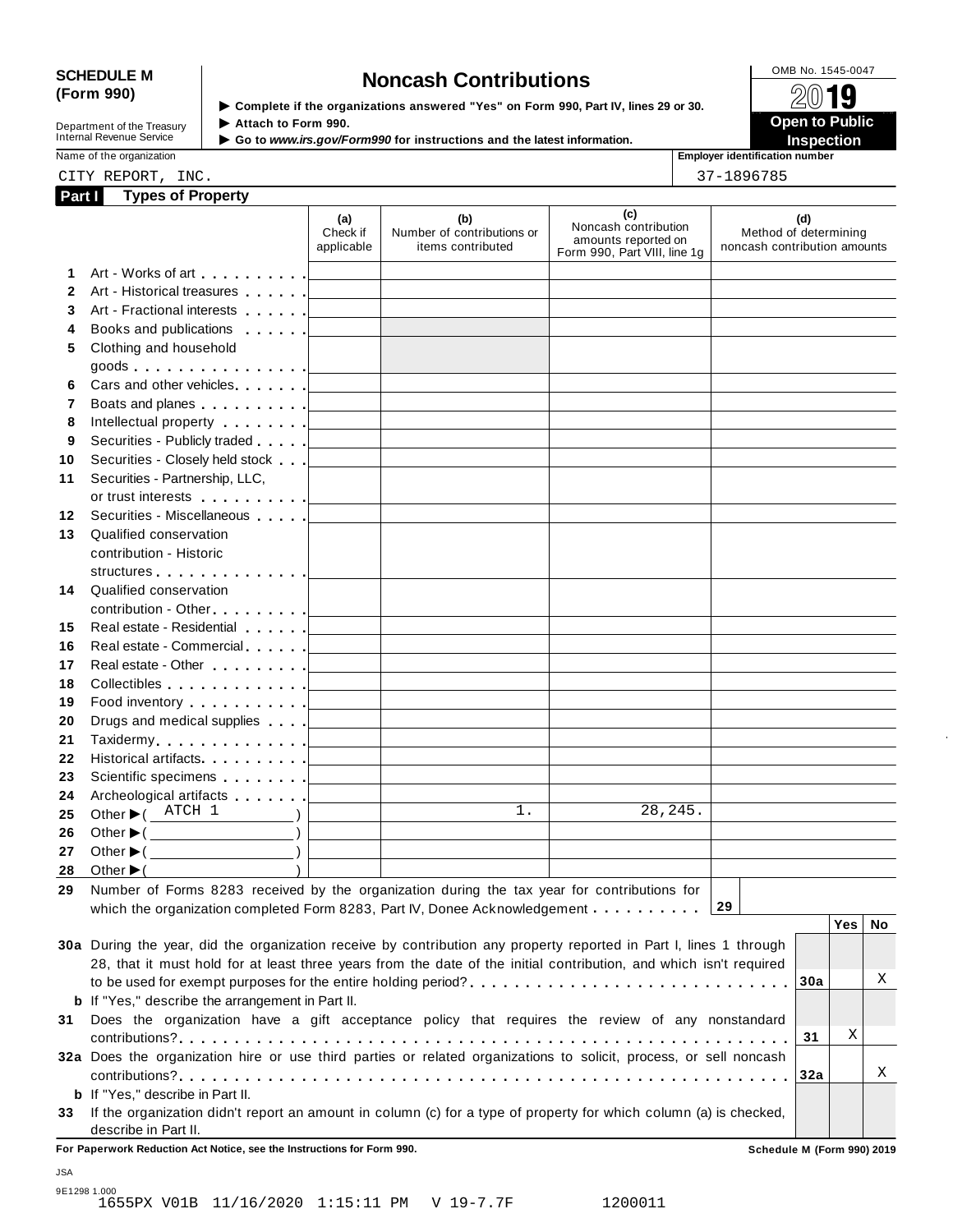**Supplemental Information.** Provide the information required by Part I, lines 30b, 32b, and 33, and whether the organization is reporting in Part I, column (b), the number of contributions, the number of items received, or a combination of both. Also complete this part for any additional information. **Part II**

SCHEDULE M, PART I, COLUMN (B)

THE ORGANIZATION IS REPORTING THE NUMBER OF CONTRIBUTORS.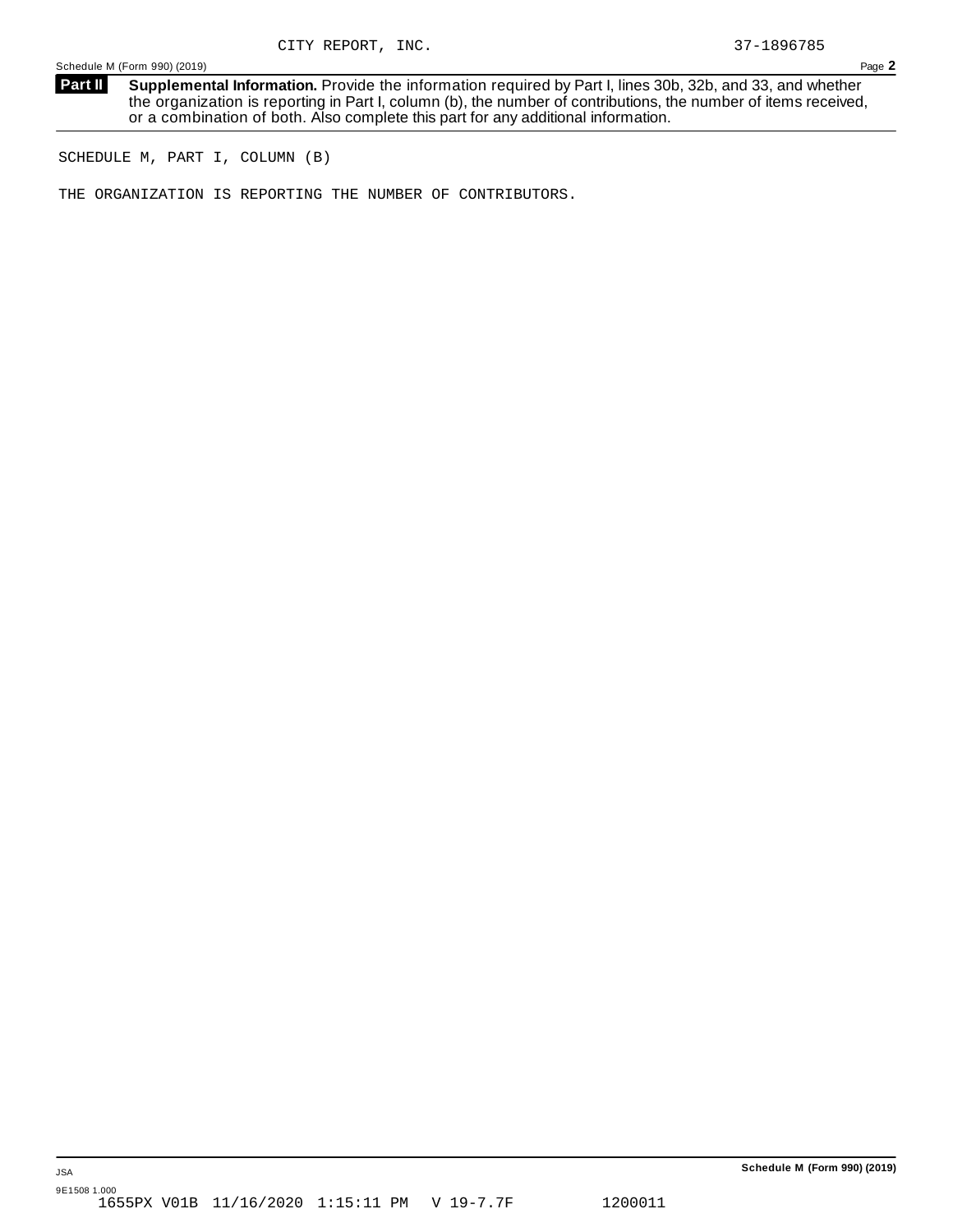<span id="page-34-0"></span>**Part II**

**Supplemental Information.** Provide the information required by Part I, lines 30b, 32b, and 33, and whether the organization is reporting in Part I, column (b), the number of contributions, the number of items received, or a combination of both. Also complete this part for any additional information.

ATTACHMENT 1

### SCHEDULE M, PART I - OTHER NONCASH CONTRIBUTIONS

| DESCRIPTION             | CHECK<br>A) | NUMBER OF<br>B)<br>CONTRIBUTIONS | REVENUES<br>(C)<br>REPORTED | METHOD OF<br>D)<br>DETERMINING |
|-------------------------|-------------|----------------------------------|-----------------------------|--------------------------------|
| FURNITURE AND EOUIPMENT |             |                                  | 28,245.                     | FMV                            |
| TOTALS                  |             |                                  | 28, 245.                    |                                |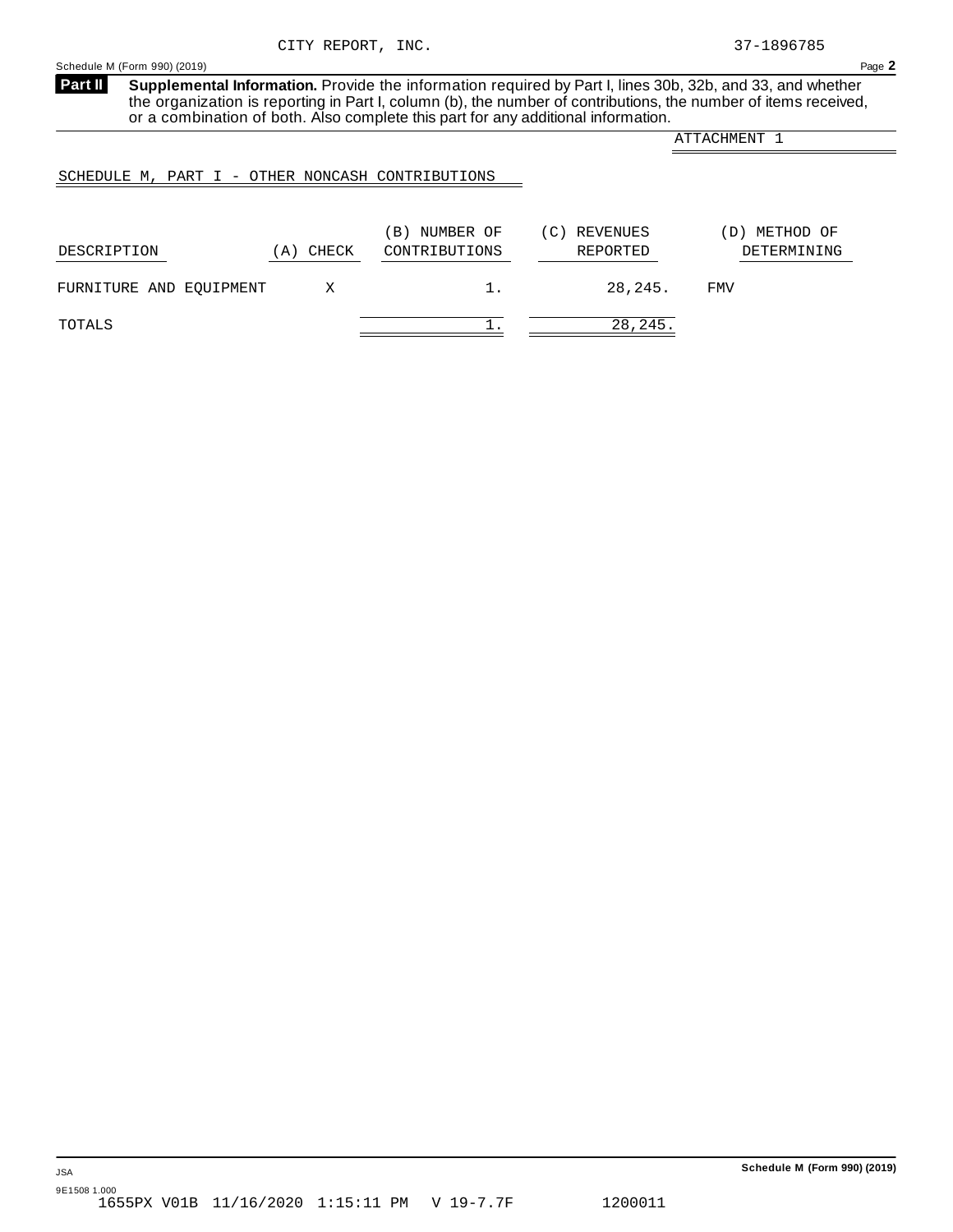### **SCHEDULE O** Supplemental Information to Form 990 or 990-EZ DAMB No. 1545-0047

**(Form 990 or 990-EZ) Complete to provide information for responses to specific questions on** plete to provide information for responses to specific questions on  $\mathbb{Z}^{0}$  **19 EV D**<br>
Attach to Form 990 or 990-EZ.<br>
and the Communicational information.<br> **Communication of the Communication of the Communication of the Communication of the Communication of the Communication of the Communication o** Department of the Treasury <br>Depen to Public<br>Name of the organization<br>Name of the organization<br>Name of the organization<br>Name of the organization<br>Name of the organization<br>Name of the organization<br>Name of the organization<br>Na



Department of the Treasury<br>Internal Revenue Service

FORM 990, PART VI, SECTION B, LINE 11B CITY REPORT, INC.'S PUBLISHER AND EDITOR IN CHIEF AS WELL AS ITS OUTSOURCED FINANCIAL CONSULTANT WILL REVIEW THE FORM 990 FOLLOWED BY A REVIEW BY THE EXECUTIVE COMMITTEE OF THE BOARD.

### FORM 990, PART VI, SECTION B, LINE 12C

DIRECTORS AND OFFICERS ARE REQUIRED TO COMPLETE A CONFLICT OF INTEREST DISCLOSURE STATEMENT ANNUALLY AND UPDATE THEIR DISCLOSURE STATEMENT PROMPTLY IF THERE IS ANY MATERIAL CHANGE IN THE INFORMATION PROVIDED. IF A CONFLICT ARISES, THE INTERESTED PARTY SHOULD PROMPTLY DISCLOSE THE MATERIAL FACTS OF ANY ACTUAL OR POSSIBLE CONFLICT OF INTEREST PRIOR TO ANY DELIBERATION OR VOTING. THE PERSON WITH A CONFLICT OF INTEREST MAY PARTICIPATE IN THE DISCUSSION RELATED TO THE TRANSACTION BUT SHALL NOT PARTICIPATE IN AND SHALL REFRAIN FROM IMPROPERLY INFLUENCING THE DELIBERATIONS OR VOTING ON THE MATTER.

# FORM 990, PART VI, SECTION B, LINE 15 COMPENSATION OF THE OFFICERS OF CITY REPORT INC. WAS DETERMINED BY THE BOARD AT THE INCEPTION OF THE ORGANIZATION IN 2018 BASED UPON A REVIEW OF COMPENSATION FOR COMPARABLE POSITIONS AT COMPARABLE ORGANIZATIONS. THE BOARD WILL CONDUCT PERIODIC REVIEWS OF OFFICER COMPENSATION

FORM 990, PART VI, SECTION C, LINE 19 A SUMMARY OF THE CONFLICT OF INTEREST POLICY APPEARS ON THE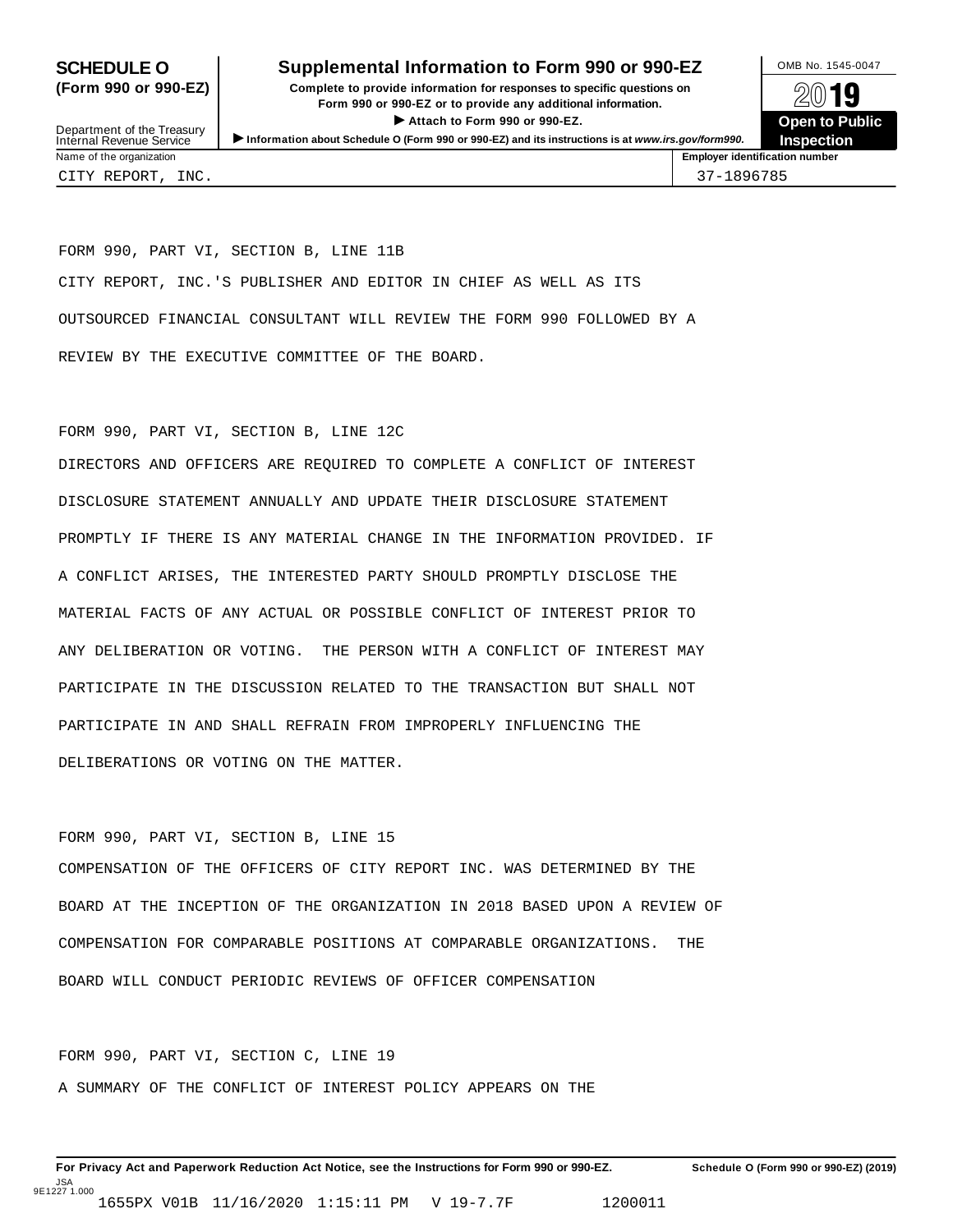<span id="page-36-0"></span>ORGANIZATION'S WEBSITE. THE AUDITED FINANCIAL STATEMENTS WILL APPEAR ON THE ORGANIZATION'S WEBSITE.

ATTACHMENT 1

### FORM 990, PART III - PROGRAM SERVICE, LINE 4A

CITY REPORT, INC. ("THE CITY") WAS INCORPORATED IN FEBRUARY 2018 AND LAUNCHED IN APRIL 2019 AS AN INDEPENDENT, NONPROFIT, DIGITAL NEWS PLATFORM DEDICATED TO HARD-HITTING REPORTING THAT SERVES THE PEOPLE OF NEW YORK, PRODUCING CONSISTENT, HIGH-QUALITY AND HIGH-IMPACT ACCOUNTABILITY REPORTING. OUR WORK IS FREE TO ALL AND DOES NOT REQUIRE A SUBSCRIPTION. INSTEAD OF CHARGING FOR ACCESS, WE RELY ON THE SUPPORT OF MEMBERS, DONORS AND SPONSORS.

LOCAL REPORTING IS THE CRITICAL LINK BETWEEN THE POLICIES, SPENDING AND OTHER ACTIONS OF LOCAL GOVERNMENT, THE PRIVATE SECTOR AND CITIZENS. WITHOUT THIS REPORTING, ACCOUNTABILITY DISAPPEARS, CITIZENS DISCONNECT AND DEMOCRACY FAILS.

THE CITY WAS FOUNDED TO RESPOND TO THE CRISIS IN LOCAL NEWS ACROSS THE FIVE BOROUGHS. THE CLOSURE OF MULTIPLE LOCAL NEWS PLATFORMS COMBINED WITH THE DRAMATIC DOWNSIZING OF MANY OTHER REPORTING TEAMS HAS HAD A CATASTROPHIC IMPACT ON BROAD, CONSISTENT REPORTING ON LOCAL AFFAIRS IN THE NATION'S LARGEST CITY. AT A TIME WHEN NEW YORK CITY'S POPULATION (9 MILLION) AND BUDGET (\$95 BILLION) ARE LARGER THAN EVER, THE NUMBER OF LOCAL REPORTERS HAS PLUMMETED.

LOCAL REPORTING IS MORE IMPORTANT THAN EVER FOR NEW YORK CITY AS IT FACES THE DAUNTING CHALLENGES OF RECOVERY FROM THE CORONAVIRUS

JSA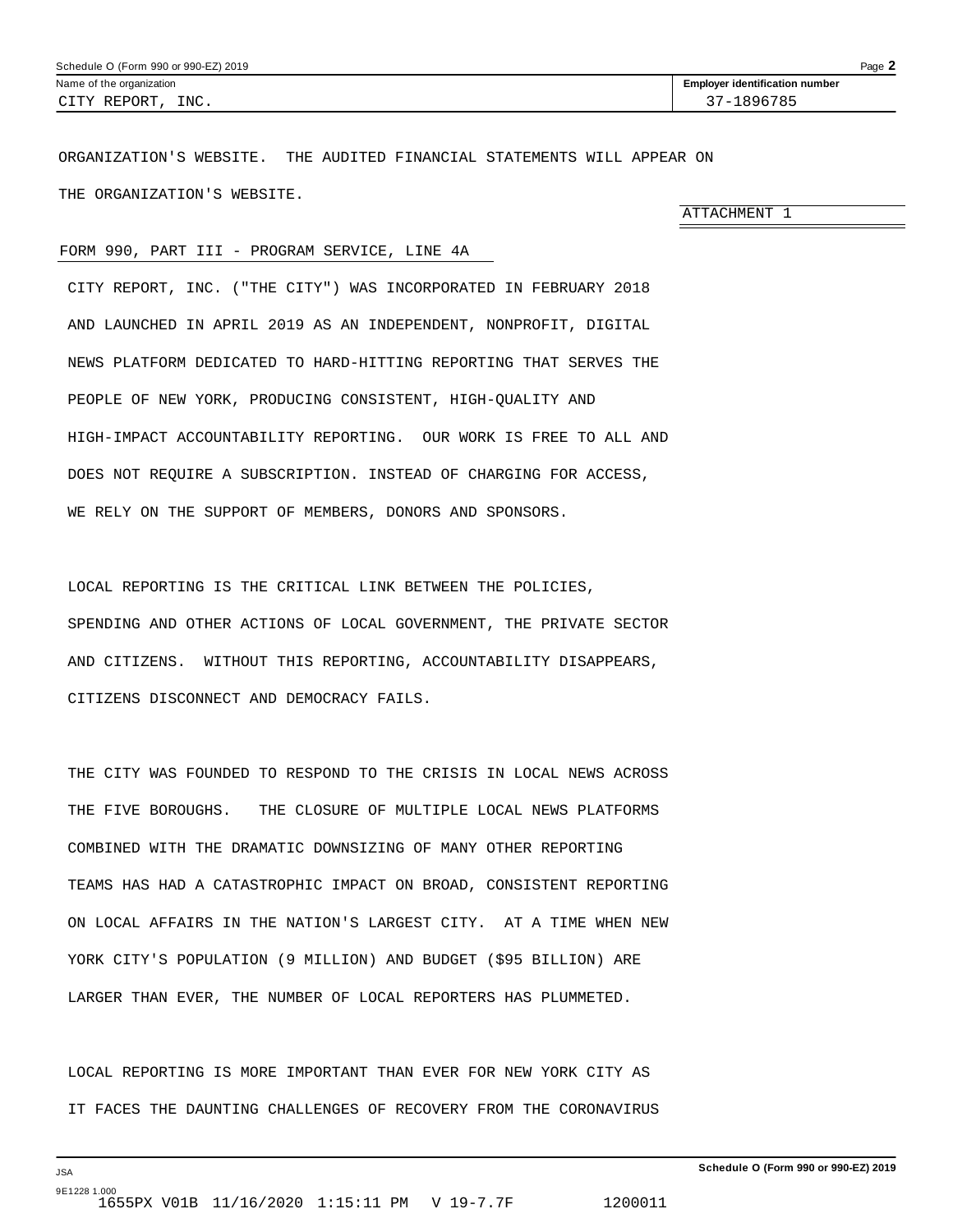ATTACHMENT 1 (CONT'D)

CRISIS, POLICE-COMMUNITY TENSIONS AND THE NOVEMBER 2021 ELECTIONS WHICH WILL FILL NEARLY EVERY MAJOR CITY AND BOROUGH OFFICE. NO MATTER WHAT YOU THINK IS NEW YORK'S MOST IMPORTANT PRIORITY OR PRESSING NEED, IT WILL NOT BE FULLY OR EFFECTIVELY ADDRESSED WITHOUT LOCAL REPORTING.

WITH 2000+ STORIES NOW UNDER THEIR BELT, THE CITY'S DIVERSE TEAM OF 20 JOURNALISTS ARE IN ALL FIVE BOROUGHS DELIVERING ESSENTIAL REPORTING AND INFORMATION AND HOLDING THE CITY'S LEADERS AND INSTITUTIONS TO ACCOUNT WHERE THEY ARE FAILING TO DELIVER. THE CITY'S TEAM IS REPORTING ACROSS A WIDE RANGE OF TOPICS INCLUDING ECONOMY, JUSTICE, PUBLIC SAFETY, TRANSPORTATION, HEALTH, HOUSING, EDUCATION, POLITICS, GOVERNMENT AND ENVIRONMENT. THE CITY'S DATA REPORTING TEAM DEVELOPED ONE OF NEW YORK'S MOST FOLLOWED CORONAVIRUS TRACKERS WHICH ALSO SERVES AS A CORE RESOURCE FOR EXTENSIVE REPORTING ON THE IMPACT OF THE CORONAVIRUS CRISIS. RAPID AUDIENCE GROWTH IS EVIDENCE OF THE CITY'S EMERGENCE AS THE "GO-TO" ESSENTIAL SOURCE OF REPORTING ON THE IMPACT OF THE CRISIS AND CRITICAL INFORMATION FOR NEW YORKERS.

THE CITY DRIVES ENGAGEMENT WITH NEW YORKERS THROUGH BOTH PHYSICAL AND VIRTUAL PROGRAMS INCLUDING ITS INNOVATIVE OPEN NEWSROOM, NEWSLETTERS AND SURVEYS. THE CITY IS ALSO A RESOURCE AND PARTNER TO OTHER NEWS ORGANIZATIONS, COLLABORATING TO JOINTLY PRODUCE HIGH-QUALITY ACCOUNTABILITY REPORTING, AND ENCOURAGING

JSA